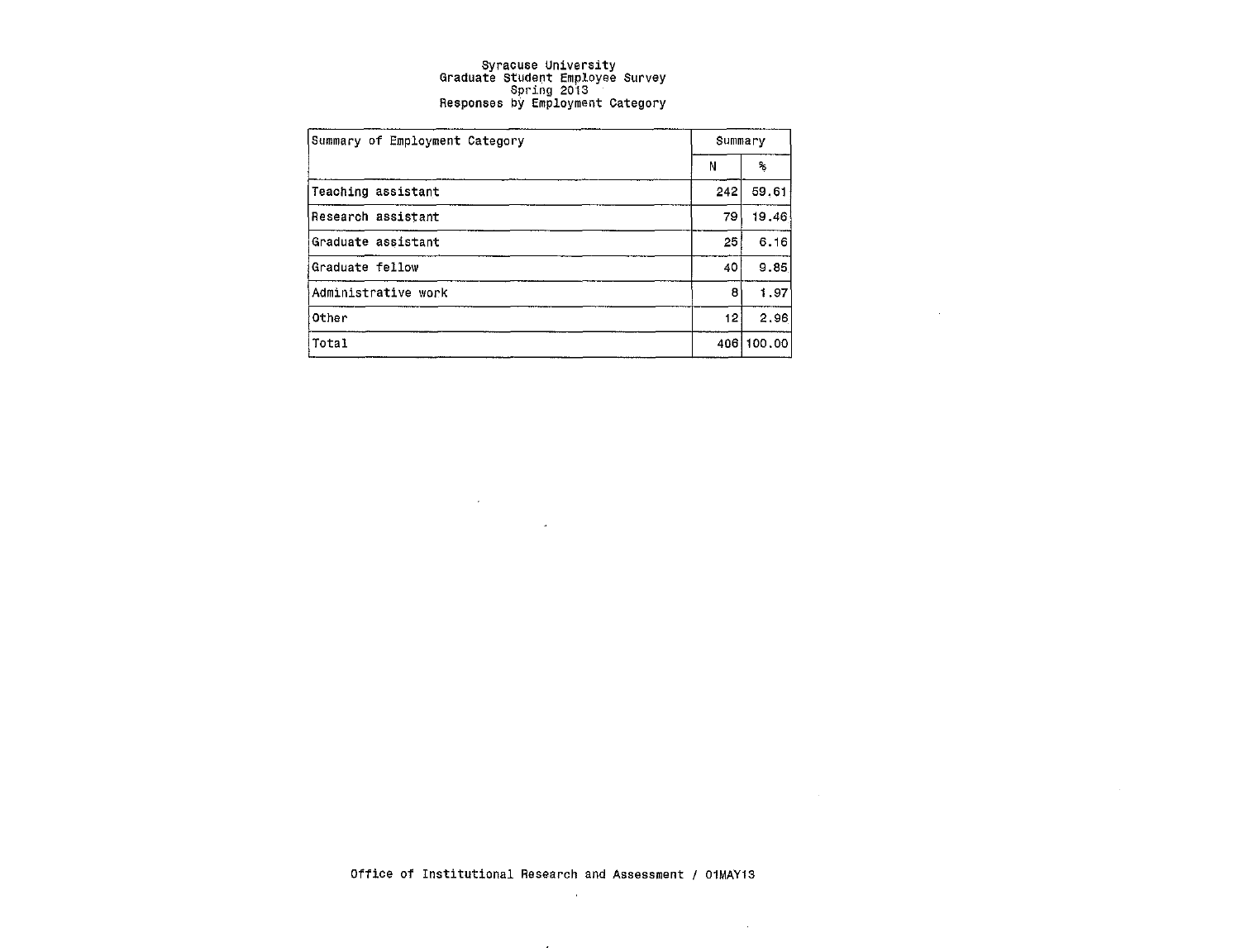#### Academic Year Support

| How long is your contract duration? | Response       |       |                |         |                |       |                 |       |                  |  |  |  |
|-------------------------------------|----------------|-------|----------------|---------|----------------|-------|-----------------|-------|------------------|--|--|--|
|                                     | 9 month        |       | 10 month       |         | 12 month       |       | Other           | Total |                  |  |  |  |
|                                     | N              | ዱ     | Ν              | ℁       | N.             | ዱ     | Ν               | ዱ     | N                |  |  |  |
| Teaching assistant                  | 150            | 63.03 | 34!            | 14.29   | 27             | 11.34 | 27 <sup>1</sup> | 11.34 | 238              |  |  |  |
| Research assistant                  | 45             | 57.69 | 8.             | 10.26   | 14             | 17.95 | 11.             | 14.10 | 78               |  |  |  |
| lGraduate assistant                 | 12             | 48.00 | 51             | 20,00   | 51             | 20,00 | 3               | 12.00 | 25               |  |  |  |
| Graduate fellow                     | 19             | 52.78 | 41             | 11.11   | 6              | 16.67 | 7               | 19.44 | 36               |  |  |  |
| Administrative work                 | 41             | 50.00 | 2 <sub>1</sub> | 25.00   | $\Omega$       | 0.00  | 2               | 25.00 | $\boldsymbol{B}$ |  |  |  |
| ∣Other                              | $\overline{4}$ | 33,33 | $\overline{4}$ | -33,331 | $\overline{2}$ | 16.67 | 2 <sub>1</sub>  | 16.67 | 12               |  |  |  |
| Total                               | 234            | 58.94 | 57             | 14.36   | 54             | 13.60 | 52              | 13.10 | 397              |  |  |  |

 $\mathbf{r}^{\prime}$ 

 $\sim$ 

 $\sim 100$ 

 $\sim$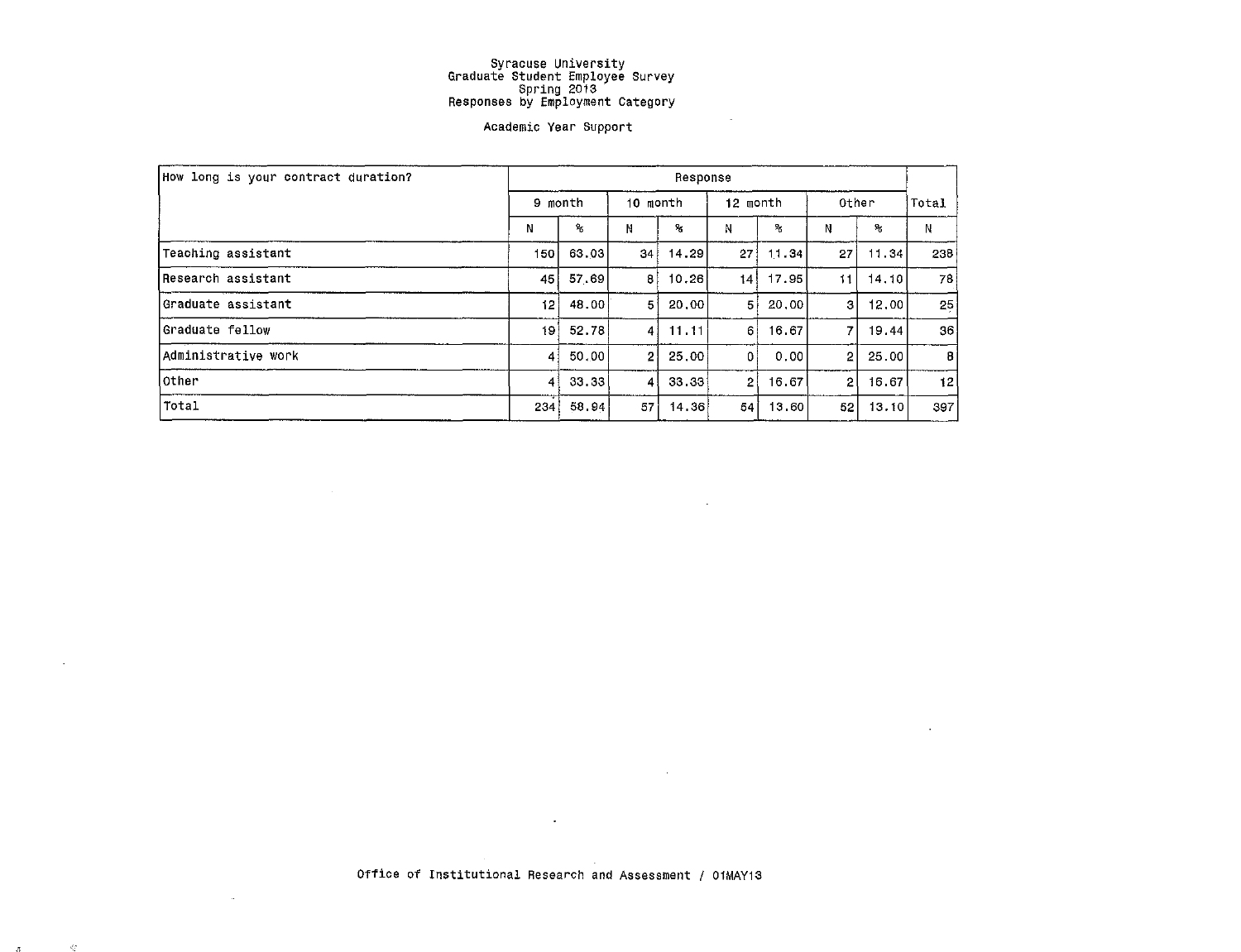$\sim 10^7$ 

 $\sim 10^{-1}$ 

#### Academic Year Support

## How long is your contract duration? 'Other' choice · write.in responses

| Employment Category | Response                                                        | Frequency<br>Count |
|---------------------|-----------------------------------------------------------------|--------------------|
| Teaching assistant  | 2 academic years                                                |                    |
| Teaching assistant  | 2 years                                                         |                    |
| Teaching assistant  | 3 months                                                        |                    |
| Teaching assistant  | 3 years                                                         |                    |
| Teaching assistant  | 4 month                                                         |                    |
| Teaching assistant  | 4 years                                                         |                    |
| Teaching assistant  | 4.5 months                                                      |                    |
| Teaching assistant  | 5 month                                                         |                    |
| Teaching assistant  | 5 years                                                         | 2                  |
| Teaching assistant  | 6 months                                                        | 3                  |
| Teaching assistant  | 84                                                              |                    |
| Teaching assistant  | Per semester                                                    |                    |
| Teaching assistant  | Semester                                                        | 6                  |
| Research assistant  | 4 month                                                         |                    |
| Research assistant  | 4 years                                                         |                    |
| Research assistant  | 5 years                                                         |                    |
| Research assistant  | I get a separate 3 month contract for the summer                |                    |
| Research assistant  | Per semester                                                    |                    |
| Research assistant  | Semester                                                        |                    |
| Research assistant  | summer+fall -> graduate                                         |                    |
| Graduate assistant  | 6 month, renewed each semester                                  |                    |
| Graduate assistant  | Each academic year                                              |                    |
| Graduate assistant  | Not considered under contract; Grant-funded                     |                    |
| Graduate fellow     | 18 months                                                       |                    |
| Graduate fellow     | 2 years                                                         |                    |
| Graduate fellow     | 3 years                                                         |                    |
| Graduate fellow     | 3 years of tenure                                               |                    |
| Graduate fellow     | 8 grant dispersments                                            |                    |
| Graduate fellow     | one semester (i inherited it from a TA who dropped the program) |                    |
| Administrative work | Semester                                                        |                    |
| Other               | 4 years                                                         |                    |
| Other               | See above                                                       |                    |
|                     |                                                                 |                    |

 $\sim 100$ 

 $\sim 10^{11}$  m  $^{-1}$  m  $^{-1}$ 

Office of Institutional Research and Assessment / 01MAY13

 $\langle \hat{\mathbf{a}} \rangle$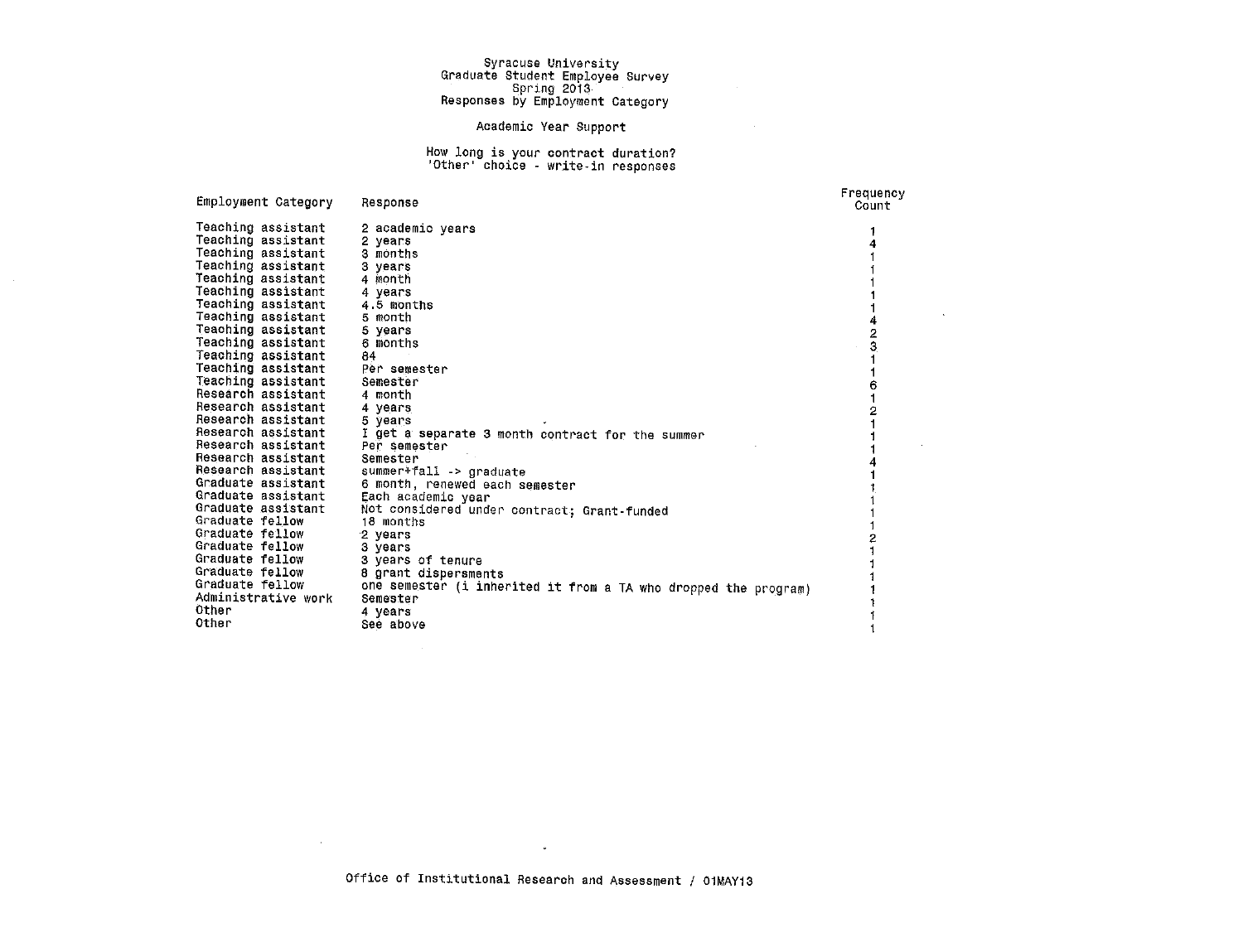#### Academic Year Support

|                                               |                     | Response            |                         |                   |                |                   |       |                     |       |     |  |  |
|-----------------------------------------------|---------------------|---------------------|-------------------------|-------------------|----------------|-------------------|-------|---------------------|-------|-----|--|--|
|                                               |                     | 10 hours or<br>less |                         | 11 to 15<br>hours |                | 16 to 20<br>hours |       | 21 hours or<br>more | Total |     |  |  |
|                                               |                     | N                   | $\mathbf{S}_\mathrm{S}$ | N                 | $\mathbf{s}_i$ | N                 | ۹,    | N                   | ۶,    | N   |  |  |
| How many hours per week                       | Teaching assistant  | 29 <sub>1</sub>     | 12.29                   | 15                | 6.36           | 186               | 78.81 | 6 <sup>1</sup>      | 2.54  | 236 |  |  |
| are you contracted to<br>work?                | Research assistant  | . 18                | 22.78                   | 2                 | 2.53           | 49                | 62,03 | 10                  | 12.66 | 79  |  |  |
|                                               | Graduate assistant  | 8                   | 32.00                   | 0                 | 0.00           | 14                | 56.00 | 3.                  | 12.00 | 25  |  |  |
|                                               | Graduate fellow     | 13 <sub>1</sub>     | 37.14                   | 1.                | 2.86           | 11                | 31.43 | 10 <sup>1</sup>     | 28.57 | 35  |  |  |
|                                               | Administrative work | 3                   | 37.50                   | $\Omega$          | 0.00           | 5 <sup>1</sup>    | 62.50 | οl                  | 0.00  | 8   |  |  |
|                                               | Other               | 0                   | 0.00                    | ٥l                | 0.00           | 101               | 90.91 | 1.                  | 9.09  | 11  |  |  |
|                                               | Total               | 71                  | 18.02                   | 18                | 4.57           | 275 l             | 69.80 | 30                  | 7.61  | 394 |  |  |
| How many hours per week do Teaching assistant |                     | 41                  | 17.15                   | 43                | 17.99          | 98                | 41.00 | 57                  | 23.85 | 239 |  |  |
| you typically work?                           | Research assistant  | 20                  | 25,32                   | 10)               | 12.66          | 15 <sup>1</sup>   | 18.99 | 34                  | 43.04 | 79  |  |  |
|                                               | Graduate assistant  | 101                 | 40.00                   | 1.                | 4.00           | 7                 | 28.00 | 71                  | 28,00 | 25  |  |  |
|                                               | Graduate fellow     | 13 <sup>1</sup>     | 38.24                   | $2^+$             | 5.88           | 5                 | 14.71 | 4                   | 41.18 | 34  |  |  |
|                                               | Administrative work | 4                   | 50.00                   | 0                 | 0.00           | 1                 | 12.50 | зI                  | 37.50 | 8   |  |  |
|                                               | Other               | 01                  | 0.00                    | 0                 | 0.00           | 81                | 66.67 | 4                   | 33,33 | 12  |  |  |
|                                               | Total               | 88                  | 22.17                   | 56                | 14.11          | 134               | 33.75 | 119                 | 29.97 | 397 |  |  |

 $\mathcal{L}^{\text{max}}_{\text{max}}$  and  $\mathcal{L}^{\text{max}}_{\text{max}}$ 

 $\mathcal{L}(\mathcal{L}(\mathcal{L}))$  and  $\mathcal{L}(\mathcal{L}(\mathcal{L}))$  . The contribution of  $\mathcal{L}(\mathcal{L})$ 

 $\mathcal{L}^{\text{max}}_{\text{max}}$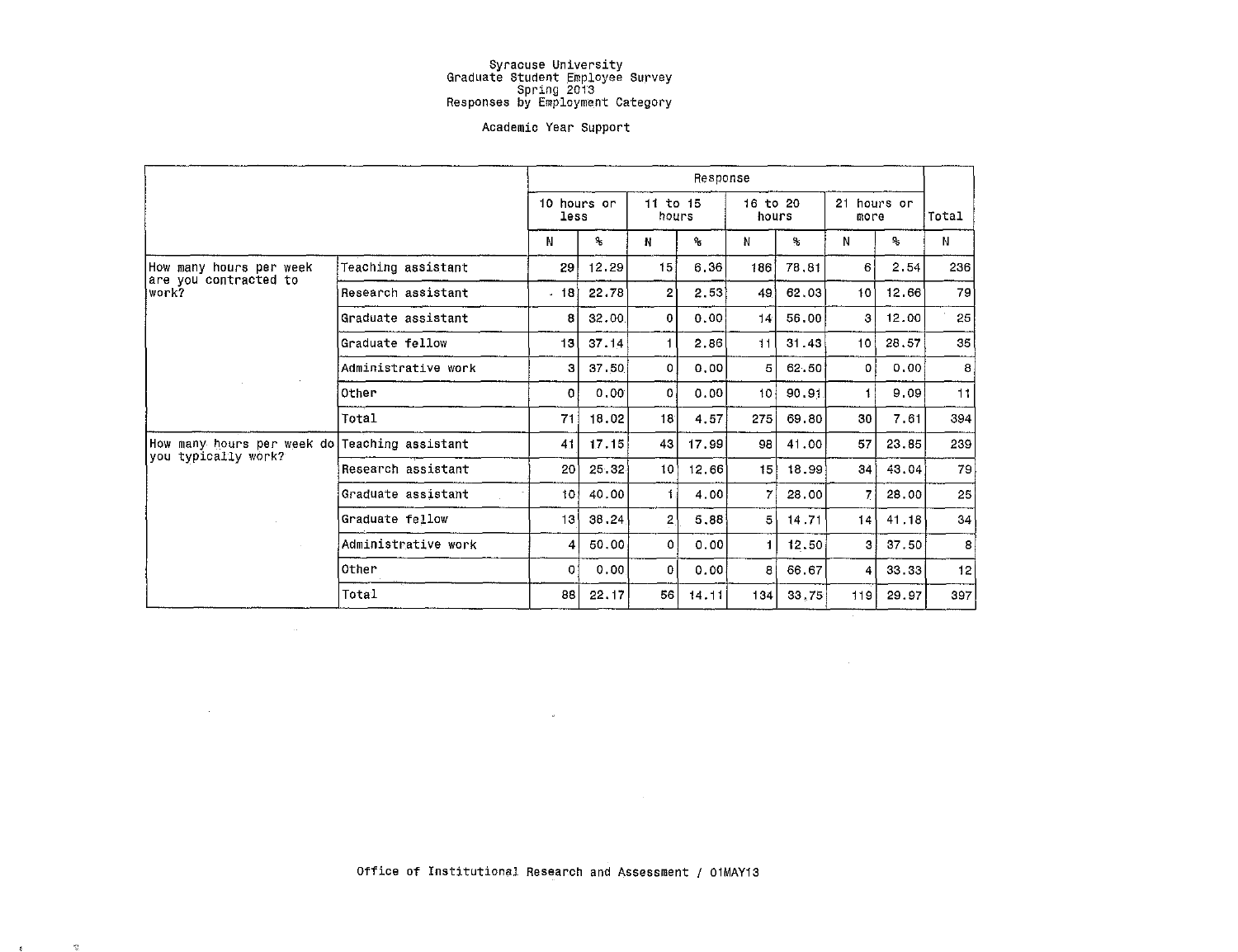#### Academic Year Support

| What is the total academic year salary specified} | Response              |       |                     |       |                      |       |                       |       |                      |       |                       |       |                      |      |
|---------------------------------------------------|-----------------------|-------|---------------------|-------|----------------------|-------|-----------------------|-------|----------------------|-------|-----------------------|-------|----------------------|------|
| in your contract?                                 | Less than<br>\$10,000 |       | \$10,000.<br>10,499 |       | $$10,500-$<br>10,999 |       | $$11,000 -$<br>11,499 |       | $$11,500-$<br>11,999 |       | $$12,000 -$<br>12,499 |       | $$12,500-$<br>12,999 |      |
|                                                   | N                     | ጜ     | м                   | ℁     | N                    | ዔ.    | N                     | ጜ     | Ν                    | ℁     | N                     | ℁     |                      | %    |
| Teaching assistant                                | 27                    | 11.39 | $\sim$              | 1.69  |                      | 0.42  |                       | 1.69  | 0                    | 0.001 | 2                     | 0.84  | 5.                   | 2.11 |
| Research assistant                                | 151                   | 19.48 |                     | 1.30  | 0                    | 0.001 |                       | 1.301 | -01                  | 0.00  | 0                     | 0.00  |                      | 1.30 |
| Graduate assistant                                |                       | 30.43 |                     | 4.35  |                      | 4.35  |                       | 4.35  |                      | 4.35  |                       | 4.35  |                      | 4.35 |
| Graduate fellow                                   |                       | 2.70  | 01                  | 0.00  | 0                    | 0.00  | O.                    | 0.00  | οŀ                   | 0.001 | ΩI                    | 0.00  |                      | 2.70 |
| Administrative work                               | з                     | 37.50 |                     | 0.00  | Ωſ                   | 0.00  |                       | 12.50 |                      | 12.50 |                       | 12.50 | 0                    | 0.00 |
| Other                                             | $\Omega$              | 0.00  |                     | 0.001 | οI                   | 0.00  | Οł                    | 0.00  |                      | 8.33  |                       | 8.33  | $\Omega$             | 0.00 |
| Total                                             | 53                    | 13.45 | 6                   | 1.52  | 2.                   | 0.51  |                       | 1.78  | 3                    | 0.76  | 5.                    | 1.27  | 8                    | 2.03 |

 $\sim 10^6$ 

(Continued)

 $\sim 10^7$ 

| What is the total academic year salary specified)<br>iin your contract? | Response              |       |          |                       |                 |                    |          |                      |                 |                       |                       |      |                       |       |
|-------------------------------------------------------------------------|-----------------------|-------|----------|-----------------------|-----------------|--------------------|----------|----------------------|-----------------|-----------------------|-----------------------|------|-----------------------|-------|
|                                                                         | $$13,000 -$<br>13,499 |       |          | $$13,500 -$<br>13,999 |                 | \$14,000<br>14,499 |          | $$14,500-$<br>14,999 |                 | $$15,000 -$<br>15,499 | $$15,500 -$<br>15,999 |      | $$16,000 -$<br>16,499 |       |
|                                                                         | N                     | ዔ     |          | ዱ                     | N               | ጜ                  | N        | ℁                    |                 | ℁                     | Ν                     | ٩.   | Ν                     | ዱ     |
| Teaching assistant                                                      | 6                     | 2.53  | 12       | 5.06                  | 9               | 3.80               | ٩        | 3.80                 | 10 <sup>1</sup> | 4.22                  | 11 <sub>1</sub>       | 4.64 | 25                    | 10,55 |
| Research assistant                                                      |                       | 1.30  |          | 1.30                  | $\Omega$        | 0.00               |          | 0.00                 |                 | 5.19                  | 3 <sub>1</sub>        | 3.90 | 10 <sub>1</sub>       | 12.99 |
| Graduate assistant                                                      | ٥l                    | 0.00  | ΩI       | ا 00. 0               | 2 <sup>1</sup>  | 8.70               | $\Omega$ | 0.00                 |                 | 4,35                  |                       | 4.35 |                       | 4.35  |
| Graduate fellow                                                         |                       | 2,70  |          | 2.70                  | ΩĪ              | 0.00               |          | 2.70                 |                 | 10.81                 | $\Omega$              | 0.00 |                       | 2,70  |
| Administrative work                                                     | $\mathbf{0}$          | 0.00  | $\Omega$ | 0.00                  | οl              | 0.00               | $\Omega$ | 0.00                 | $\mathbf{o}$    | 0.001                 | 0                     | 0.00 | $\mathbf{2}$          | 25.00 |
| Other                                                                   | $\overline{2}$        | 16.67 | -01      | 0.00                  | 2۱              | 16.67              |          | 8.33                 | $\mathbf{0}$    | 0.00                  | 0                     | 0.00 |                       | 8.33  |
| Total                                                                   | -10                   | 2.54  | 4        | 3.55                  | 13 <sup>1</sup> | 3.30               | 111      | 2.79                 | 19              | 4.82                  | 15                    | 3.81 | 40                    | 10.15 |

(Continued)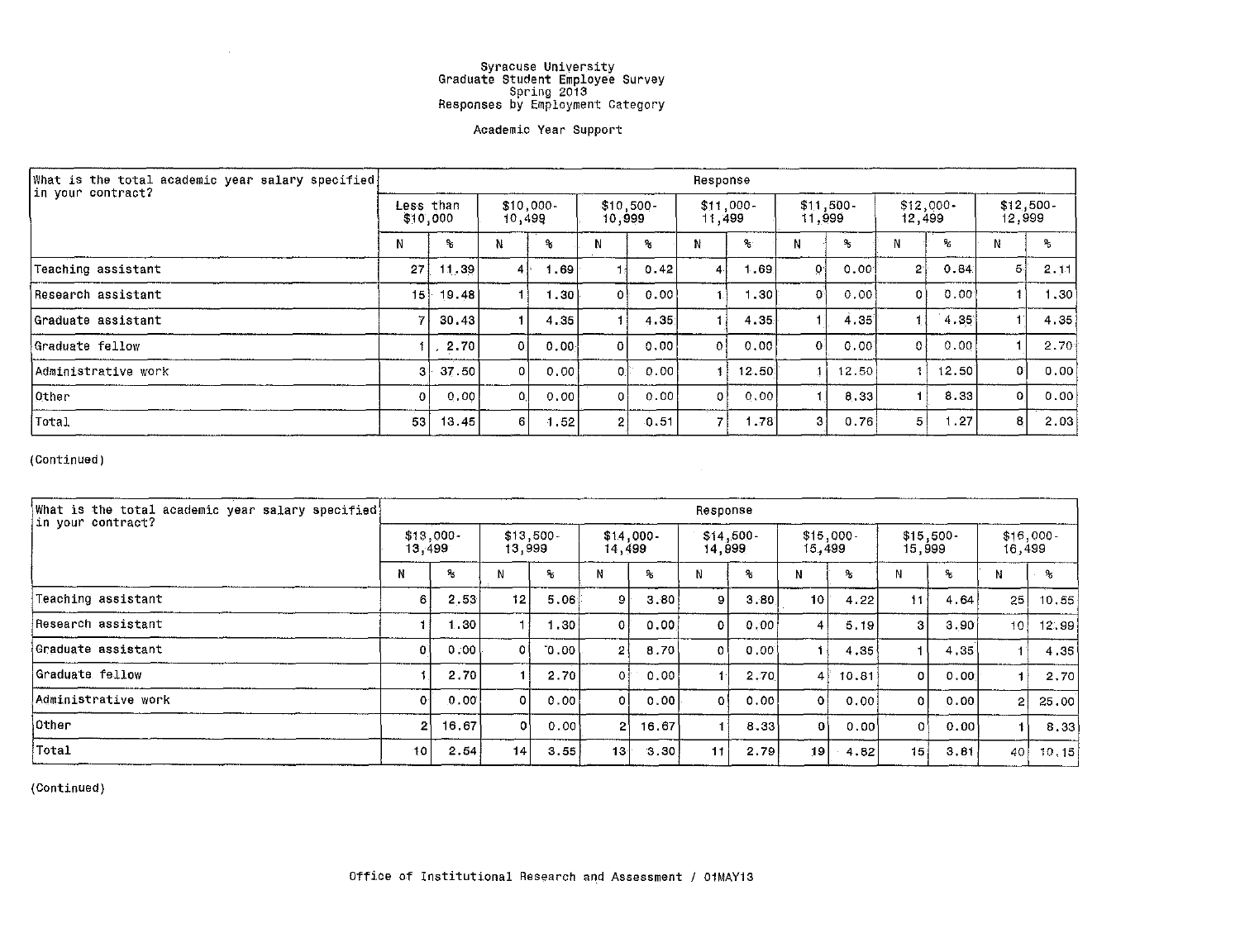#### Academic Year Support

| What is the total academic year salary specified | Response             |       |                      |       |                       |      |                        |       |                       |      |                       |      |                     |      |  |
|--------------------------------------------------|----------------------|-------|----------------------|-------|-----------------------|------|------------------------|-------|-----------------------|------|-----------------------|------|---------------------|------|--|
| in your contract?                                | $$16,500-$<br>16,999 |       | $$17,000-$<br>17,499 |       | $$17.500 -$<br>17,999 |      | $$18,000 -$<br>18, 499 |       | $$18,500 -$<br>18,999 |      | $$19,000 -$<br>19,499 |      | \$19,500-<br>19,999 |      |  |
|                                                  | N                    | ዔ.    | N                    | ℁     | N                     | ۶,   | ŦЧ                     | ℁     |                       | ۹,   |                       | ৽    |                     | %    |  |
| Teaching assistant                               | 44                   | 18.57 | 11                   | 4.64  |                       | 0.42 | 12                     | 5.06  | 4 <sub>1</sub>        | 1.69 | 2 <sub>1</sub>        | 0.84 | 4                   | 1.69 |  |
| Research assistant                               | 9'                   | 11.69 | з۱                   | 3.90  |                       | 1.30 | 0                      | 0.001 | зI                    | 3.90 | Οl                    | 0.00 | ٥I                  | 0.00 |  |
| !Graduate assistant                              |                      | 13.04 | 0 <sup>1</sup>       | 0.001 | O.                    | 0.00 | $\Omega$               | 0.00. | οl                    | 0.00 | ΩI                    | 0.00 | 0                   | 0.00 |  |
| Graduate fellow!                                 |                      | 2.70  | $\overline{2}$       | 5.41  | ΩI                    | 0.00 |                        | 2.70  | οł                    | 0.00 | 01                    | 0.00 | $\Omega$            | 0.00 |  |
| lAdministrative work                             |                      | 0.00  | οl                   | 0.00  | 0                     | 0.00 |                        | 0.00  | 0 l                   | 0.00 | 0.                    | 0.00 | $\Omega$            | 0.00 |  |
| <b>Other</b>                                     |                      | 0.00  | οI                   | 0.00  | 0                     | 0.00 | $\Omega$               | 0.001 | 01                    | 0.00 | $\overline{0}$        | 0.00 |                     | 8.33 |  |
| <b>Total</b>                                     | 57                   | 14.47 | 16 I                 | 4.06  | $\overline{2}$        | 0.51 | 131                    | 3.30  | –                     | 1.78 | $\overline{2}$        | 0.51 | $5^{\circ}$         | 1,27 |  |

 $\sim 10^{-1}$ 

(Continued)

| What is the total academic year salary specified<br>in your contract? | Response            |             |          |                      |    |                         |    |                      |                |                       |                      |                  |                      |                           |  |
|-----------------------------------------------------------------------|---------------------|-------------|----------|----------------------|----|-------------------------|----|----------------------|----------------|-----------------------|----------------------|------------------|----------------------|---------------------------|--|
|                                                                       | \$20,000-<br>20,499 |             |          | $$20,500-$<br>20,999 |    | \$21,000-<br>21,499     |    | $$21,500-$<br>21,999 |                | $$22,000-$<br>22, 499 | $$22,500-$<br>22,999 |                  | $$23,000-$<br>23,499 |                           |  |
|                                                                       | N                   | $R_{\rm S}$ | Ν        | .જુ                  |    | $\mathbf{S}_\mathbf{S}$ | Ν  | ٩,                   | N              | ጜ                     |                      | ۶.               | ш                    | $\mathbf{S}_{\mathbf{K}}$ |  |
| Teaching assistant                                                    | З                   | 1.27        |          | 0.42                 | 3  | 1.27                    |    | 2.95                 | 4              | 89 ، ا                |                      | 2.95             | 4                    | 1.69                      |  |
| Research assistant                                                    | 2                   | 2.60        | 3        | 3,90                 |    | 5.19                    |    | 2.60                 |                | 3.90                  |                      | .30 <sup>1</sup> | ΙOΙ                  | 0.00                      |  |
| Graduate assistant                                                    | 0                   | .0.00       | 0        | 0.00                 |    | 4.35                    | 0. | 0.00                 |                | 0.00                  | 0                    | 0.00             | οI                   | 0.00                      |  |
| Graduate fellow                                                       | $\Omega$            | 0.00        |          | 2.70                 |    | 5.41                    |    | 0.00                 | 6 <sub>1</sub> | 16.22                 | 2                    | 5.41             | $\overline{2}$       | 5.41                      |  |
| Administrative work                                                   | 01                  | 0.00        | -o l     | .0.00                | σl | .0.00                   | οI | 0.00                 | ٥۱             | 0.00                  | 0                    | 0.00             | οI                   | 0.00                      |  |
| <b>Other</b>                                                          |                     | 8.33        | $\theta$ | 0.00                 |    | 8,33                    |    | 0.001                | O.             | 0.00                  | 0.                   | 0.00             | ΟI                   | 0.00                      |  |
| Total                                                                 | 6.                  | ∫52. ،      | 5.       | 1.27                 | 11 | 2.79                    | 9  | 2.28                 | 13             | 3,30                  | 101                  | 2.54             | 6                    | 1.52                      |  |

{Continued)

 $\omega$ 

 $\sim 10$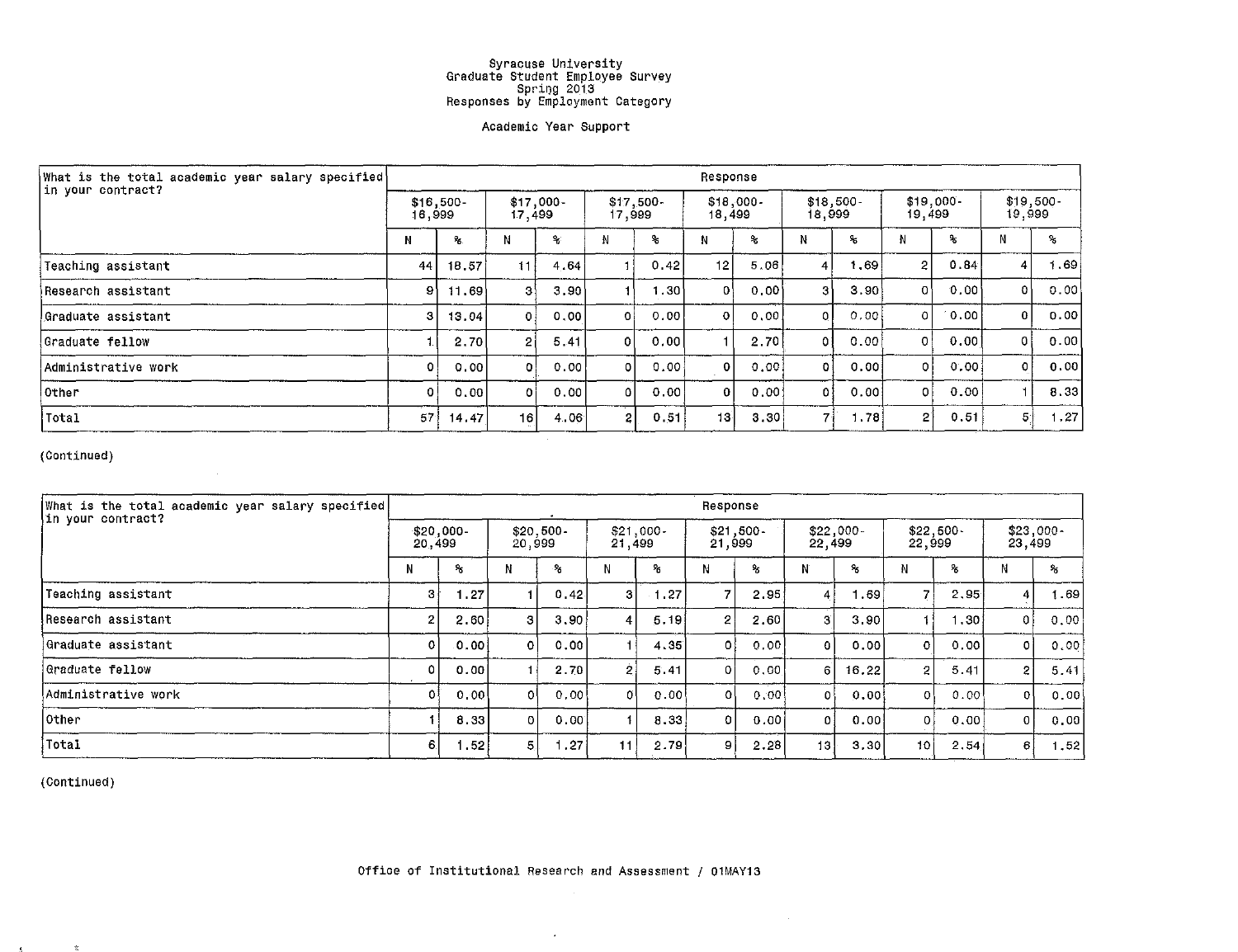#### **Academic Year Support**

| What is the total academic year salary specified <br>in your contract? |                     | Response          |                      |      |                      |      |                     |                           |                 |  |  |  |  |
|------------------------------------------------------------------------|---------------------|-------------------|----------------------|------|----------------------|------|---------------------|---------------------------|-----------------|--|--|--|--|
|                                                                        | \$23,500-<br>23,999 |                   | $$24,000-$<br>24,499 |      | $$24,500-$<br>24,999 |      | \$25,000 or<br>more |                           | Total           |  |  |  |  |
|                                                                        |                     | ٩.                | N                    | ۹.   | N                    | ۹.   | N                   | $\mathbf{P}_{\mathbf{G}}$ | N               |  |  |  |  |
| Teaching assistant                                                     | οi                  | 0.00              | 21                   | 0.84 |                      | 0.42 | 2)                  | 0.84                      | 237             |  |  |  |  |
| Research assistant                                                     |                     | 1.30 <sub>1</sub> |                      | 1.30 | 0                    | 0.00 |                     | 9.09                      | 77              |  |  |  |  |
| Graduate assistant                                                     | 0                   | 0.00              | ٥l                   | 0.00 |                      | 4.35 | $\mathbf{0}$        | 0.00                      | 23 <sub>1</sub> |  |  |  |  |
| Graduate fellow                                                        | $\overline{2}$      | 5.41              | 2 <sup>1</sup>       | 5,41 | 0                    | 0.00 | 6                   | 16.22                     | 37              |  |  |  |  |
| Administrative work                                                    | 0                   | 0.00              | $\Omega$             | 0.00 | $\Omega$             | 0.00 | ٥                   | 0.001                     | 8               |  |  |  |  |
| Other                                                                  |                     | 8.33              | $\overline{0}$       | 0.00 | 0                    | 0.00 | $\mathbf 0$         | 0.00                      | 12              |  |  |  |  |
| Total                                                                  | 4                   | .02               | 5                    | 1.27 | 2                    | 0.51 | 15                  | 3.81                      | 394             |  |  |  |  |

 $\sim$ 

 $\label{eq:2.1} \frac{1}{\sqrt{2\pi}}\int_{\mathbb{R}^3}\frac{1}{\sqrt{2\pi}}\int_{\mathbb{R}^3}\frac{1}{\sqrt{2\pi}}\int_{\mathbb{R}^3}\frac{1}{\sqrt{2\pi}}\int_{\mathbb{R}^3}\frac{1}{\sqrt{2\pi}}\int_{\mathbb{R}^3}\frac{1}{\sqrt{2\pi}}\int_{\mathbb{R}^3}\frac{1}{\sqrt{2\pi}}\int_{\mathbb{R}^3}\frac{1}{\sqrt{2\pi}}\int_{\mathbb{R}^3}\frac{1}{\sqrt{2\pi}}\int_{\mathbb{R}^3}\frac{1$ 

and the control of the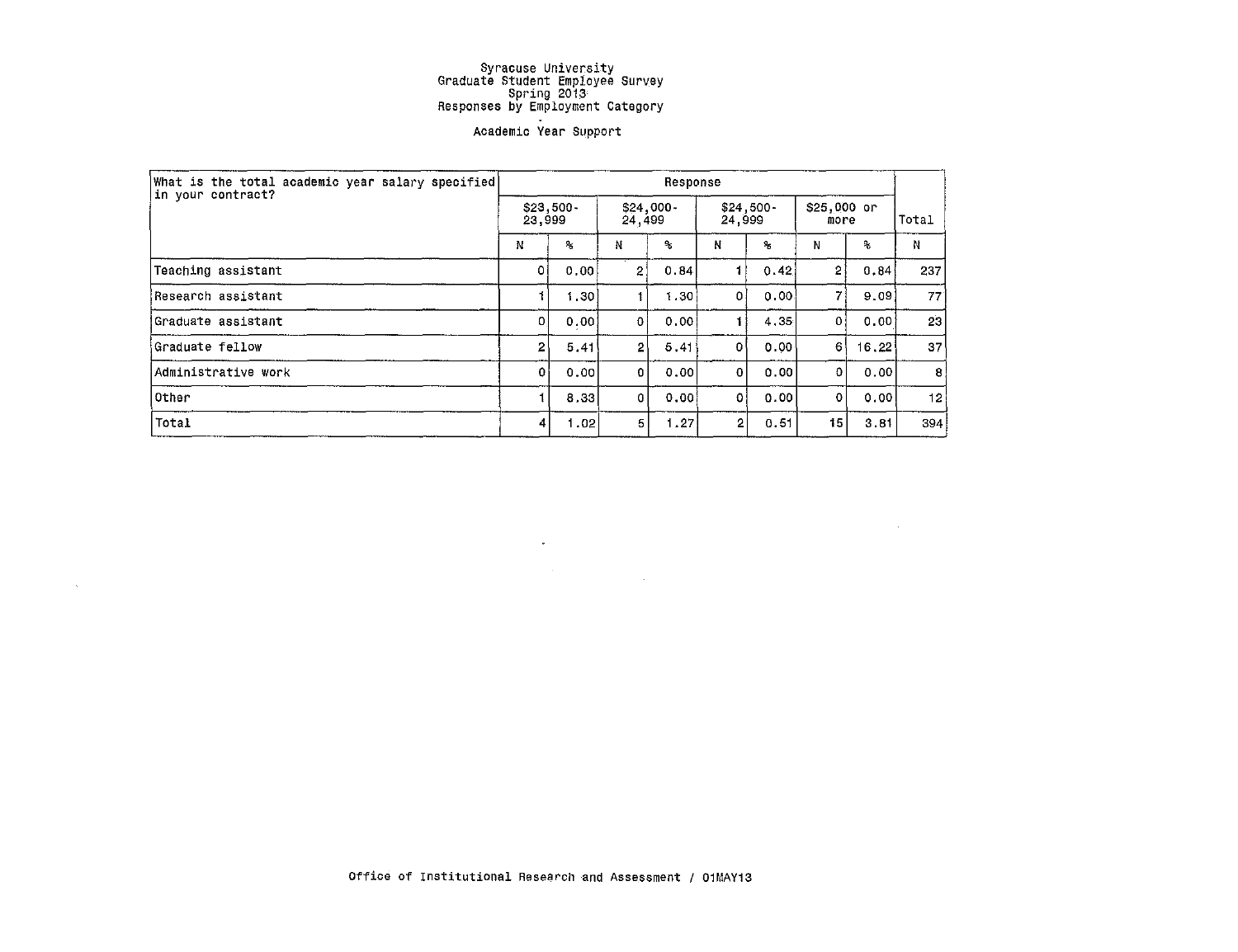$\sim 10^{-1}$ 

#### Academic Year Support

| Do you sense that your pay is comparable to                | Response |                         |              |                         |                 |       |                 |  |  |  |  |
|------------------------------------------------------------|----------|-------------------------|--------------|-------------------------|-----------------|-------|-----------------|--|--|--|--|
| other graduate student employees at other<br>universities? | Yes.     |                         | No           |                         | I don't know    |       | Total           |  |  |  |  |
|                                                            | N        | $\mathbf{e}_\mathbf{f}$ | N            | $\mathbf{S}_\mathbf{S}$ | N               | s.    | N               |  |  |  |  |
| Teaching assistant                                         | 79       | 32.78                   | 50           | 20.75                   | 112             | 46.47 | 241             |  |  |  |  |
| Research assistant                                         | 30 l     | 37.97                   | 12           | 15.19                   | 37              | 46.84 | 79 i            |  |  |  |  |
| Graduate assistant                                         | 61       | 24.00                   | 4            | 16.00                   | 15 <sub>1</sub> | 60.00 | 25 <sub>1</sub> |  |  |  |  |
| Graduate fellow                                            | 14       | 37.84                   | 11           | 29.73                   | 12 <sub>1</sub> | 32,43 | 37              |  |  |  |  |
| Administrative work                                        |          | 12.50                   | $\mathbf{2}$ | 25.00                   | 5               | 62.50 | 8               |  |  |  |  |
| lother                                                     | 4        | 33.33                   | 4            | 33.33                   | 4               | 33.33 | 12              |  |  |  |  |
| Total                                                      | 134      | 33.33                   | 83           | 20.65                   | 185             | 46.02 | 402             |  |  |  |  |

**N** 

 $\sim$ 

 $\mathcal{L}^{\text{max}}_{\text{max}}$ 

 $\mathcal{L}^{\mathcal{L}}(\mathcal{L}^{\mathcal{L}})$  and  $\mathcal{L}^{\mathcal{L}}(\mathcal{L}^{\mathcal{L}})$  and  $\mathcal{L}^{\mathcal{L}}(\mathcal{L}^{\mathcal{L}})$  and  $\mathcal{L}^{\mathcal{L}}(\mathcal{L}^{\mathcal{L}})$ 

 $\sim 10^{-10}$  km  $^{-1}$ 

 $\sim 10^7$ 

Office of Institutional Research and Assessment / 01MAY13

 $\sim 10^{-11}$ 

 $\label{eq:2.1} \mathcal{L}^{\mathcal{A}}(\mathcal{A}) = \mathcal{L}^{\mathcal{A}}(\mathcal{A}) = \mathcal{L}^{\mathcal{A}}(\mathcal{A}) = \mathcal{L}^{\mathcal{A}}(\mathcal{A})$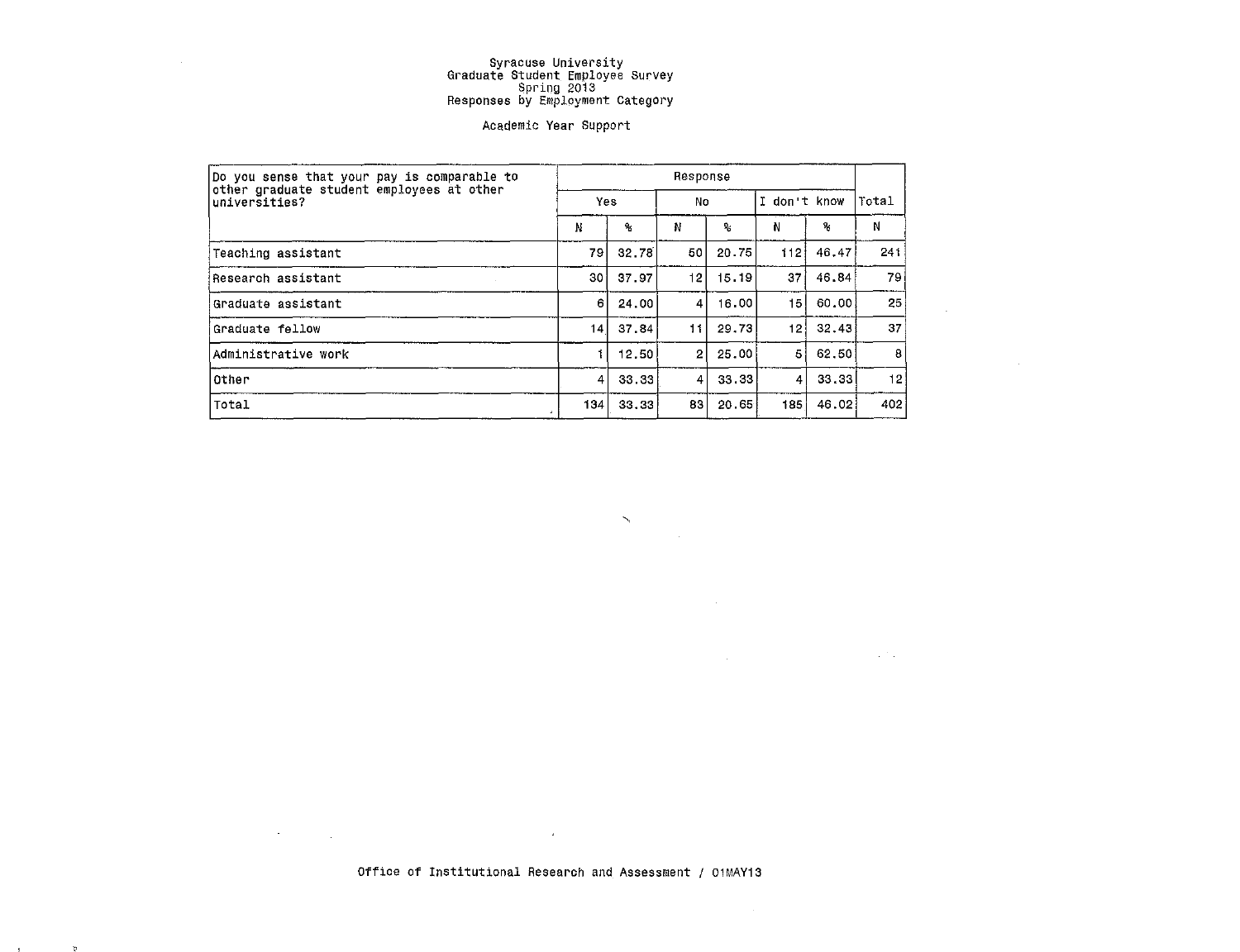$\sim$ 

 $\sim 10^{11}$ 

 $\sim 10^{-1}$ 

#### summer Support

| Does your department offer any form of summer | Response        |                         |                |                             |              |              |              |  |  |  |  |
|-----------------------------------------------|-----------------|-------------------------|----------------|-----------------------------|--------------|--------------|--------------|--|--|--|--|
| support (funding)?                            | Yes             |                         | No             |                             | I don't know |              | Total        |  |  |  |  |
|                                               | Ν               | $\mathbf{q}_\mathrm{s}$ | N              | $\mathcal{L}_{\mathcal{S}}$ | N            | $\mathbf{a}$ | N            |  |  |  |  |
| Teaching assistant                            | 131             | 54.36                   | 68             | 28.22                       | 42           | 17.43        | 241          |  |  |  |  |
| lResearch assistant                           | 47              | 60,26                   | 17.            | 21.79                       | 14 I         | 17,95        | 78           |  |  |  |  |
| Graduate assistant                            | 8               | 32,00                   | $\overline{5}$ | 20.00                       | $12^{\circ}$ | 48,00        | $25^{\circ}$ |  |  |  |  |
| Graduate fellow                               | 25 <sup>1</sup> | 67.57                   | 6              | 16.22                       | 6            | 16.22        | 37.          |  |  |  |  |
| Administrative work                           | 31              | 37.50                   | $\vert$        | 50.00                       |              | 12.50        | 8            |  |  |  |  |
| Other                                         | 9               | 75.00                   | 3              | 25.00                       | 0            | 0.00         | 12           |  |  |  |  |
| Total                                         | 223             | 55.61                   | 103            | 25.69                       | 75           | 18.70        | 401          |  |  |  |  |

Office of Institutional Research and Assessment / 01MAY13

 $\sim 10^{11}$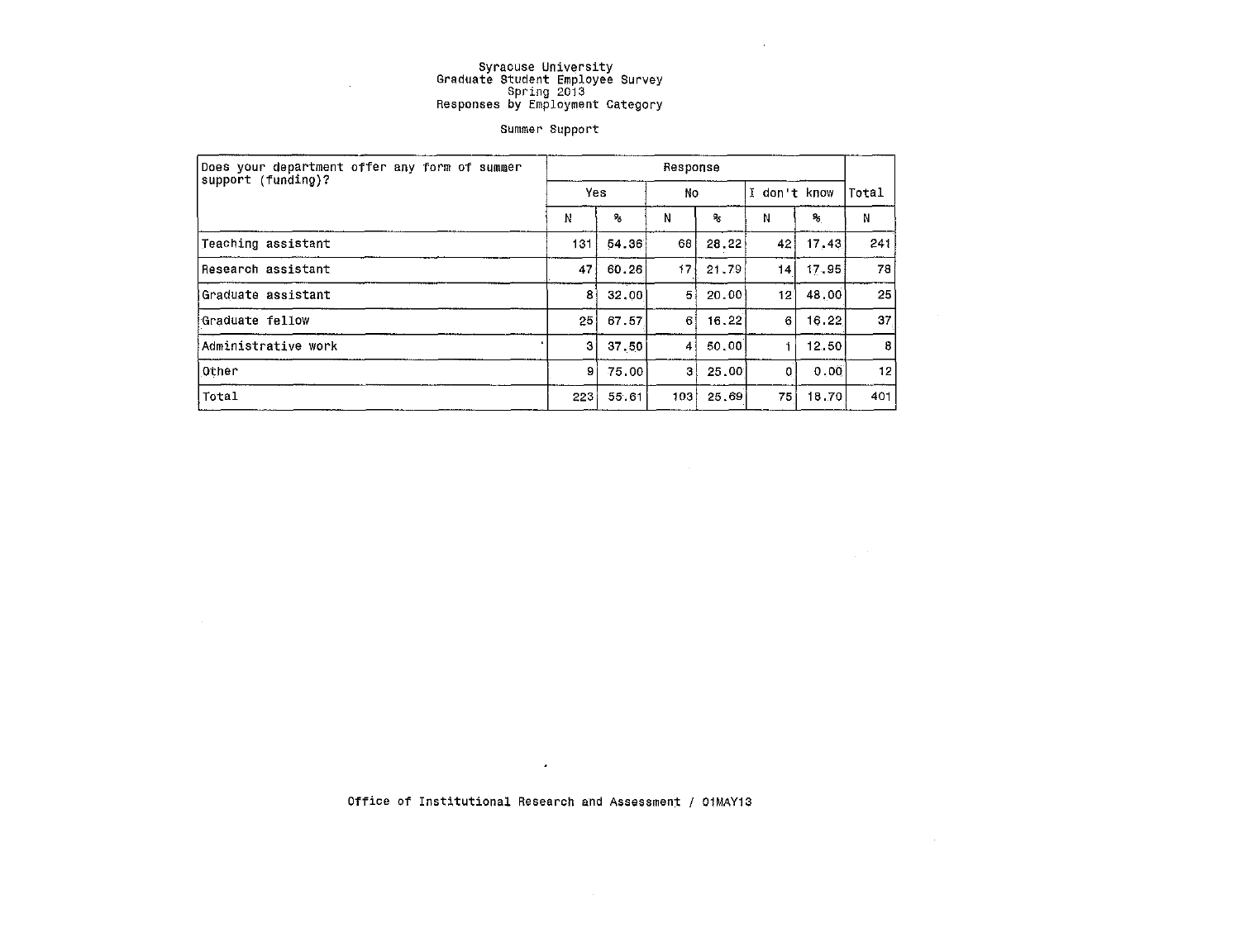$\sim 10^7$ 

Summer Support

 $\sim 100$  km s  $^{-1}$ 

| If summer support is offered by your department, | Response             |          |                |       |                   |       |                    |       |                   |       |                 |       |                 |      |
|--------------------------------------------------|----------------------|----------|----------------|-------|-------------------|-------|--------------------|-------|-------------------|-------|-----------------|-------|-----------------|------|
| how much is provided?                            | Less than<br>\$2,000 |          | \$2,000-2,499  |       | $ $ \$2,500-2,999 |       | $  $3,000 - 3,499$ |       | $ $ \$3,500-3,999 |       | \$4,000 - 4,499 |       | $ $4,500-4,999$ |      |
|                                                  | N                    | 名。       | Ν              | ۹.    | N                 | q.    | N                  | ℁     | N                 | ٩.    | N               | ℅     |                 | ۹.   |
| Teaching assistant                               | 39                   | -31.97   | -141           | 11.48 | 81                | 6.56  | 25                 | 20.49 | <u>21 l</u>       | 17.21 | 5.              | 4.10  |                 | 0.82 |
| Research assistant                               | 81                   | 18.60    | $\overline{2}$ | 4,65  | з                 | 6.98  | 6                  | 13.95 | 4 <sup>1</sup>    | 9.30  | 2               | 4.65  | 0               | 0.00 |
| Graduate assistant                               |                      | 14.29    |                | 14.29 |                   | 14.29 | 21                 | 28.57 |                   | 14.29 |                 | 14.29 | 0               | 0.00 |
| Graduate fellow                                  | 81                   | 33.33    | $\mathbf{2}$   | 8.33  | 3.                | 12.50 | 31                 | 12.50 | 5 <sup>1</sup>    | 20.83 | 01              | 0.00  | 0               | 0.00 |
| Administrative work                              |                      | 2 100.00 | ٥ł             | 0.00  | n.                | 0.001 | ΩI                 | 0.00  | $\mathbf{0}$      | 0.00  | ΩI              | 0.00  | $\overline{0}$  | 0.00 |
| <b>Other</b>                                     |                      | 11.11    |                | 11.11 | ٥۱                | 0.00  |                    | 11.11 | ٥۱                | 0.00  | зł              | 33.33 | $\mathbf{O}$    | 0.00 |
| Total                                            | 59                   | 28.50    | 20 l           | 9.66  | 15                | 7.25  | 37                 | 17,87 | 311               | 14.98 | 11              | 5.31  | $\mathbf 1$ .   | 0.48 |

(Continued)

| If summer support is offered by your department, | Response      |      |                           |       |              |       |              |      |                    |       |                |  |
|--------------------------------------------------|---------------|------|---------------------------|-------|--------------|-------|--------------|------|--------------------|-------|----------------|--|
| how much is provided?                            | \$5,000-5,499 |      | 55,500-5,999              |       | 56,000-6,499 |       | 56,500-6,999 |      | \$7,000 or<br>more |       | Total          |  |
|                                                  | N             | ዱ    | N                         | 8     | N            | ۹.    | N            | ٩.   | N                  | ۹.    | И              |  |
| Teaching assistant                               | 3             | 2.46 | $\mathbf{2}$              | 1.64  |              | 1.64  | 0            | 0.00 | 2.                 | 1.64  | 122            |  |
| Research assistant                               | 2             | 4.65 | $\mathbf{2}^{\mathsf{T}}$ | 4.65  |              | 9.30  | οl           | 0.00 | 10 I               | 23.26 | 43             |  |
| iGraduate assistant                              | Οİ            | 0.00 | 0 <sup>1</sup>            | 0.00  | Οl           | 0.001 | 0            | 0.00 | 0                  | 0.001 | $\overline{7}$ |  |
| Graduate fellow!                                 |               | 4.17 | 0                         | 0.001 | ٥I           | 0.00  |              | 4.17 |                    | 4.17  | 24             |  |
| Administrative work                              | οI            | 0.00 | 0                         | 0.00  | ٥i           | 0.00  | ٥ł           | 0.00 | 0                  | 0.00  | $\overline{2}$ |  |
| lother                                           | οl            | 0.00 | 0                         | 0.00  |              | 11.11 | οI           | 0.00 | $\overline{2}$     | 22.22 | -9             |  |
| Total                                            | 61            | 2.90 | 41                        | 1.93  | 7            | 3,38  |              | 0.48 | 15                 | 7.25  | 207            |  |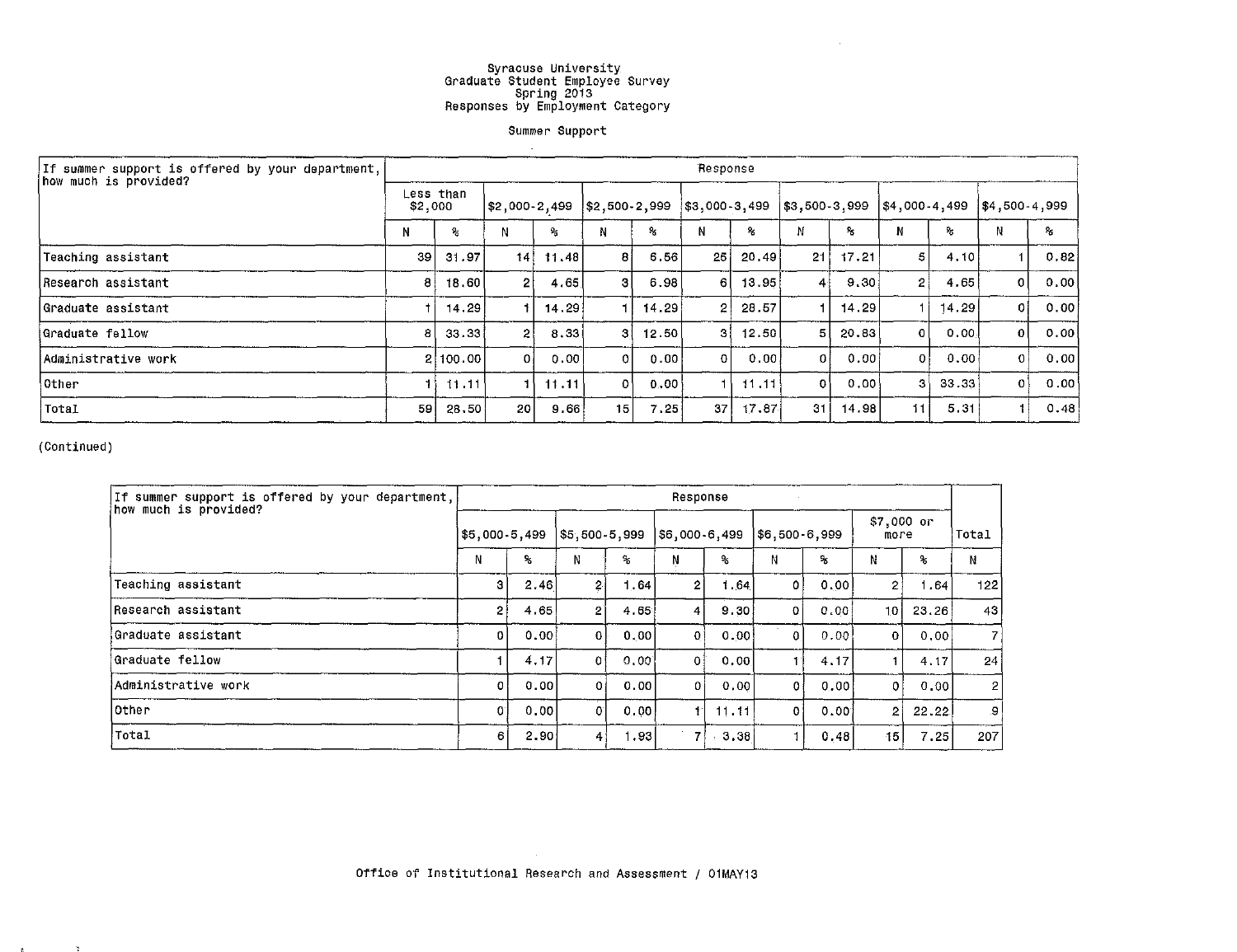$\sim$ 

 $\mathcal{H}_{\mathcal{G}}$ 

#### Summer Support

|                | What opportunities for summer support exist? |                        | Response |                 |          |                |
|----------------|----------------------------------------------|------------------------|----------|-----------------|----------|----------------|
|                |                                              | Not checked            |          | Checked         |          | Total          |
|                |                                              | N                      | ۹.       | N               | s.       | N              |
| Teaching       | Teaching assistant                           | 49                     | 37.40    | 82              | 62.60    | 131            |
|                | Research assistant                           | 28                     | 59.57    | 19              | 40.43    | 47             |
|                | Graduate assistant                           | 61                     | 75.00    | $\overline{2}$  | 25.00    | 8              |
|                | Graduate fellow                              | 111                    | 44.00    | 14              | 56.00    | 25             |
|                | Administrative work                          | 21                     | 66.67    | 1.              | 33,33    | 3              |
|                | Other                                        | $\mathbf{2}$           | 22 22    | $\overline{7}$  | 77.78    | 9              |
|                | Total                                        | 98 <sub>1</sub>        | 43.95    | 125             | 56.05    | 223            |
| Research       | Teaching assistant                           | 46                     | 35.11    | 85              | 64.89    | 131            |
|                | Research assistant                           | 12                     | 25.53    | 35              | 74.47    | 47             |
|                | Graduate assistant                           | 5                      | 62, 50   | 3               | 37.50    | 8              |
|                | Graduate fellow                              | 8                      | 32.00    | 17              | 68.00    | 25             |
|                | Administrative work                          | $\mathbf{2}^{\dagger}$ | 66.67    | 1.              | 33.33    | з              |
|                | Other                                        | 0                      | 0.00     |                 | 9 100,00 | 9              |
|                | Total                                        | 73                     | 32.74    | 150             | 67, 26   | 223            |
| Administrative | Teaching assistant                           | 123                    | 93,89    | 8               | 6.11     | 131            |
|                | Research assistant                           | 44                     | 93.62    | 3               | 6.38.    | 47             |
|                | Graduate assistant                           | 61                     | 75,00    | 2 <sup>1</sup>  | 25.00    | 8              |
|                | Graduate fellow                              | 23                     | 92.00    | $\overline{2}$  | 8.00     | 25             |
|                | Administrative work                          | $\overline{2}$         | 66.67    | $\mathbf{1}$    | 33,33    | 3              |
|                | Other                                        | 8                      | 88.89    | 11              | 11.11    | 9 <sub>1</sub> |
|                | Total                                        | 206                    | 92.38    | 17 <sup>°</sup> | 7.62     | 223            |

(Continued)

 $\mathcal{A}$ 

 $\sim 10^7$ 

 $\sim$   $\sim$ 

Office of Institutional Research and Assessment / 01MAY13

 $\sim$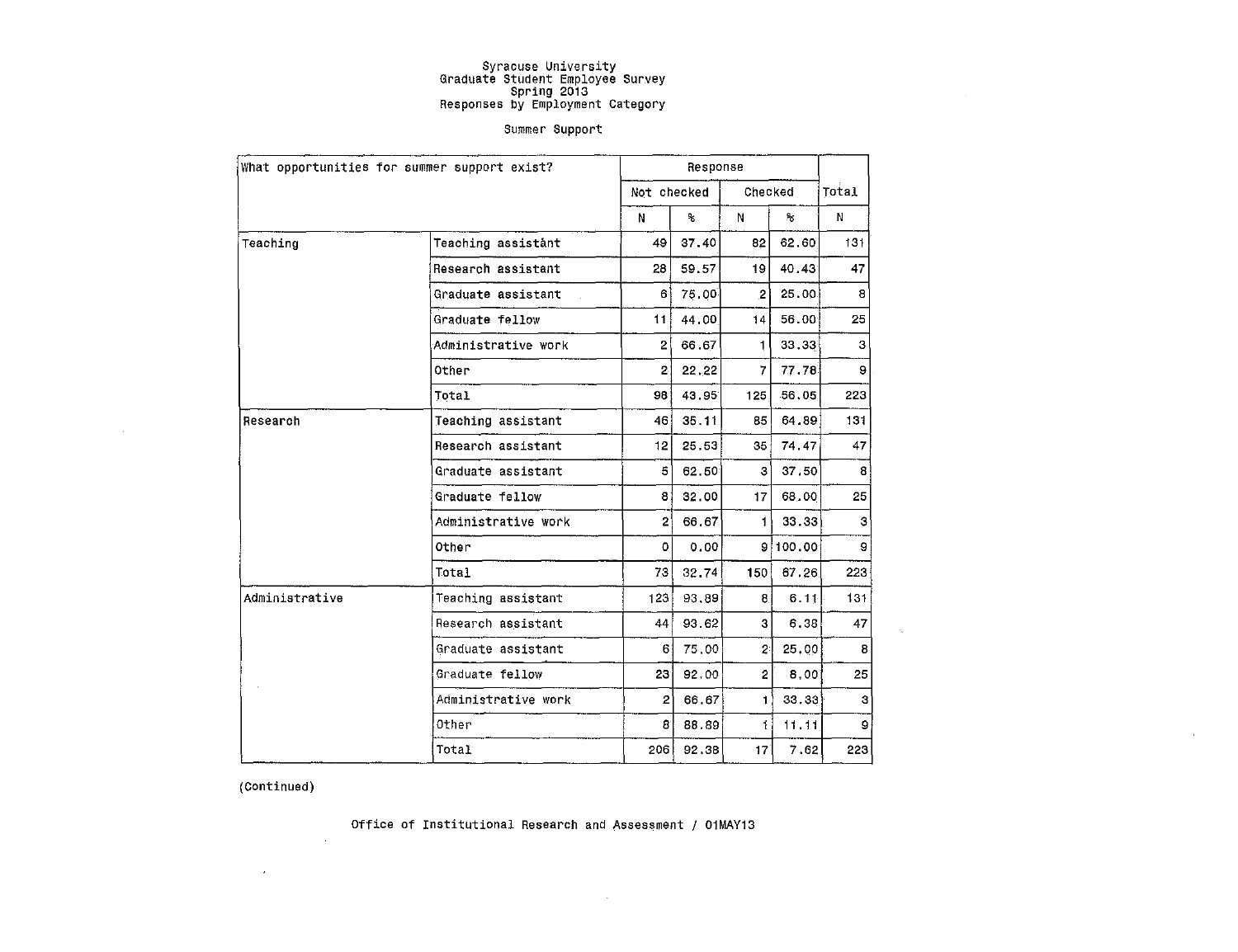#### Summer Support

|       | What opportunities for summer support exist? |                | Response                  |                 |                         |     |  |  |  |
|-------|----------------------------------------------|----------------|---------------------------|-----------------|-------------------------|-----|--|--|--|
|       |                                              | Not checked    | Checked                   |                 | Total                   |     |  |  |  |
|       |                                              | N              | $\mathbf{P}_{\mathbf{G}}$ | N               | $\mathbf{S}_\mathbf{S}$ | N   |  |  |  |
| Other | Teaching assistant                           | 105            | 80.15                     | 26 <sub>1</sub> | 19.85                   | 131 |  |  |  |
|       | Research assistant                           | 41             | 87.23                     | 61              | 12.77                   | 47  |  |  |  |
|       | Graduate assistant                           | 41             | 50,00                     | 4               | 50,00                   | 8   |  |  |  |
|       | Graduate fellow                              | 17             | 68,00                     | 8               | 32,00                   | 25  |  |  |  |
|       | Administrative work                          | $\overline{2}$ | 66.67                     |                 | 33.33                   | 3   |  |  |  |
|       | Other                                        | 8              | 88.89                     |                 | 11.11                   | 9   |  |  |  |
|       | Total                                        | 177            | 79.37                     | 46              | 20.63                   | 223 |  |  |  |

 $\sim 10^{-1}$ 

Office of Institutional Research and Assessment / 01MAY13

 $\sim 10^{-1}$ 

ä,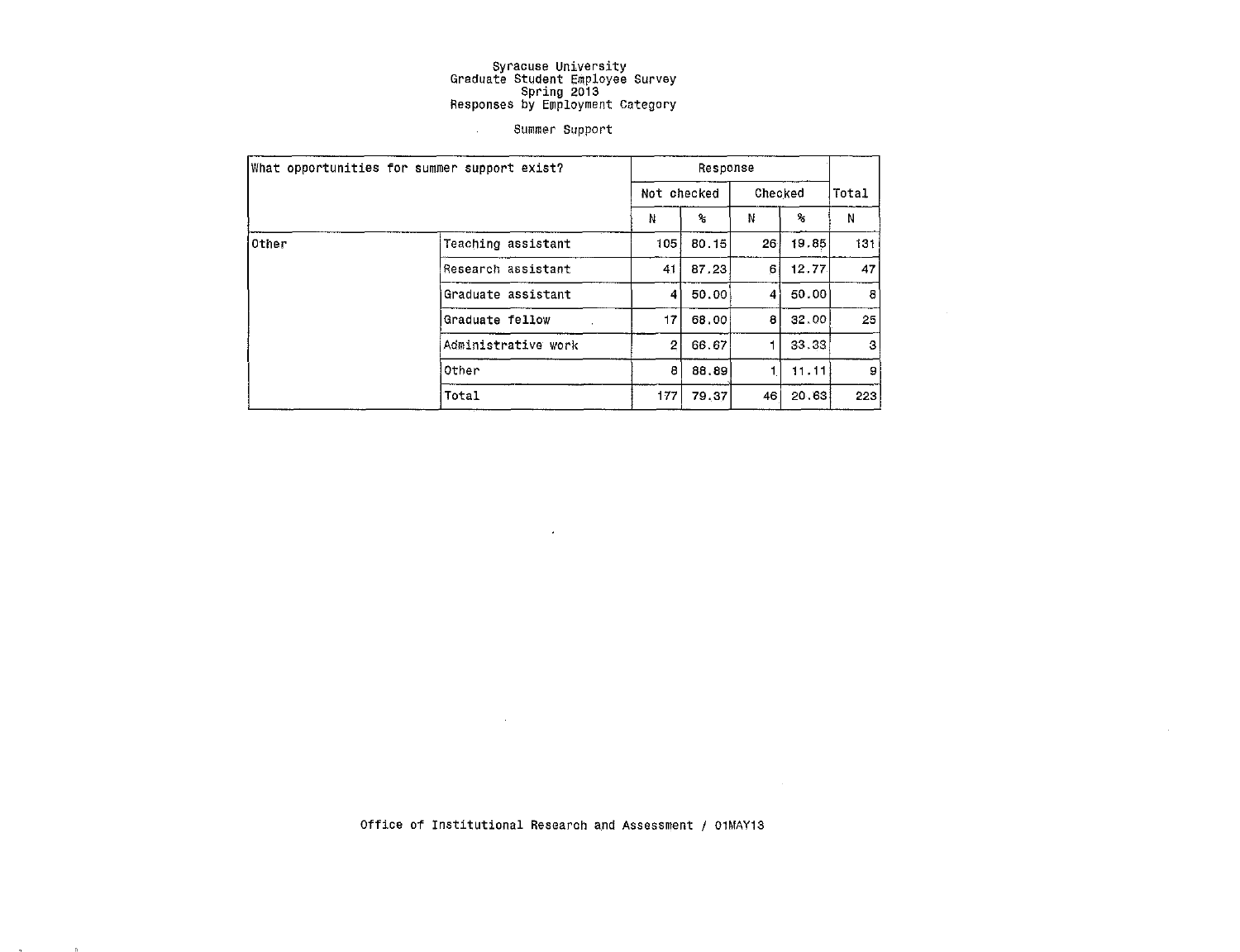$\sim 10^{-1}$ 

#### Summer Support

#### What opportunities for summer support exist? 'Other' choice · write-in responses

| Employment Category                                                                                                                                                                                                                                                                                                                                                                                                                                                                                                                                                                                                                                                                                                                                 | Response                                                                                                                                                                                                                                                                                                                                                                                                                                                                                                                                                                                                                                                                                                                                                                                                                                                   | Frequency<br>Count |
|-----------------------------------------------------------------------------------------------------------------------------------------------------------------------------------------------------------------------------------------------------------------------------------------------------------------------------------------------------------------------------------------------------------------------------------------------------------------------------------------------------------------------------------------------------------------------------------------------------------------------------------------------------------------------------------------------------------------------------------------------------|------------------------------------------------------------------------------------------------------------------------------------------------------------------------------------------------------------------------------------------------------------------------------------------------------------------------------------------------------------------------------------------------------------------------------------------------------------------------------------------------------------------------------------------------------------------------------------------------------------------------------------------------------------------------------------------------------------------------------------------------------------------------------------------------------------------------------------------------------------|--------------------|
| Teaching assistant<br>Teaching assistant<br>Teaching assistant<br>Teaching assistant<br>Teaching assistant<br>Teaching assistant<br>Teaching assistant<br>Teaching assistant<br>Teaching assistant<br>Teaching assistant<br>Teaching assistant<br>Teaching assistant<br>Teaching assistant<br>Teaching assistant<br>Teaching assistant<br>Teaching assistant<br>Teaching assistant<br>Teaching assistant<br>Research assistant<br>Research assistant<br>Research assistant<br>Research assistant<br>Research assistant<br>Graduate assistant<br>Graduate assistant<br>Graduate assistant<br>Graduate assistant<br>Graduate fellow<br>Graduate fellow<br>Graduate fellow<br>Graduate fellow<br>Graduate fellow<br>Graduate fellow<br>Graduate fellow | \$750 summer funding (research)<br>Automatic support<br>Clinic work<br>Grading<br>Grading and consultancy<br>Grading, Consultation<br>Grants<br>Study for the Comprehensive Exams<br>Toward a creative project<br>clinical<br>comps study first 2 years<br>conditional summer support for first two years to prepare for qualifying exams<br>course funding for TAs<br>fellowship<br>grants/fellowships<br>language courses at other universities and abroad<br>scholarship<br>taking classes<br>Deans Office summer support<br>Grants<br>Travel for internship<br>covers off campus summer activities<br>summer program scholarship<br>GA grant-funded<br>Graduate Assistant<br>Specific work for program<br>supervising<br>Award<br>Competitive summer funding<br>Grants<br>Internships<br>fellowship<br>fieldwork money<br>small stipend for exam study |                    |
| Administrative work<br>Other                                                                                                                                                                                                                                                                                                                                                                                                                                                                                                                                                                                                                                                                                                                        | Guaranteed<br>therapist                                                                                                                                                                                                                                                                                                                                                                                                                                                                                                                                                                                                                                                                                                                                                                                                                                    |                    |

 $\sim$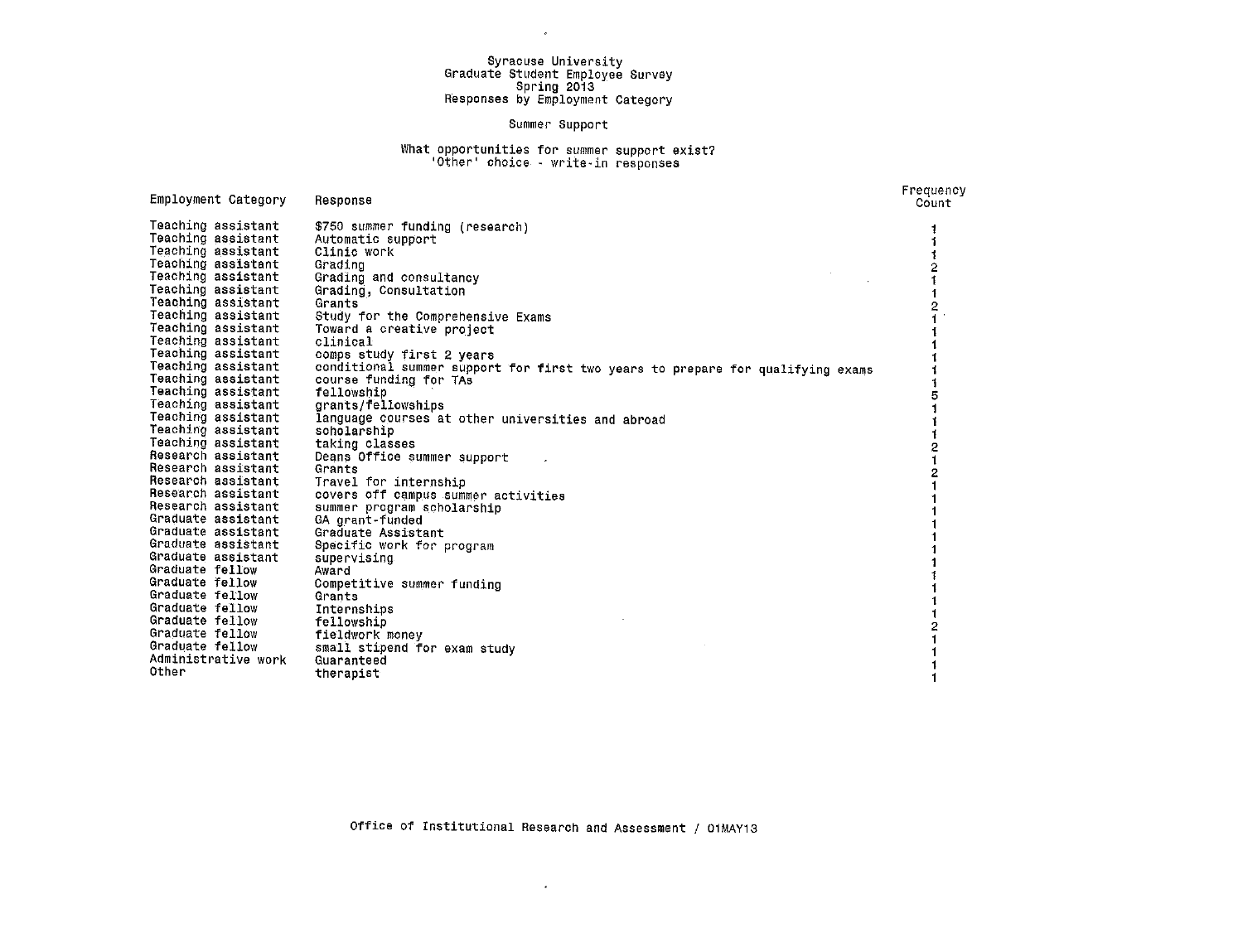#### Summer Support

| Is summer support guaranteed by your department? | Response       |              |     |                  |                |              |       |  |  |
|--------------------------------------------------|----------------|--------------|-----|------------------|----------------|--------------|-------|--|--|
|                                                  | Yes            |              | No  |                  | I don't know   |              | Total |  |  |
|                                                  | Ν              | $\mathbf{R}$ | N   | $\Omega_{\rm B}$ | Ν              | $\mathbf{R}$ | N     |  |  |
| Teaching assistant                               | 26             | 19.85        | 92  | 70.23            | 13             | 9.92         | 131   |  |  |
| Research assistant                               | 8              | 17.78        | 29  | 64.44            | 8              | 17.78        | 45    |  |  |
| Graduate assistant                               | 0              | 0.00         | 61  | 75.00            | $\overline{2}$ | 25.00        | 8     |  |  |
| Graduate fellow<br>$\Delta$                      | $\downarrow$   | 16.00        | 6   | 64.00            | 5.             | 20.00        | 25    |  |  |
| Administrative work                              |                | 33,33        | 21  | 66,67            | ٥              | 0.00         | 31    |  |  |
| lOther                                           | $\overline{2}$ | 22.22        | 7   | 77.78            | 0              | 0.00         | 9     |  |  |
| Total                                            | 41             | 18.55        | 152 | 68.78            | 28             | 12.67        | 221   |  |  |

Office of Institutional Research and Assessment / 01MAY13

**Contract Contract** 

**Contractor** 

 $\sim$ 

 $\sim 10^{11}$  km  $^{-1}$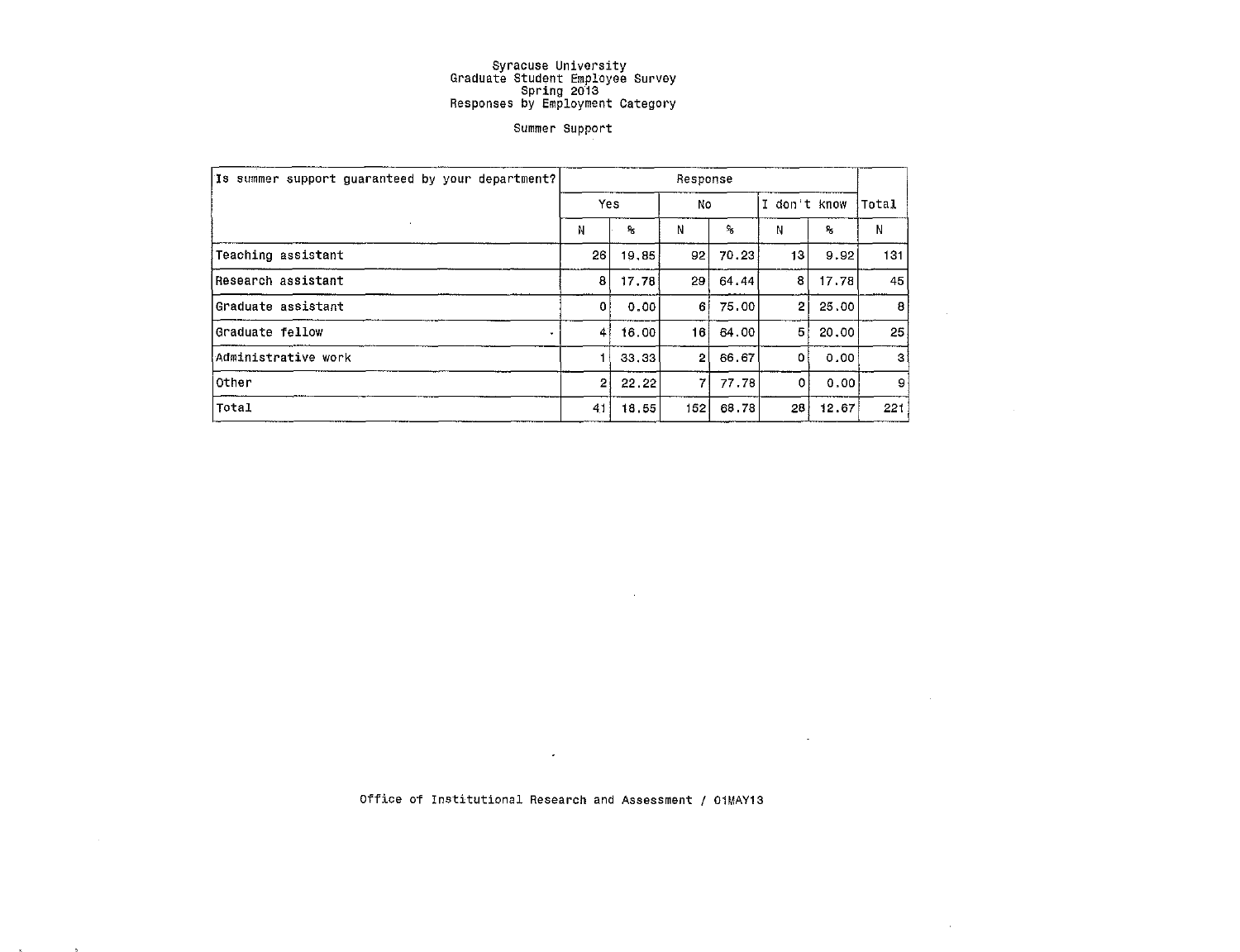#### Summer Support

| Have you ever been denied summer support? |     | Response |     | Total        |     |
|-------------------------------------------|-----|----------|-----|--------------|-----|
|                                           | Yes |          | No  |              |     |
|                                           | N   | ٩.       | N   | $\mathbf{R}$ | N   |
| Teaching assistant                        | 10  | 7.94     | 116 | 92.06        | 126 |
| Research assistant                        | з   | 6.82     | 41  | 93.18        | 44  |
| Graduate assistant                        | 21  | 25.00    | 6   | 75.00        | 8   |
| Graduate fellow                           |     | 4.00     | 24  | 96.00        | 25  |
| Administrative work<br>$\omega$           | 0   | 0.00     |     | 3 100,00     | 3   |
| Other                                     | 2   | 22,22    | 7   | 77.78        | 9   |
| Total                                     | 18  | 8.37     | 197 | 91.63        | 215 |

 $\sim 10^{-1}$ 

Office of Institutional Research and,Assessment / 01MAY13

 $\mathcal{L}^{\text{max}}_{\text{max}}$  and  $\mathcal{L}^{\text{max}}_{\text{max}}$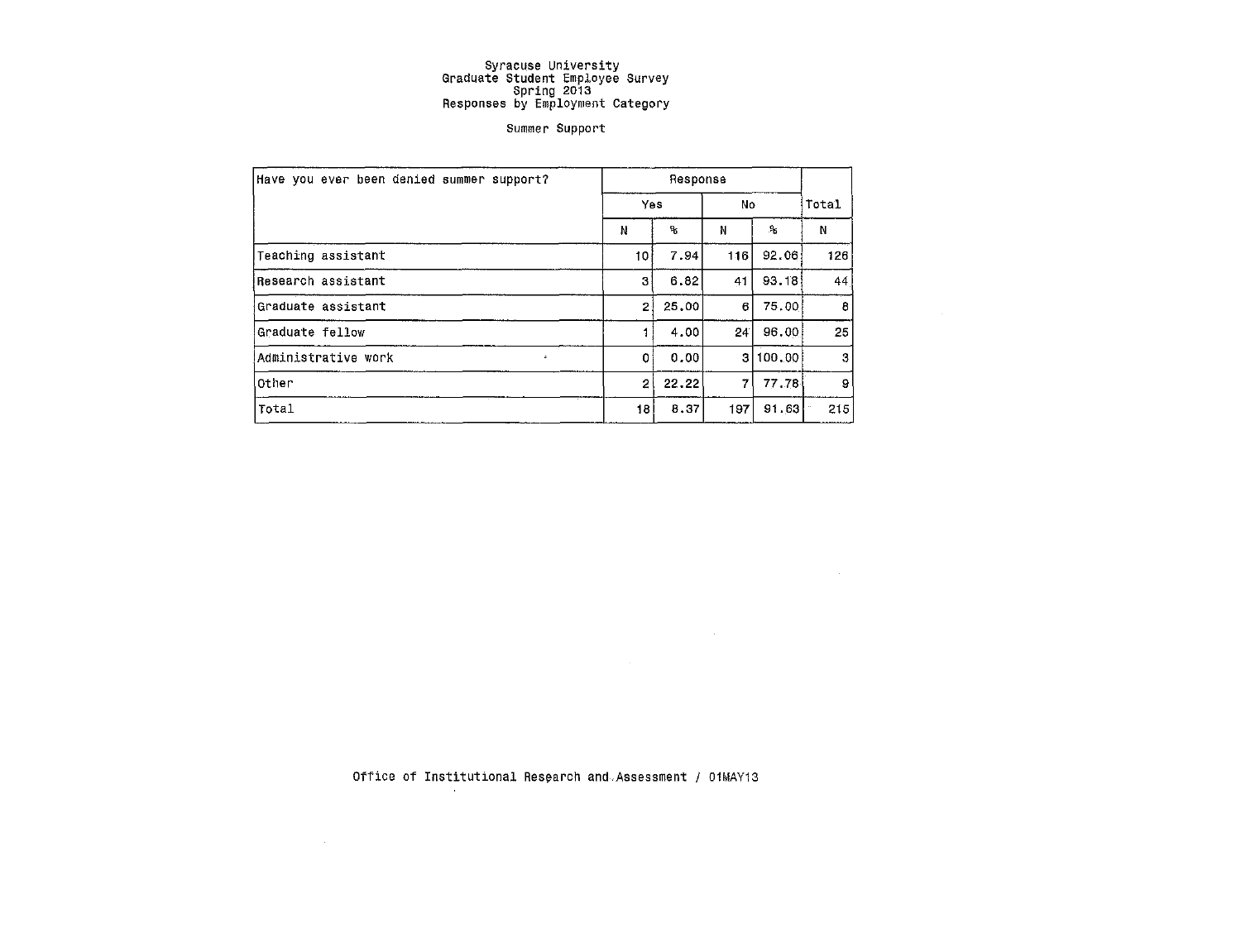#### Past University Employment

| Have vou ever held a different graduate<br>assistant position within SU than the one you |                |       |      |                |       |  |
|------------------------------------------------------------------------------------------|----------------|-------|------|----------------|-------|--|
| hold right now?                                                                          | Yes            |       | No   |                | Total |  |
|                                                                                          | Ν              | ዔ     | N    | 9 <sub>5</sub> | Ν     |  |
| Teaching assistant                                                                       | 47             | 19.50 | 1941 | 80.50          | 241   |  |
| Research assistant                                                                       | 25             | 32.05 | 53   | 67.95          | 78    |  |
| Graduate assistant                                                                       | 6              | 24.00 | 19.  | 76.00          | 25    |  |
| Graduate fellow                                                                          | 13             | 35.14 | 24   | 64.86          | 37    |  |
| Administrative work                                                                      | $\overline{2}$ | 25.00 | 6    | 75.00          | 8     |  |
| Other                                                                                    | 5              | 41.67 | 7    | 58.33          | 12    |  |
| Total                                                                                    | 98             | 24.44 | 303  | 75.56          | 401   |  |

Office of Institutional Research and Assessment / 01MAYi3

 $\sim 100$ 

 $\mathcal{L}^{\mathcal{L}}(\mathcal{L}^{\mathcal{L}})$  and  $\mathcal{L}^{\mathcal{L}}(\mathcal{L}^{\mathcal{L}})$  and  $\mathcal{L}^{\mathcal{L}}(\mathcal{L}^{\mathcal{L}})$ 

 $\label{eq:3.1} \frac{1}{2} \int_{\mathbb{R}^3} \frac{1}{\sqrt{2}} \, \mathrm{d} \mu \, \mathrm{d} \mu \, \mathrm{d} \mu \, \mathrm{d} \mu \, \mathrm{d} \mu \, \mathrm{d} \mu \, \mathrm{d} \mu \, \mathrm{d} \mu \, \mathrm{d} \mu \, \mathrm{d} \mu \, \mathrm{d} \mu \, \mathrm{d} \mu \, \mathrm{d} \mu \, \mathrm{d} \mu \, \mathrm{d} \mu \, \mathrm{d} \mu \, \mathrm{d} \mu \, \mathrm{d} \mu \, \mathrm{d} \mu \, \mathrm{d} \mu \,$ 

 $\mathcal{L}^{\mathcal{L}}(\mathcal{L}^{\mathcal{L}}(\mathcal{L}^{\mathcal{L}}(\mathcal{L}^{\mathcal{L}}(\mathcal{L}^{\mathcal{L}}(\mathcal{L}^{\mathcal{L}}(\mathcal{L}^{\mathcal{L}}(\mathcal{L}^{\mathcal{L}}(\mathcal{L}^{\mathcal{L}}(\mathcal{L}^{\mathcal{L}}(\mathcal{L}^{\mathcal{L}}(\mathcal{L}^{\mathcal{L}}(\mathcal{L}^{\mathcal{L}}(\mathcal{L}^{\mathcal{L}}(\mathcal{L}^{\mathcal{L}}(\mathcal{L}^{\mathcal{L}}(\mathcal{L}^{\mathcal{L$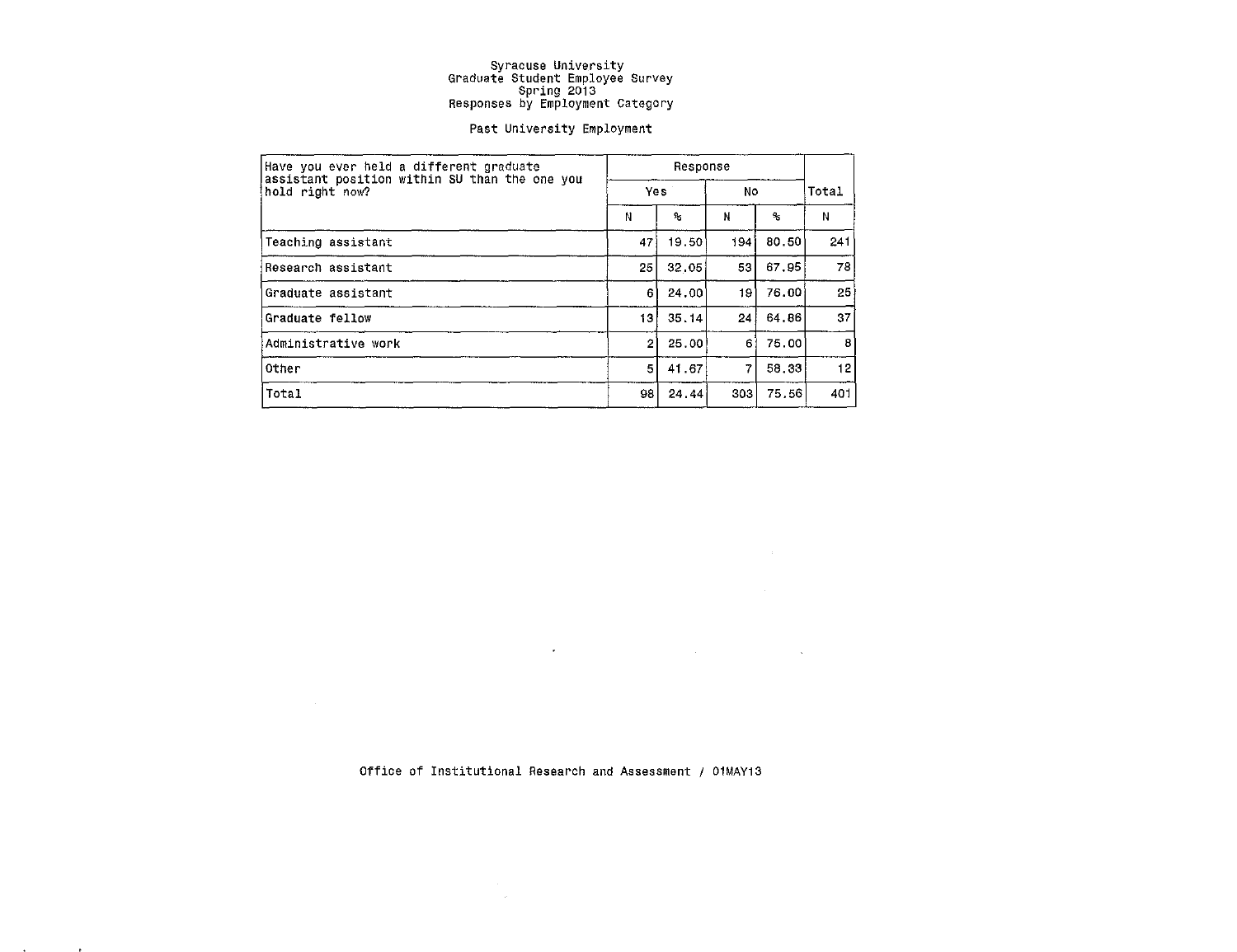#### Past University Employment

| What was the type of position? (position #1) | Response        |          |              |       |                |       |                |       |       |  |
|----------------------------------------------|-----------------|----------|--------------|-------|----------------|-------|----------------|-------|-------|--|
|                                              | Teaching        |          | Research     |       | Administrative |       | Other          |       | Total |  |
|                                              | N               | ዔ        | Ν            | ۹.    | Ν              | ۹.    | N              | -95   | Ν     |  |
| Teaching assistant                           | 13              | 27.66    | 26 I         | 55,32 | з              | 6.38  | 51             | 10.64 | 47    |  |
| Research assistant                           | 23 <sub>1</sub> | 92.00    |              | 4.00  | 0              | 0.001 |                | 4.00  | 25    |  |
| Graduate assistant                           | $\mathbf{2}$    | 33.33    |              | 0.00  | $\overline{2}$ | 33.33 | $\overline{2}$ | 33.33 | 6     |  |
| Graduate fellow                              | 10 L            | 76.92    |              | 7.69  | $\mathbf{0}$   | 0.00  | $\mathbf{2}$   | 15.38 | 13    |  |
| Administrative work                          |                 | 2 100.00 | Οl           | 0.00  | 0              | 0.00  | 0              | 0.00  | 2     |  |
| lOther                                       | 2 I             | 40.00    | $\mathbf{2}$ | 40,00 |                | 20.00 | $\Omega$       | 0.00  | 5     |  |
| Total                                        | 52              | 53.06    | 30           | 30.61 | 6              | 6.12  | 10 I           | 10.20 | 98    |  |

Office of Institutional Research and Assessment / 01MAY13

 $\sim 10^7$ 

 $\sim$ 

 $\mathcal{L}_{\text{max}}$  , and  $\mathcal{L}_{\text{max}}$ 

 $\mathcal{L}^{\text{max}}_{\text{max}}$  , where  $\mathcal{L}^{\text{max}}_{\text{max}}$ 

 $\mathcal{L}$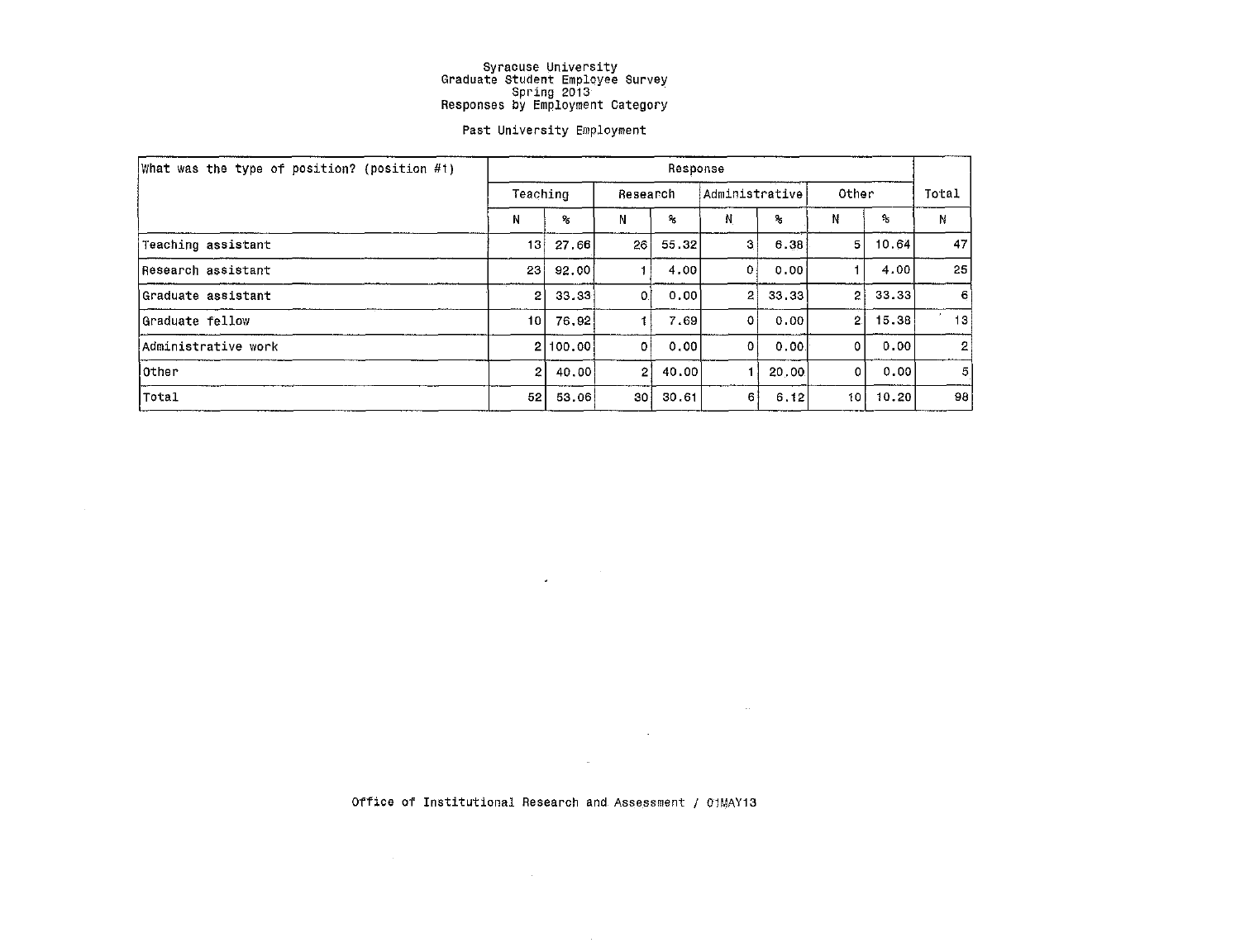$\sim$ 

 $\sim$ 

 $\sim 100$ 

#### Past University Employment

| How did the pay compare to your current | Response               |       |                                                      |          |                                           |       |                |  |  |
|-----------------------------------------|------------------------|-------|------------------------------------------------------|----------|-------------------------------------------|-------|----------------|--|--|
| position? (position #1)                 | lower than<br>previous |       | Current pay is Current pay is<br>same as<br>previous |          | Current pay is<br>higher than<br>previous |       | Total          |  |  |
|                                         | Ν                      | ዹ     | Ν                                                    | ℁        | Ν                                         | ዱ     | N              |  |  |
| Teaching assistant                      | 12 <sub>12</sub>       | 25.53 | 231                                                  | 48.94    | 12                                        | 25.53 | 47             |  |  |
| Research assistant                      | 0                      | 0.00  | 17 I                                                 | 68,00    | 8                                         | 32.00 | $25^{\circ}$   |  |  |
| Graduate assistant                      |                        | 16.67 | 11                                                   | 16.67    | 4                                         | 66.67 | 6              |  |  |
| Graduate fellow)                        | 2                      | 15.38 | 41                                                   | 30.77    | 7                                         | 53.85 | 13             |  |  |
| Administrative work                     | $\Omega$               | 0.00  |                                                      | 2 100.00 | 0                                         | 0.001 | $\overline{2}$ |  |  |
| Other                                   |                        | 20,00 | $\vert$                                              | 80.00    | 0                                         | 0.00  | 5              |  |  |
| Total                                   | 16                     | 16.33 | 51                                                   | 52.04    | -31                                       | 31.63 | 98             |  |  |

 $\sim$ 

 $\mathcal{L} = \mathcal{L} \mathcal{L} \mathcal{L} \mathcal{L}$  .

Office of Institutional Aessarch and Assessment / 01MAY13

 $\sim$ 

 $\label{eq:2} \frac{1}{\sqrt{2}}\left(\frac{1}{\sqrt{2}}\right)^2\left(\frac{1}{\sqrt{2}}\right)^2$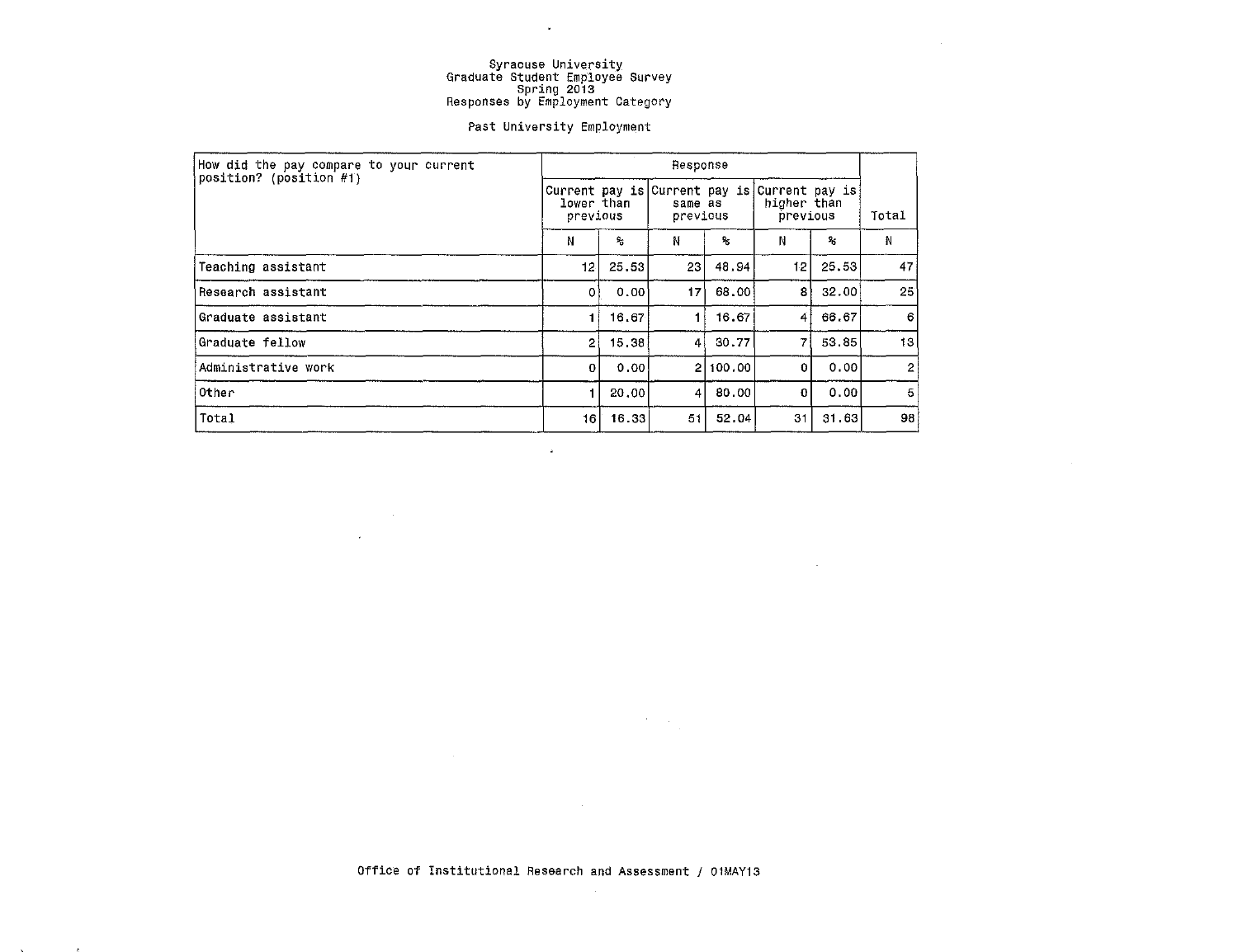$\ddot{\phantom{1}}$ 

#### Past University Employment

| Past graduate assistant position #1: |                      |              |                                                     | position?    |                         | How did the pay compare to your current |                                    |                 |
|--------------------------------------|----------------------|--------------|-----------------------------------------------------|--------------|-------------------------|-----------------------------------------|------------------------------------|-----------------|
|                                      |                      |              | Current pav<br>is lower than is same as<br>previous |              | Current pay<br>previous | Current pay                             | is higher<br>than previous   Total |                 |
|                                      |                      | N            | ዔ                                                   | N            | ዔ                       | N                                       | $\mathbf{S}_\mathrm{S}$            | N               |
| Type of position:                    | Employment category: |              |                                                     |              |                         |                                         |                                    |                 |
| Teaching                             | Teaching assistant   | 3            | 23.08                                               | 5.           | 38.46                   | 5 <sup>1</sup>                          | 38.46                              | 3               |
|                                      | Research assistant   | 0.           | 0.00                                                | 16 l         | 69.57                   | 7                                       | 30.43                              | 23              |
|                                      | Graduate assistant   |              | 50.00                                               | 1.           | 50.00                   | $\mathbf{0}$                            | 0.00                               | 2               |
|                                      | Graduate fellow      | $\mathbf{0}$ | 0.00                                                | 4            | 40,00                   | 6                                       | 60.00                              | 10 <sup>1</sup> |
|                                      | Administrative work  | $\mathbf{0}$ | 0.00                                                |              | 2[100, 00]              | ö                                       | 0.00                               | $\overline{2}$  |
|                                      | Other                | 0            | 0.00                                                |              | 2 100.00                | $\Omega$                                | 0.00                               | $\overline{2}$  |
|                                      | Total                | 4            | 7.69                                                | 30 l         | 57.69                   | 18 <sup>1</sup>                         | 34.62                              | 52              |
| Research                             | Employment category: |              |                                                     |              |                         |                                         |                                    |                 |
|                                      | Teaching assistant   | 5            | 19.23                                               |              | $17$ 65.38              | $\sim$                                  | 15.38                              | 26              |
|                                      | Research assistant   | 0 i          | 0.00                                                |              | 1 100.00                | $\Omega$                                | 0.00                               | 1.              |
|                                      | Graduate assistant   | 0            | 0                                                   | $\mathbf{0}$ | οł                      | $\mathbf{0}$                            | $\Omega$                           | Ö.              |
|                                      | Graduate fellow      | 0            | 0.00.                                               | 0            | 0.00                    |                                         | 100,00                             | 1               |
|                                      | Administrative work  | O.           | οl                                                  | o            | o                       | $\Omega$                                | $\mathbf{0}$                       | $\mathbf{0}$    |
|                                      | Other                | o.           | 0.00                                                |              | 2 100.00                | $\mathbf{0}$                            | $0.00^{+}$                         | $\overline{a}$  |
|                                      | Total                | 5            | 16.67                                               | 20 l         | 66.67                   | 5 <sup>1</sup>                          | 16.67                              | 30 <sup>°</sup> |

(Continued)

Office of Institutional Research and Assessment / 01MAY13

 $\sim$   $\sigma$  .

 $\sim 100$ 

 $\sim 10^{11}$ 

 $\sim 10^{-1}$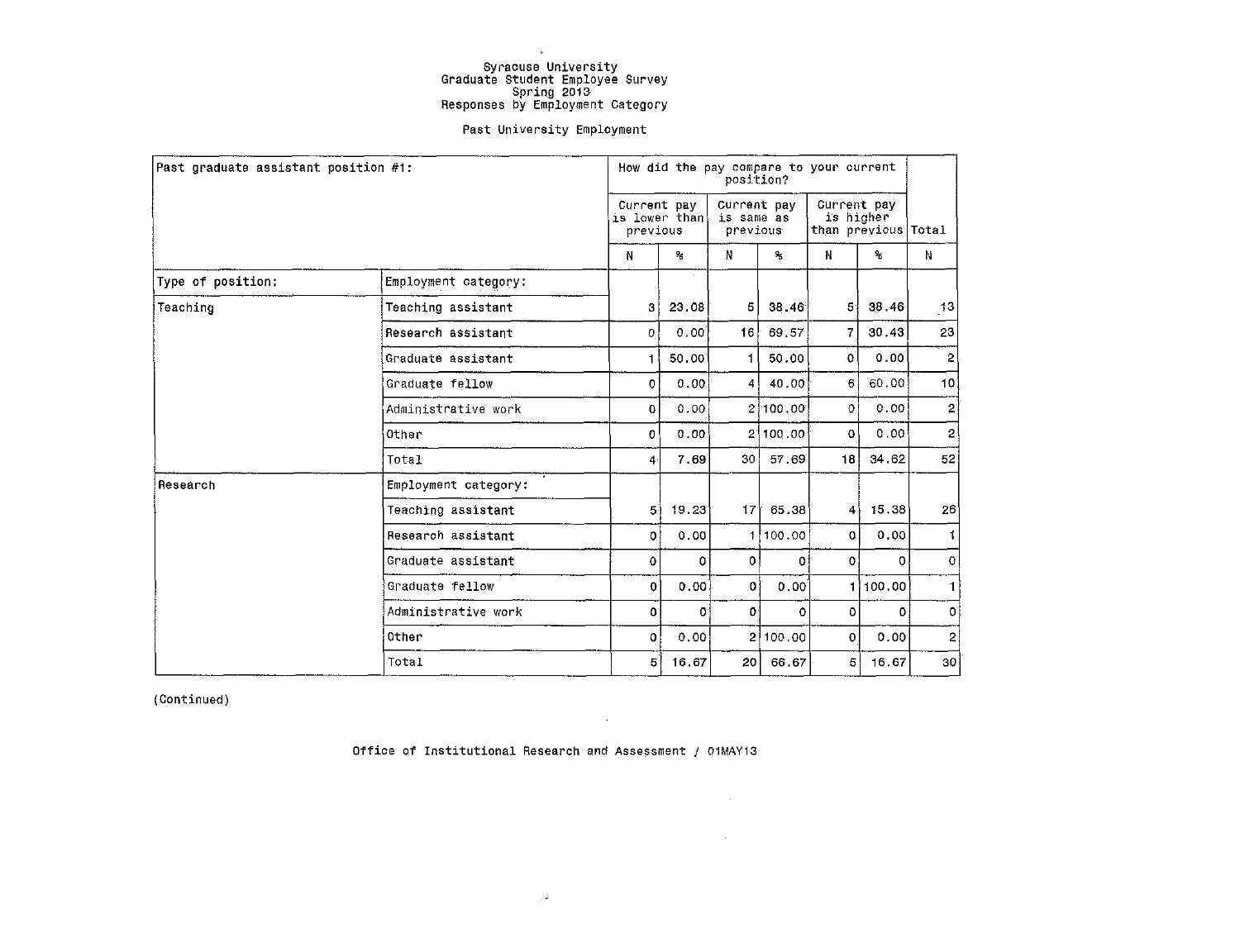$\sim$ 

#### Past University Employment

|                    | Past graduate assistant position #1: |                | How did the pay compare to your current<br>position? |              |                                       |                                                 |                           |                |  |  |
|--------------------|--------------------------------------|----------------|------------------------------------------------------|--------------|---------------------------------------|-------------------------------------------------|---------------------------|----------------|--|--|
|                    |                                      |                | Current pay<br>is lower than<br>previous             |              | Current pay<br>is same as<br>previous | Current pay<br>is higher<br>than previous Total |                           |                |  |  |
|                    |                                      | N              | ٩,                                                   | N            | $\mathbf{P}_{\mathbf{S}}$             | N                                               | $\mathbf{Q}_{\mathbf{S}}$ | N              |  |  |
| Type of position:  | Employment category:                 |                |                                                      |              |                                       |                                                 |                           |                |  |  |
| Administrative     | Teaching assistant                   | $\overline{2}$ | 66.67                                                | $\mathbf{o}$ | 0.00                                  | $\mathbf{1}$                                    | 33,33                     | 3              |  |  |
| Research assistant | 0                                    | 0              | Ō.                                                   | 0            | ٥l                                    | 0                                               | 0.                        |                |  |  |
|                    | Graduate assistant                   | 0              | 0,00                                                 | 0            | 0,00                                  |                                                 | 2 100.00                  | 2              |  |  |
|                    | Graduate fellow                      | 0              | 0                                                    | $\mathbf{O}$ | 0                                     | 0                                               | $\Omega$                  | 0              |  |  |
|                    | Administrative work                  | o              | 0                                                    | $\mathbf 0$  | O.                                    | 0                                               | $\Omega$                  | 0              |  |  |
|                    | Other                                | 1              | 100.00                                               | $\circ$      | 0.00                                  | 0                                               | 0.00                      |                |  |  |
|                    | Total                                | 31             | 50.00                                                | $\Omega$     | 0.00                                  | зI                                              | 50,00                     | 6              |  |  |
| Other              | Employment category:                 |                |                                                      |              |                                       |                                                 |                           |                |  |  |
|                    | Teaching assistant                   | 21             | 40.00                                                | $\vert$      | 20,00                                 | 2                                               | 40.00                     | 5              |  |  |
|                    | Research assistant                   | 0              | 0.00                                                 | $\Omega$     | 0.00                                  |                                                 | 100.00                    | 1.             |  |  |
|                    | Graduate assistant                   | 0              | 0.00                                                 | $\circ$      | 0.001                                 |                                                 | 2 100.00                  | $\overline{c}$ |  |  |
|                    | Graduate fellow                      |                | 2100.00                                              | 0            | 0.00                                  | 0                                               | 0.00                      | $\overline{c}$ |  |  |
|                    | Administrative work                  | 0              | 0                                                    | 0            | 0                                     | 0                                               | $\mathbf{0}$              | 0              |  |  |
|                    | Other                                | 0              | 0                                                    | 0            | $\Omega$                              | 0                                               | $\Omega$                  | 0              |  |  |
|                    | Total<br>$\sim$                      | 4              | 40.00                                                | $\mathbf{1}$ | 10.00                                 | 5 <sup>1</sup>                                  | 50.00                     | 10             |  |  |
| Total:             |                                      | 16             | 16.33                                                | 51           | 52.04                                 | 31 I                                            | 31.63                     | 98             |  |  |

Office of Institutional Research and Assessment / 01MAY13  $\langle \rangle$ 

 $\sim 1000$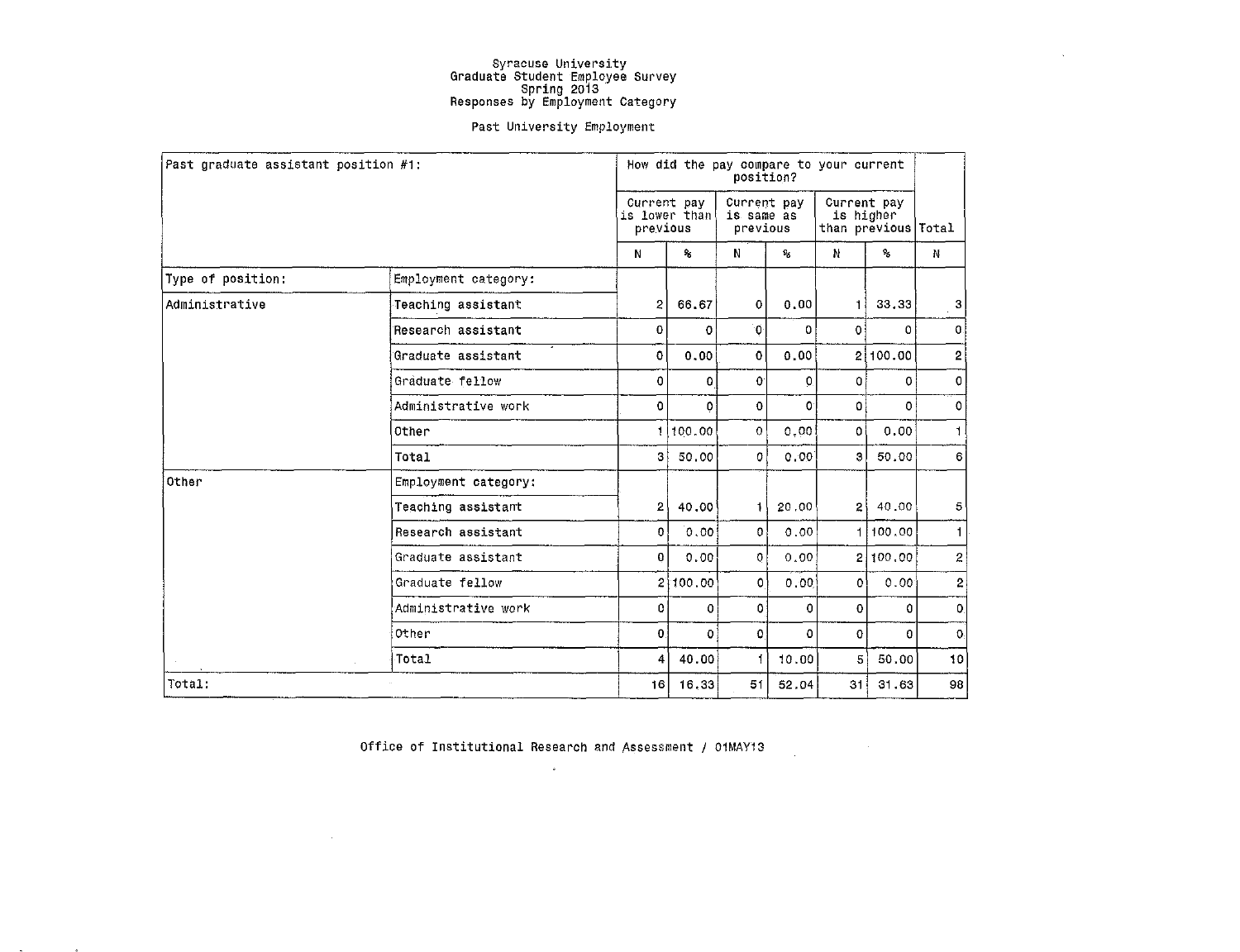#### Past University Employment

#### What were your reasons for leaving the first position?

Employment Category Teaching assistant Teaching assistant Teaching assistant Teaching assistant Teaching assistant Teaching assistant Teaching assistant Teaching assistant Teaching assistant Teaching assistant Teaching assistant Teaching assistant Teaching assistant Teaching assistant Teaching assistant Teaching assistant Teaching assistant Teaching assistant Teaching assistant Teaching assistant Teaching assistant Teaching assistant Teaching assistant Teaching assistant Teaching assistant Teaching assistant Teaching assistant Teaching assistant Teaching assistant Teaching assistant Teaching assistant Teaching assistant Teaching assistant Teaching assistant Teaching assistant Teaching assistant Teaching assistant Teaching assistant Teaching assistant Research assistant Response Assignments change every semester Changed departments<br>Contract is renewed yearly<br>Didn't leave it, it ended End of academic year End of contract End of summer<br>Expired<br>Fellowship, so years are pre-determined Got my Masters and qualified for the TA position<br>Graduated Grant Completion Grant ended Happens every other year I alternate as an RA and TA every semester. I prefer teaching. It ended It was summer research with limited time Left program Liked ta position with dr fawcett Looking for teaching experience My years of funding promised by my department were up. I had 4 years of funding through them and the No Funding for Research Only available for three years Only offered by semester/availbility of advisor's grant money<br>Project got over<br>Re assigned School did not guarantee I could be in this position Summer Only T.A. The grant money ran out department forced me to teach end of contact grant ran out project ended required too many hours over what was being paid<br>the semester ended<br>we are re-assigned each year<br>Got research job Office of Institutional Research and Assessment / 01MAY13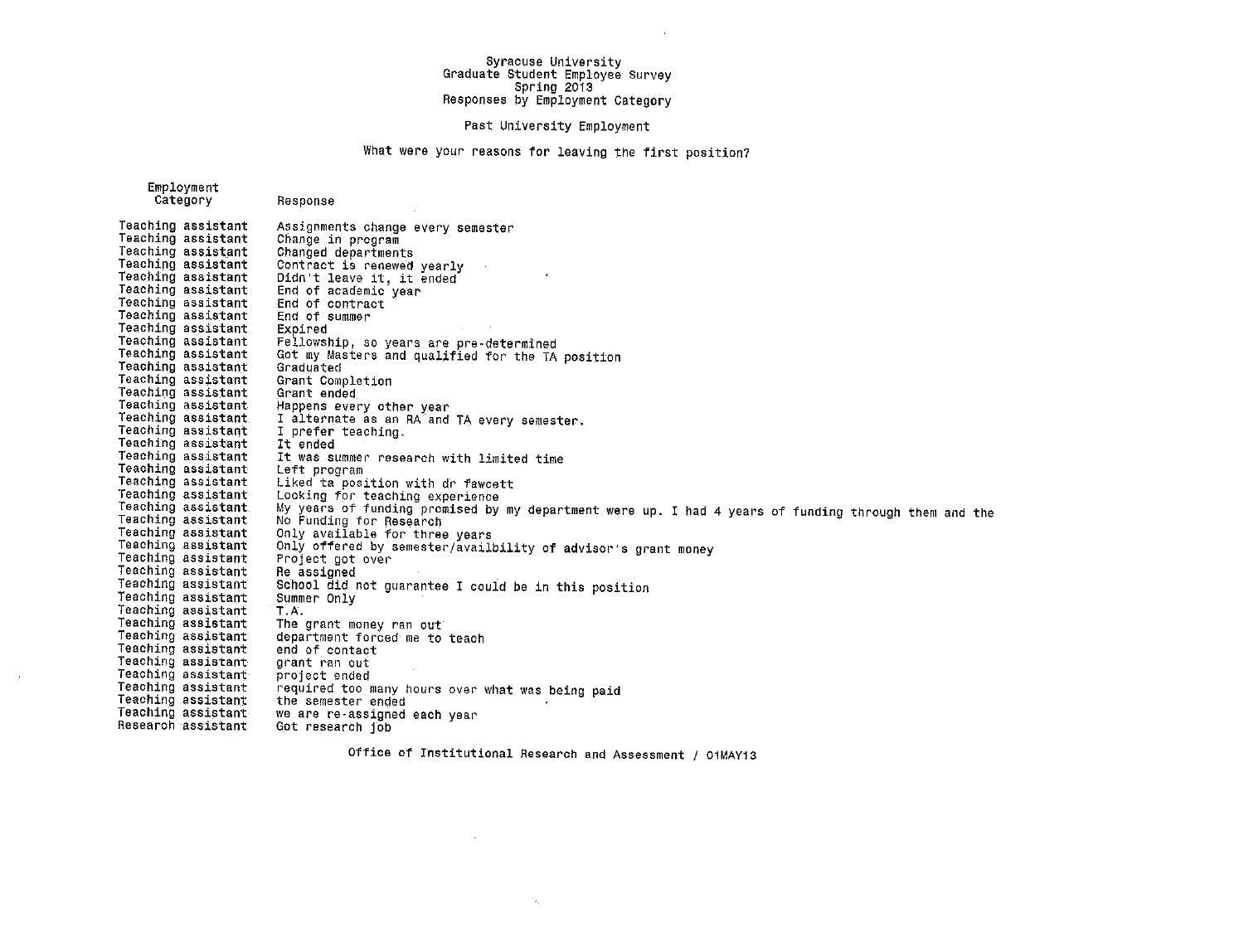#### Past University Employment

What were your reasons for leaving the first position?

Employment Category Research assistant Research assistant Research assistant Research assistant Research assistant Research assistant Research assistant Research assistant Research assistant Research assistant Research assistant Research assistant Research assistant Research assistant Research assistant Research assistant Graduate assistant Graduate assistant Graduate assistant Graduate assistant Graduate assistant Graduate fellow Graduate fellow Graduate fellow Graduate fellow Graduate fellow Graduate fellow Graduate fellow Graduate fellow Graduate fellow Graduate fellow Graduate fellow Graduate fellow Graduate fellow Administrative work Other Other Other Other Response I passed the quals and got an RA I want to work at lab None Opportunity to do research<br>Other Opportuity Professor decided to change my position<br>Research adviser offered research position.<br>Research assistantship provides more flexibility for field research So I could do research it was a short term fellowship<br>new academic year<br>other opportunity program needs l'eceived different fellowship this year research is better started doing research Supervising faculty became ill, I transferred extra hrs to current position<br>University does not allow more than 1 position with GAship<br>graduation<br>offered TAship opportunity to work in a clinical setting<br>9 month contract Assistanceship period ended End of semester term Fellowship I received the Fellowship for this year My fellowship funded me for 2 years. I have a GA in my department the rest of my PhD. Offered a fellowship Recieved fellowship one year fellowship received Fellowship rotates, my funding package had different levels of support at different times teaching is somehow extra work. terms of the contract Departmental needs Academic year shifted New opportunities To go back to school full time research grant ended

Office of Institutional Research and Assessment / 01MAY13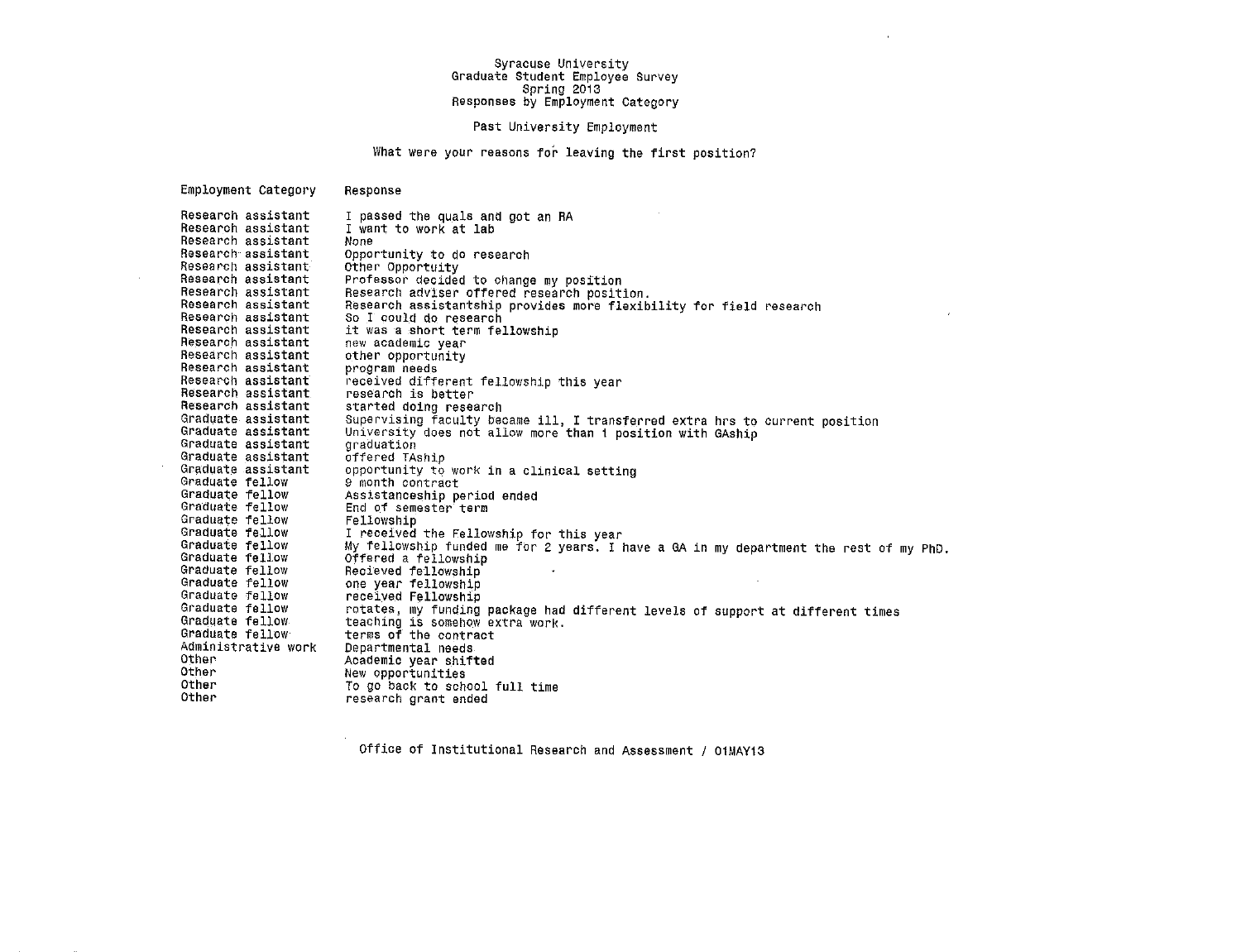#### Past University Employment

| What was the type of position? (position #2) | Response |         |          |                           |                |         |              |       |                |  |
|----------------------------------------------|----------|---------|----------|---------------------------|----------------|---------|--------------|-------|----------------|--|
|                                              | Teaching |         | Research |                           | Administrative |         | Other        |       | Total          |  |
|                                              | И        | ዔ       | Ν        | $\mathbf{P}_{\mathbf{G}}$ |                | я.      | Ν            | ٩,    | N              |  |
| Teaching assistant                           | 4        | 33.33   | 6        | 50.00                     | $\Omega$       | 0.00    | $\mathbf{2}$ | 16.67 | 12             |  |
| Research assistant                           | οI       | ∵0.00 l | 3        | 75,00                     | $\mathbf{0}$   | 0.00    |              | 25.00 | 4              |  |
| iGraduate assistant                          |          | 50.00   | 0        | 0.00                      | $\mathbf{0}$   | 0.00    |              | 50.00 | 2              |  |
| Graduate fellow                              | $\Omega$ | 0.00    | 4        | 80.00                     | $\Omega$       | 0.00    |              | 20.00 | 5              |  |
| Administrative work                          | $\Omega$ | 0.00    | οl       | 0.00                      |                | 1100.00 | οł           | 0.00  |                |  |
| Other                                        | 2        | 66.67   |          | 33.33                     | 0              | 0.00    | $\Omega$     | 0.00  | 3 <sub>1</sub> |  |
| Total                                        | 7        | 25.93   | 4        | 51.85                     |                | 3.70    | 5            | 18.52 | 27             |  |

Office of Institutional Research and Assessment / 01MAY13

 $\mathcal{L}^{\mathcal{L}}$  and  $\mathcal{L}^{\mathcal{L}}$  are  $\mathcal{L}^{\mathcal{L}}$  . In the contribution of  $\mathcal{L}^{\mathcal{L}}$ 

 $\mathcal{L}(\mathcal{L}^{\mathcal{L}})$  and  $\mathcal{L}^{\mathcal{L}}$  are the set of the set of the set of  $\mathcal{L}^{\mathcal{L}}$ 

 $\mathcal{L}^{\text{max}}_{\text{max}}$  and  $\mathcal{L}^{\text{max}}_{\text{max}}$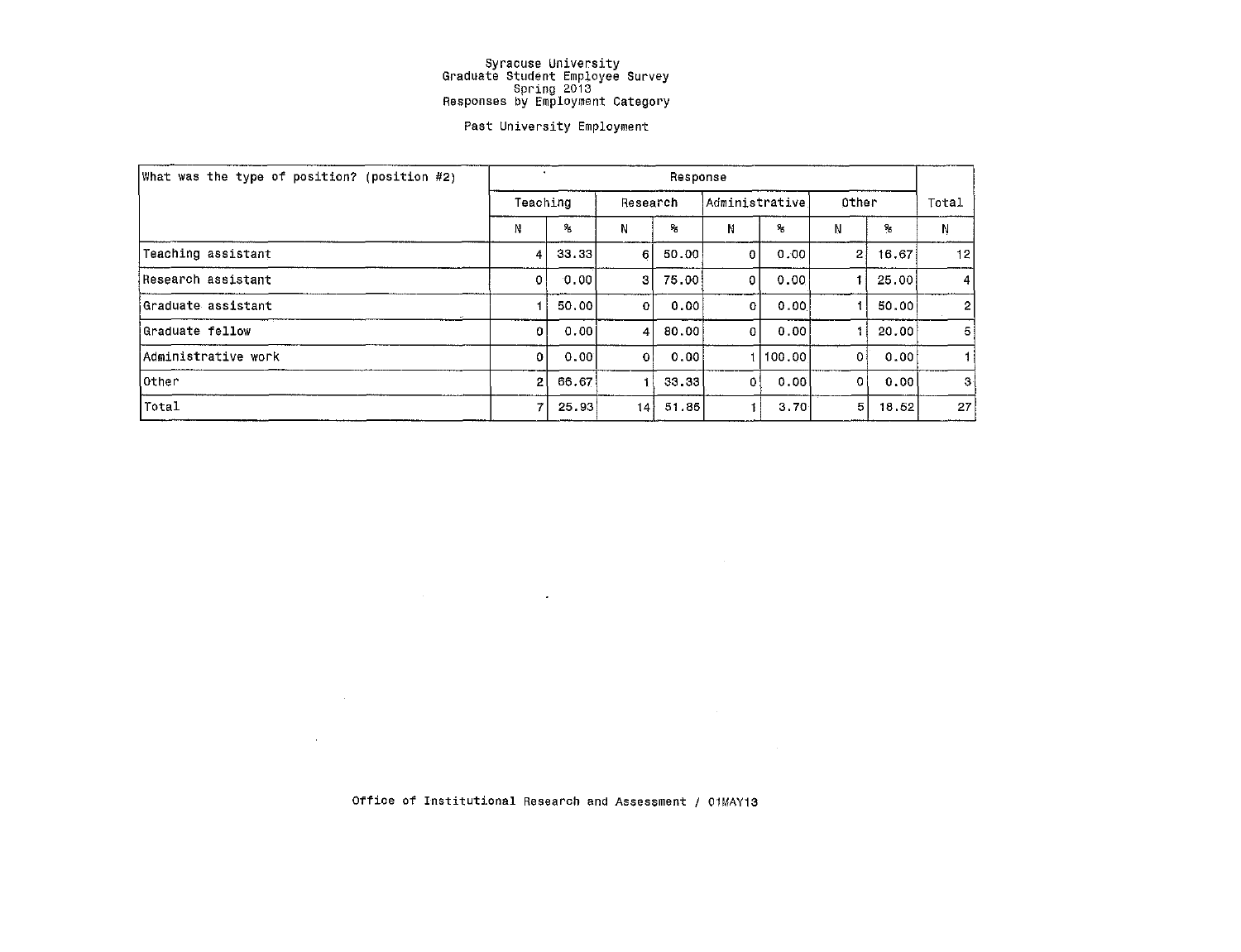$\sim$ 

#### Past University Employment

| How did the pay compare to your current | Response                                                               |       |                     |          |                         |          |                 |  |
|-----------------------------------------|------------------------------------------------------------------------|-------|---------------------|----------|-------------------------|----------|-----------------|--|
| position? (position #2)                 | Current pay is Current pay is Current pay is<br>lower than<br>previous |       | same as<br>previous |          | higher than<br>previous | Total    |                 |  |
|                                         | N                                                                      | s.    | N                   | ℁        | N                       | ℁        | N               |  |
| Teaching assistant                      | $\mathbf{2}$                                                           | 16.67 |                     | 58.33    | з                       | 25.00    | 12              |  |
| Research assistant                      | 0                                                                      | 0.00  | 31                  | 75.00    |                         | 25.00    | 4 <sup>1</sup>  |  |
| Graduate assistant                      | $\Omega$                                                               | 0.00  | οI                  | 0.00     |                         | 2 100.00 | $\overline{2}$  |  |
| Graduate fellow                         | $\Omega$                                                               | 0.001 | 2                   | 40.00    | з                       | 60.00    | 5               |  |
| Administrative work                     | 0                                                                      | 0.001 |                     | 100.00   | o                       | 0.00     |                 |  |
| Other                                   | οI                                                                     | 0.001 |                     | 3 100.00 | $\Omega$                | 0.00     | -31             |  |
| Total                                   | 2                                                                      | 7.41  | 16 I                | 59.26    | 9                       | 33.33    | 27 <sub>1</sub> |  |

 $\bullet$ 

 $\sim 10^6$ 

 $\sim$ 

 $\bar{z}$ 

Office of Institutional Research and Assessment / 01MAY13  $\alpha$ 

 $\sim 10^{-1}$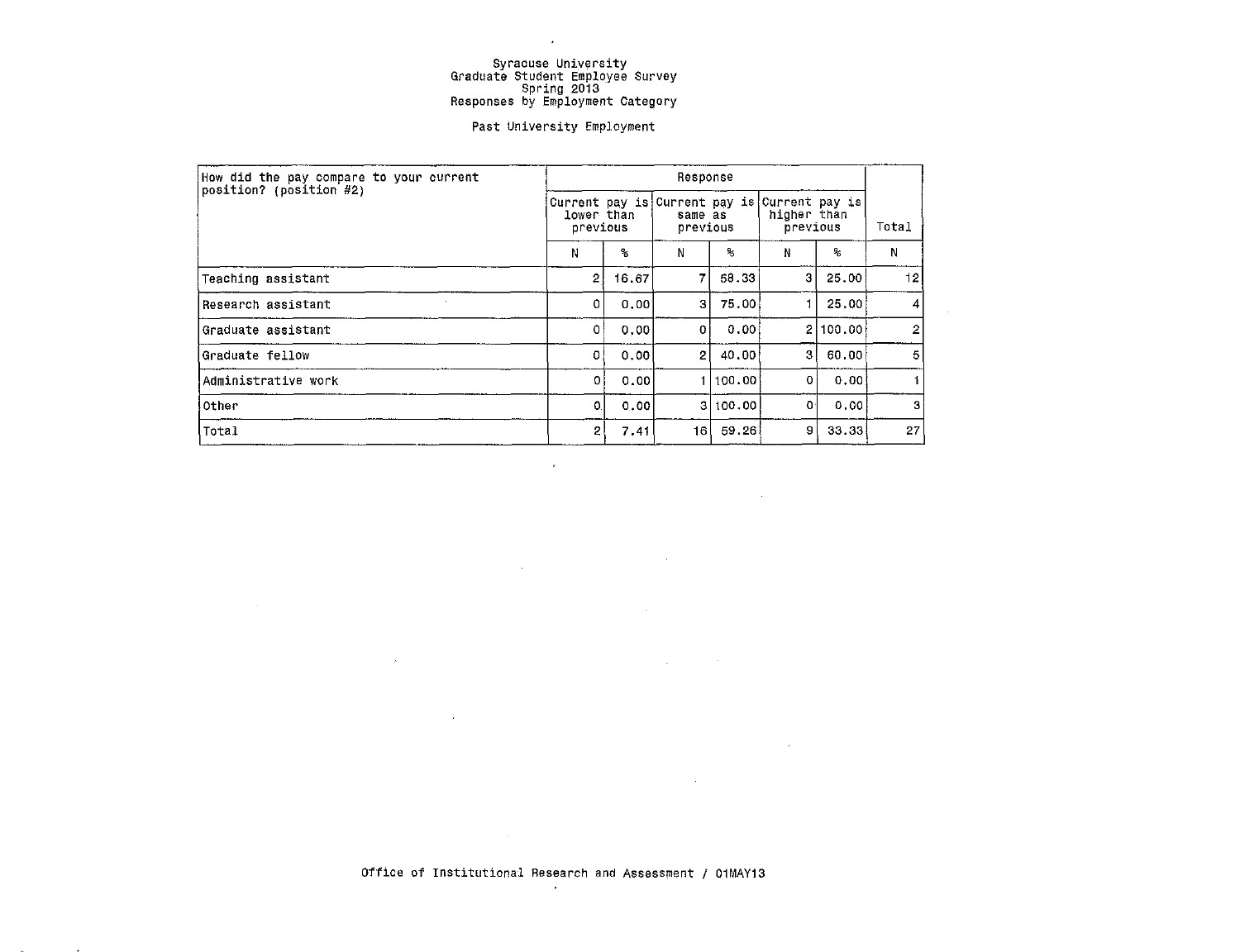#### Past University Employment

|                   | Past graduate assistant position #2: | How did the pay compare to your current<br>position? |                                          |                 |                                       |                           |                                                 |                 |  |
|-------------------|--------------------------------------|------------------------------------------------------|------------------------------------------|-----------------|---------------------------------------|---------------------------|-------------------------------------------------|-----------------|--|
|                   |                                      |                                                      | Current pay<br>is lower than<br>previous |                 | Current pay<br>is same as<br>previous |                           | Current pay<br>is higher<br>than previous Total |                 |  |
|                   |                                      | N                                                    | $\mathbf{P}_{\mathbf{S}}$                | N               | $\mathbf{9}_{\mathbf{5}}$             | N                         | $\mathbf{S}_\mathrm{S}$                         | ∴N              |  |
| Type of position: | Employment category:                 |                                                      |                                          |                 |                                       |                           |                                                 |                 |  |
| Teaching          | Teaching assistant                   | ٥l                                                   | 0.00                                     | 3               | 75.00                                 | Ť.                        | 25,00                                           | $\vert 4 \vert$ |  |
|                   | Research assistant                   | $\Omega$                                             | 0                                        | 0               | 0                                     | $\Omega$                  | 0                                               | $\mathbf 0$     |  |
|                   | Graduate assistant                   | 0                                                    | 0.00                                     | 0               | 0.00                                  | 1.                        | 100.00                                          |                 |  |
|                   | Graduate fellow<br>$\bullet$         | 0                                                    | 0                                        | 0.              | 0                                     | 0                         | 0                                               | οj              |  |
|                   | Administrative work                  | O.                                                   | 0                                        | $\Omega$        | 0                                     | $\mathbf{O}$              | $\mathbf{0}$                                    | 0               |  |
|                   | Other                                | $\mathbf{o}$                                         | 0.00                                     |                 | 2 100.00                              | 0                         | 0.00                                            | $\overline{2}$  |  |
|                   | Total                                | 0                                                    | 0.00.                                    | 5.              | 71.43                                 | $\mathbf{2}^{\mathbf{1}}$ | 28.57                                           | $\overline{7}$  |  |
| Research          | Employment category:                 |                                                      |                                          |                 |                                       |                           |                                                 |                 |  |
|                   | Teaching assistant                   | 1                                                    | 16.67                                    | 4               | 66.67                                 | $\blacksquare$            | 16.67                                           | 6               |  |
|                   | Research assistant                   | 0                                                    | 0.00                                     |                 | 3 100.00                              | ٥l                        | 0.00                                            | 3               |  |
|                   | Graduate assistant                   | ٥I                                                   | $\mathbf 0$                              | $\Omega$        | $\mathbf 0$                           | 0                         | 0                                               | $\Omega$        |  |
|                   | Graduate fellow                      | 0                                                    | 0.00                                     | 2               | 50.00                                 | $\overline{2}$            | 50.00                                           | $\overline{4}$  |  |
|                   | Administrative work                  | 0                                                    | $\mathbf 0$                              | 0               | $\mathbf{0}$                          | $\bf{0}$                  | 0                                               | $\bf{0}$        |  |
|                   | Other                                | 0                                                    | 0.00                                     |                 | 100.00                                | 0 l                       | 0.00                                            | 1               |  |
|                   | Total                                | 1                                                    | 7.14                                     | 10 <sub>1</sub> | 71.43                                 | 31                        | 21.43                                           | 14              |  |

 $\sim$ 

(Continued)

 $\Delta$ 

Office of Institutional Research and Assessment / 01MAY13

 $\epsilon$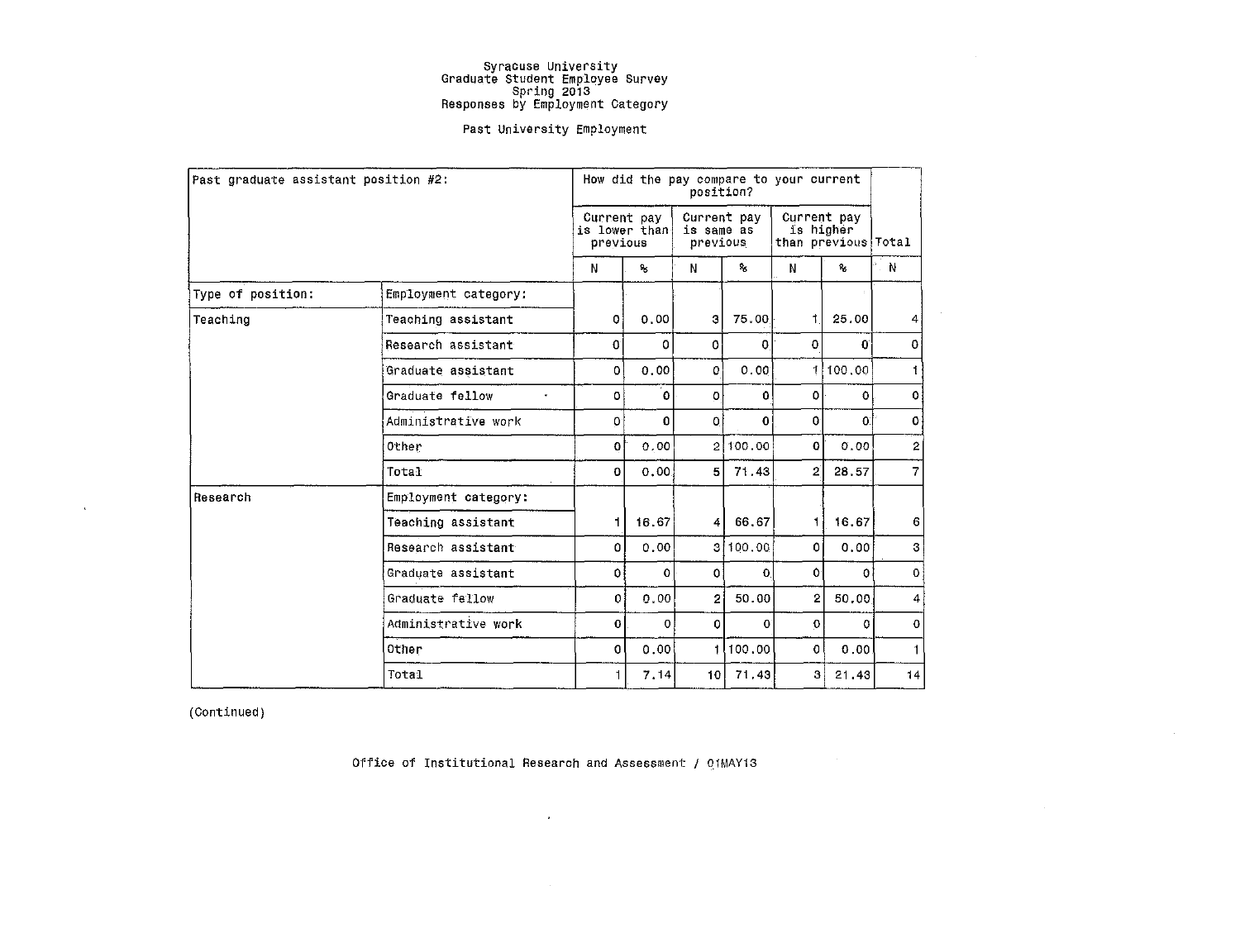#### Past University Employment

| Past graduate assistant position #2: |                      | How did the pay compare to your current |                         |                                       |                           |                                                 |                         |                |
|--------------------------------------|----------------------|-----------------------------------------|-------------------------|---------------------------------------|---------------------------|-------------------------------------------------|-------------------------|----------------|
|                                      |                      | Current pay<br>previous                 | is lower than           | Current pay<br>is same as<br>previous |                           | Current pay<br>is higher<br>than previous Total |                         |                |
|                                      |                      | N                                       | $\mathbf{s}_\mathrm{s}$ | N                                     | $\mathbf{q}_{\mathrm{s}}$ | N                                               | $\mathbf{Q}_\mathrm{g}$ | N              |
| Type of position:                    | Employment category: |                                         |                         |                                       |                           |                                                 |                         |                |
| Administrative                       | Teaching assistant   | $\mathbf{0}$                            | οi                      | $\overline{0}$                        | $\mathbf{0}$              | $\Omega$                                        | 0                       | 0              |
|                                      | Research assistant   | $\mathbf{O}$                            | $\Omega$                | $\Omega$                              | 0                         | $\Omega$                                        | $\mathbf{0}$            | 0              |
|                                      | Graduate assistant   | o                                       | 0                       | $\mathbf 0$                           | 0                         | 0                                               | 0                       | $\mathbf{O}$   |
|                                      | Graduate fellow      | 0.                                      | 0                       | $\mathbf 0$                           | $\mathbf{0}$              | 0                                               | 0                       | $\mathbf{0}$   |
|                                      | Administrative work  | 0                                       | 0.00                    | 1                                     | 100.00                    | 0                                               | 0.00                    | $\mathbf{1}$   |
|                                      | Other                | 0                                       | 0                       | $\Omega$                              | 0                         | 0                                               | 0                       | $\mathbf 0$    |
|                                      | Total                | 0                                       | 0.00                    |                                       | 1100.00                   | $\Omega$                                        | 0.00                    | 1.             |
| Other                                | Employment category: |                                         |                         |                                       |                           |                                                 |                         |                |
|                                      | Teaching assistant   | $\pm$                                   | 50.00                   | ΩI                                    | 0.00                      |                                                 | 1! 50.00                | 2 <sup>1</sup> |
|                                      | Research assistant   | $\mathbf{o}$                            | 0.00                    | $\mathbf{O}$                          | 0.00                      |                                                 | 1 100.00                | $\ddagger$     |
|                                      | Graduate assistant   | $\mathbf{O}$                            | 0.00                    | $\Omega$                              | 0.00                      | 11                                              | 100.00                  | 1.             |
|                                      | Graduate fellow      | o                                       | 0.00                    | 0                                     | 0.00                      |                                                 | 100.00                  | 1              |
|                                      | Administrative work  | 0                                       | 0                       | 0                                     | $\mathbf{0}$              | 0                                               | 0                       | $\mathbf 0$    |
|                                      | Other                | $\mathbf{0}$                            | O                       | 0                                     | 0                         | $\Omega$                                        | 0                       | $\mathbf{C}$   |
|                                      | Total                | $\ddagger$                              | 20.00                   | $\mathbf{o}$                          | 0.00                      | 4                                               | 80.00                   | $\overline{5}$ |
| Total:                               | $\bullet$            | $\overline{2}$                          | 7.41                    | 16                                    | 59.26                     | 9                                               | 33.33                   | 27             |

Office of Institutional Research and Assessment / 01MAY13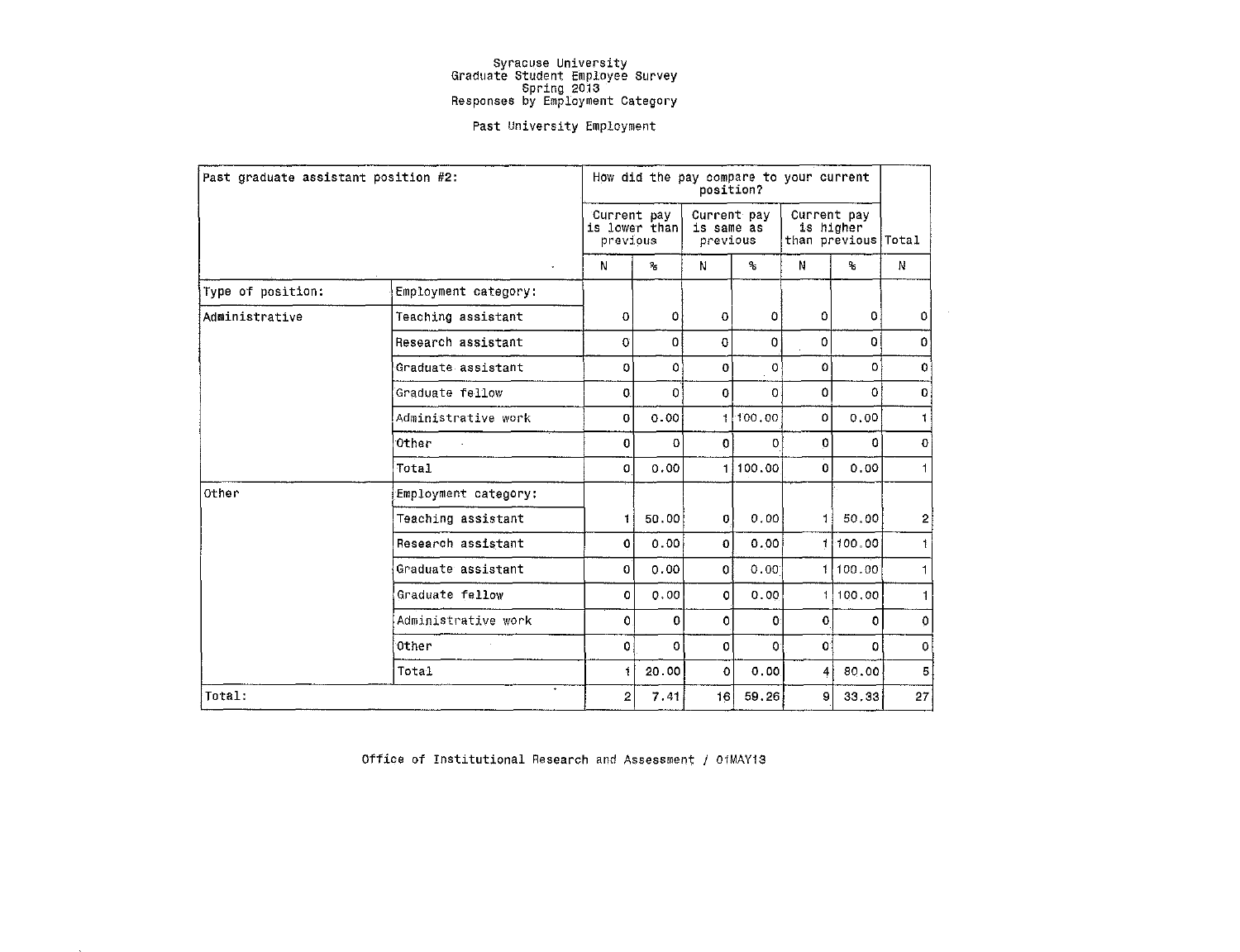#### Past University Employment

What were your reasons for leaving the second position?

Employment Category

 $\sim 10^{-1}$ 

| Response |  |
|----------|--|
|----------|--|

| Graduate fellow<br>Graduate fellow<br>Graduate fellow<br>Graduate fellow<br>Graduate fellow<br>Other | Teaching assistant<br>Teaching assistant<br>Teaching assistant<br>Teaching assistant<br>Teaching assistant<br>Teaching assistant<br>Research assistant<br>Research assistant<br>Graduate assistant<br>Graduate assistant | End of academic year<br>Expired<br>Two years were up<br>decartment rotation<br>the semester ended<br>we are re-assignéd each year<br>Fellowship is only available for two vears<br>None<br>FA position changed to GAship in the same organization<br>change for current year due to professor's personal leave<br>Assistanceship period ended<br>End of semester term<br>Same<br>Since I was offered for the prestigious stipend.<br>Summer position<br>Graduatedg |
|------------------------------------------------------------------------------------------------------|--------------------------------------------------------------------------------------------------------------------------------------------------------------------------------------------------------------------------|--------------------------------------------------------------------------------------------------------------------------------------------------------------------------------------------------------------------------------------------------------------------------------------------------------------------------------------------------------------------------------------------------------------------------------------------------------------------|
| Other                                                                                                |                                                                                                                                                                                                                          | research grant ended                                                                                                                                                                                                                                                                                                                                                                                                                                               |

Office of Institutional Research and Assessment / 01MAY13

 $\sim 10^7$ 

 $\sim 10^{11}$  m  $^{-1}$ 

 $\mathcal{A}^{\pm}$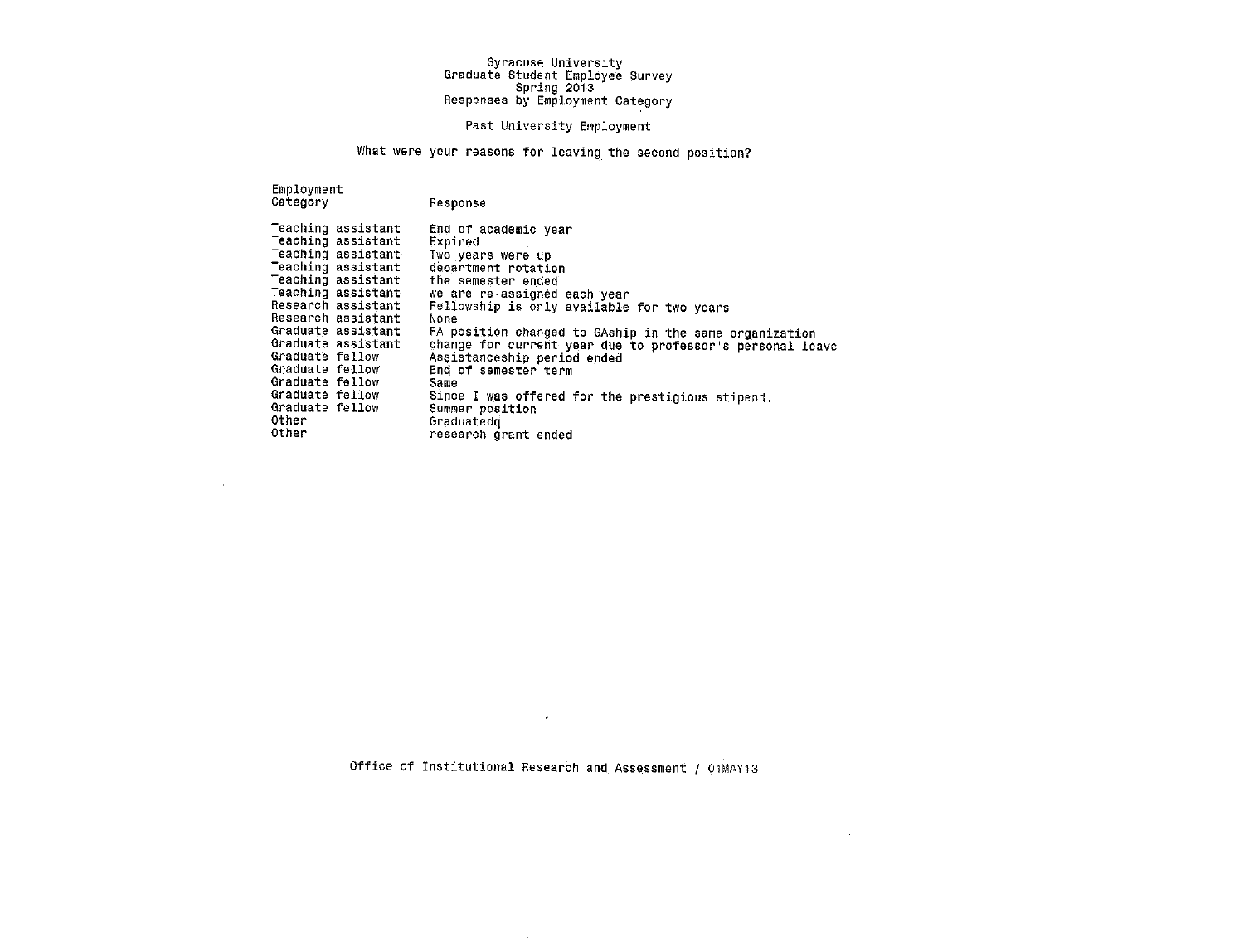#### Past University Employment

| What was the type of position? (position $#3)$ | Response |          |              |          |                |                         |            |          |                |
|------------------------------------------------|----------|----------|--------------|----------|----------------|-------------------------|------------|----------|----------------|
|                                                | Teaching |          | Research     |          | Administrative |                         | Other      |          | Total          |
|                                                | N        | 26       | N            | ዱ        | N              | $\mathbf{S}_\mathrm{d}$ | N.         | ዱ        | Ν              |
| Teaching assistant                             |          | 50,00    | ٥i           | 0.00     | οI             | 0.00                    |            | 50.00    | 2              |
| Research assistant                             | 0        | 0        | <sup>0</sup> | 0        | 0              |                         | 0          | 0        | 0              |
| Graduate assistant                             | -0 l     | $\Omega$ | D.           | $\Omega$ | 0              | 0                       | 0          | o        | 0              |
| Graduate fellow                                | 0        | 0        |              | $\Omega$ | $\Omega$       | 0                       | $^{\circ}$ | -0       | $\overline{0}$ |
| Administrative work                            | $\Omega$ | $\Omega$ | n            | 0.       | 0              | 0                       | $\circ$    | ∩        | $\mathbf{0}$   |
| Other                                          | οI       | 0.00     | $\mathbf{0}$ | 0.00     | $\overline{0}$ | 0.00                    |            | 2 100.00 | 2              |
| Total                                          |          | 25.00    | 0            | 0.00     | 0!             | 0.00                    | 3          | 75.00    | 4              |

 $\mathcal{L}^{\mathcal{L}}$  and  $\mathcal{L}^{\mathcal{L}}$  and  $\mathcal{L}^{\mathcal{L}}$  and  $\mathcal{L}^{\mathcal{L}}$ 

 $\mathcal{L}(\mathcal{A})$  and  $\mathcal{L}(\mathcal{A})$  .

 $\mathcal{L}^{\text{max}}_{\text{max}}$  and  $\mathcal{L}^{\text{max}}_{\text{max}}$ 

 $\sim 1000$ 

 $\label{eq:2.1} \frac{d\mathbf{r}}{d\mathbf{r}} = \frac{1}{2} \sum_{i=1}^n \frac{d\mathbf{r}}{d\mathbf{r}} \mathbf{r}_i \mathbf{r}_i \mathbf{r}_i \mathbf{r}_i \mathbf{r}_i \mathbf{r}_i$ 

 $\sim 100$ 

Office of Institutional Research and Assessment / 01MAY13

 $\sim 10^{-1}$ 

 $\label{eq:2.1} \begin{array}{l} \mathbf{u}^{\prime} \left( \mathbf{u}^{\prime} \right) = \mathbf{u}^{\prime} \left( \mathbf{u}^{\prime} \right) \\ \mathbf{u}^{\prime} \left( \mathbf{u}^{\prime} \right) = \mathbf{u}^{\prime} \left( \mathbf{u}^{\prime} \right) \\ \mathbf{u}^{\prime} \left( \mathbf{u}^{\prime} \right) = \mathbf{u}^{\prime} \left( \mathbf{u}^{\prime} \right) \\ \mathbf{u}^{\prime} \left( \mathbf{u}^{\prime} \right) = \mathbf{u}^{\prime} \left( \math$ 

 $\label{eq:2.1} \frac{1}{\sqrt{2\pi}}\int_{\mathbb{R}^3}\frac{1}{\sqrt{2\pi}}\int_{\mathbb{R}^3}\frac{1}{\sqrt{2\pi}}\int_{\mathbb{R}^3}\frac{1}{\sqrt{2\pi}}\int_{\mathbb{R}^3}\frac{1}{\sqrt{2\pi}}\int_{\mathbb{R}^3}\frac{1}{\sqrt{2\pi}}\frac{1}{\sqrt{2\pi}}\frac{1}{\sqrt{2\pi}}\frac{1}{\sqrt{2\pi}}\frac{1}{\sqrt{2\pi}}\frac{1}{\sqrt{2\pi}}\frac{1}{\sqrt{2\pi}}\frac{1}{\sqrt{2\pi}}$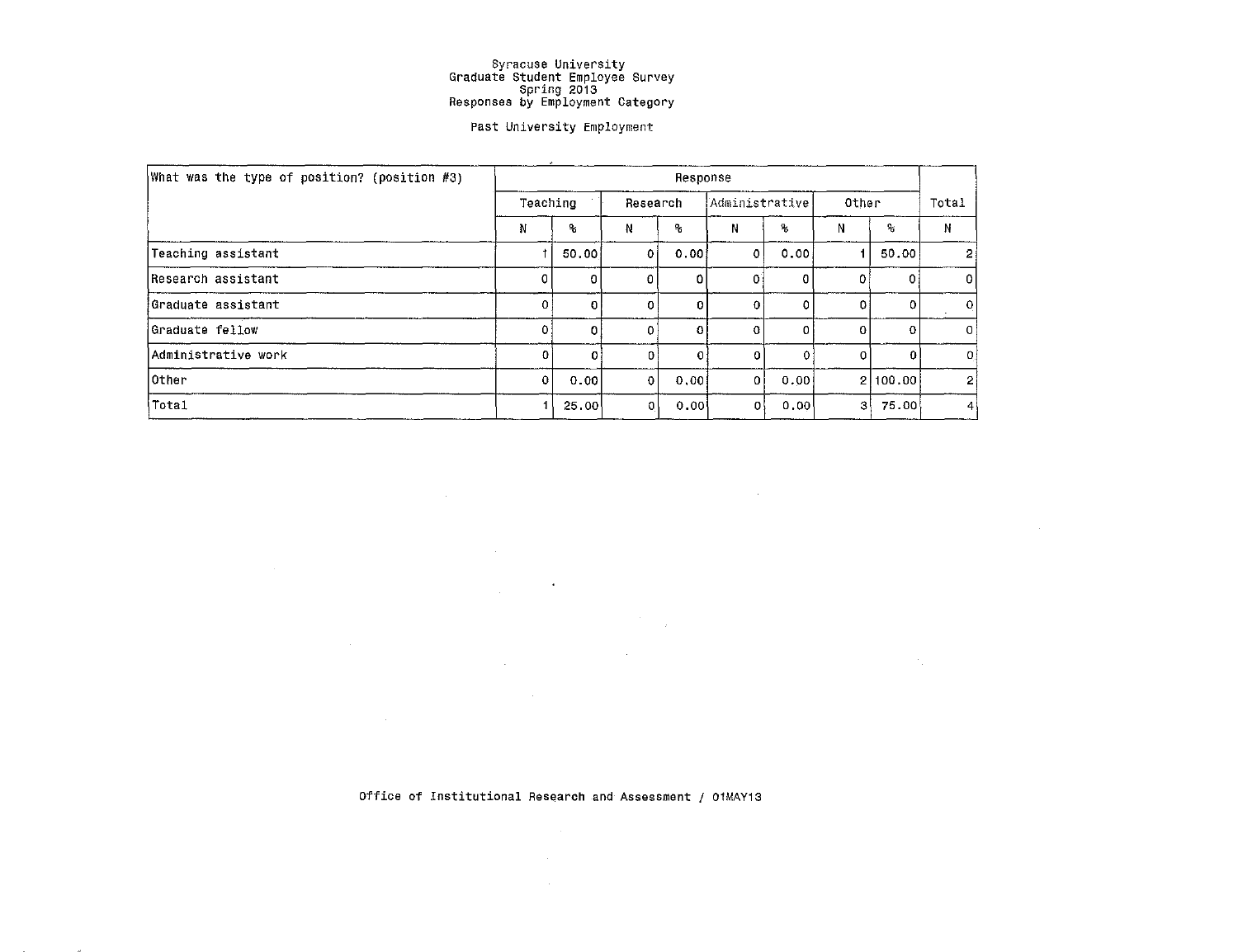#### Past University Employment

| How did the pay compare to your current | Response               |       |                     |          |                                                                         |              |                |
|-----------------------------------------|------------------------|-------|---------------------|----------|-------------------------------------------------------------------------|--------------|----------------|
| position? (position #3)                 | lower than<br>previous |       | same as<br>previous |          | Current pay is Current pay is Current pay is<br>higher than<br>previous | Total        |                |
|                                         | N                      | ℁     | N                   | ۹.       | N                                                                       | $\mathbf{R}$ | N              |
| Teaching assistant                      | 0                      | 0.00  |                     | 2 100,00 | 0                                                                       | 0.00         | 2              |
| Research assistant                      | 0                      | 0.    | 0                   | 0        | Đ                                                                       | ٥            | $\mathbf{0}$   |
| Graduate assistant                      | 0                      | οl    | $\Omega$            | 0        | ∩                                                                       | 0            | 0              |
| Graduate fellow                         | ٥                      | .o    | $\Omega$            | o        | Ω                                                                       | 0            | $\circ$        |
| Administrative work                     | 0                      | ٥l    | $\circ$             | 0        |                                                                         | 0            | 0              |
| Other                                   | 0                      | 0.001 |                     | 2 100,00 | 0                                                                       | 0.00         | $\overline{2}$ |
| Total                                   | 0                      | 0.00  |                     | 4 100,00 | Ω                                                                       | 0.00         | $\overline{4}$ |

 $\rightarrow$ 

 $\sim 10^{-1}$ 

 $\sim 10$ 

 $\bullet$ 

 $\mathcal{L}^{\text{max}}_{\text{max}}$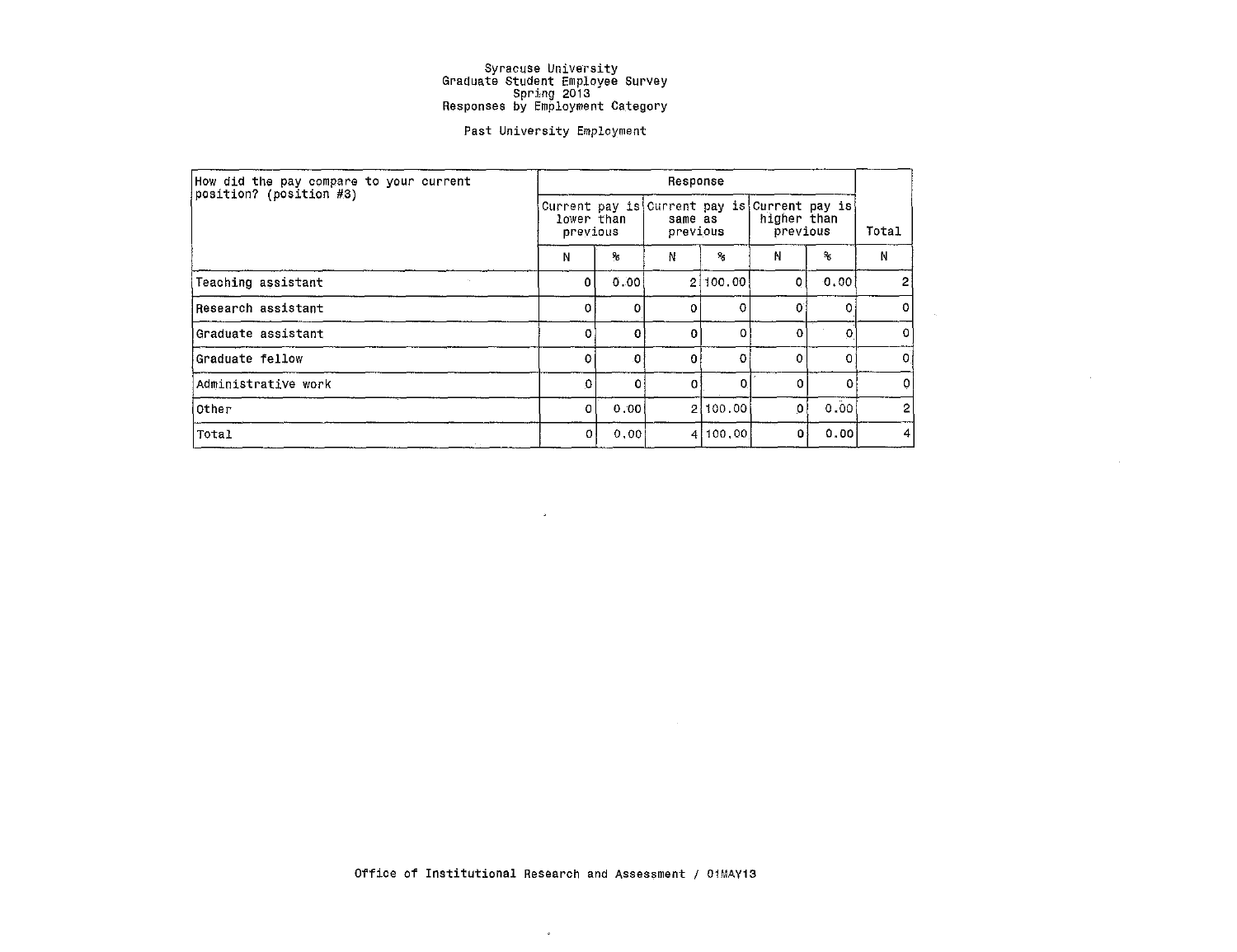#### Past University Employment

| Past graduate assistant position #3: |                      |             |                               | position?              |             | How did the pay compare to your current           |          |              |
|--------------------------------------|----------------------|-------------|-------------------------------|------------------------|-------------|---------------------------------------------------|----------|--------------|
|                                      |                      | previous    | Current pay<br>is lower than! | is same as<br>previous | Current pay | Current pay<br>is higher<br>than previous   Total |          |              |
|                                      |                      | N           | ℁                             | N                      | ℁           | N                                                 | ۹,       | N            |
| Type of position:                    | Employment category: |             |                               |                        |             |                                                   |          |              |
| Teaching                             | Teaching assistant   | $\Omega$    | 0.00                          | 1                      | 100.00      | 0                                                 | 0.00     | 1.           |
|                                      | Research assistant   | 0           | 0                             | 0                      | 0           | 0                                                 | ٥        | 0            |
|                                      | Graduate assistant   | $\mathbf o$ | $\circ$                       | 0                      | 0           | 0                                                 | o        | $\mathbf{0}$ |
|                                      | Graduate fellow      | $\Omega$    | 0                             | 0                      | $\Omega$    | 0                                                 | $\Omega$ | 0            |
|                                      | Administrative work  | 0           | $\mathbf 0$                   | $\Omega$               | $\Omega$    | $\Omega$                                          | Ω        | $\Omega$     |
|                                      | Other                | $\Omega$    | 0                             | 0                      | $\Omega$    | 0                                                 | 0        | 0            |
|                                      | Total                | 0           | 0.00                          | 1                      | 100.00      | 0                                                 | 0.001    | 1            |
| Research                             | Employment category: |             |                               |                        |             |                                                   |          |              |
|                                      | Teaching assistant   | $\mathbf 0$ | $\mathbf 0$                   | $\mathbf{O}$           | $\mathbf 0$ | 0                                                 | 0        | 0            |
|                                      | Research assistant   | $\Omega$    | ٥                             | 0                      | $\Omega$    | 0                                                 | 0        | $\Omega$     |
|                                      | Graduate assistant   | 0           | $\mathbf 0$                   | 0                      | 0           | 0                                                 | 0        | $\mathbf 0$  |
|                                      | Graduate fellow      | 0           | o                             | 0                      | $\Omega$    | 0                                                 | 0        | $\Omega$     |
|                                      | Administrative work  | $\Omega$    | 0                             | $\Omega$               | 0           | ۵                                                 | 0        | $\mathbf 0$  |
|                                      | Other                | 0           | 0                             | $\circ$                | $\mathbf 0$ | 0                                                 | 0        | 0            |
|                                      | Total                | 0           | o                             | 0                      | O.          | 0                                                 | $\circ$  | 0            |

 $\sim$ 

(Continued)

Office of Institutional Research and Assessment / 01MAY13

 $\langle \sigma \rangle$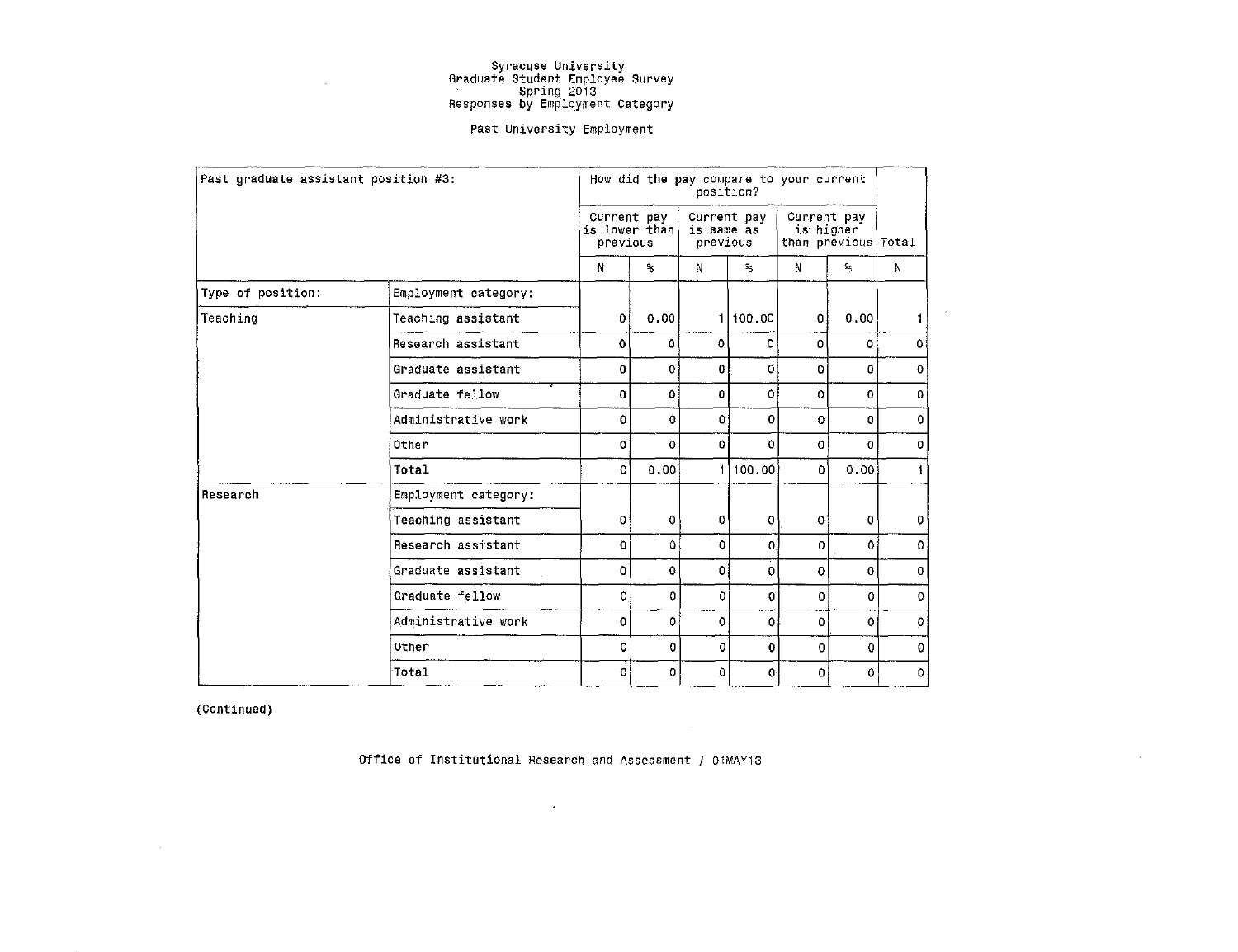#### Past University Employment

 $\sim$ 

|                   | Past graduate assistant position #3: |                         |                         | position?                             |                         | How did the pay compare to your current         |                         |                |
|-------------------|--------------------------------------|-------------------------|-------------------------|---------------------------------------|-------------------------|-------------------------------------------------|-------------------------|----------------|
|                   |                                      | Current pay<br>previous | is lower than           | Current pay<br>is same as<br>previous |                         | Current pay<br>is higher<br>than previous Total |                         |                |
|                   |                                      | N                       | $\mathbf{S}_\mathrm{S}$ | N                                     | $\mathbf{s}_\mathrm{s}$ | N                                               | $\mathbf{S}_\mathrm{S}$ | N              |
| Type of position: | Employment category:                 |                         |                         |                                       |                         |                                                 |                         |                |
| Administrative    | Teaching assistant                   | $\mathbf 0$             | 0                       | $\mathbf{0}$                          | 0                       | $\Omega$                                        | 0                       | $\mathbf{0}$   |
|                   | Research assistant                   | ٥                       | 0                       | 0                                     | 0                       | 0                                               | 0                       | 0              |
|                   | Graduate assistant                   | 0                       | 0                       | 0                                     | 0                       | O.                                              | 0                       | $\circ$        |
|                   | Graduate fellow                      | 0                       | ٥                       | 0                                     | 0                       | 0                                               | 0.                      | $\mathbf{O}$   |
|                   | Administrative work                  | 0                       | 0                       | 0                                     | 0                       | $\mathbf{0}$                                    | 0                       | $\mathbf 0$    |
|                   | Other                                | Ō                       | $\Omega$                | $\Omega$                              | $\mathbf 0$             | 0                                               | 0                       | $\Omega$       |
|                   | Total                                | 0                       | $\mathbf{0}$            | $\mathbf{0}$                          | 0                       | $\Omega$                                        | 0                       | $\Omega$       |
| Other             | Employment category:                 |                         |                         |                                       |                         |                                                 |                         |                |
|                   | Teaching assistant                   | O                       | 0.001                   |                                       | 11100.00                | $\Omega$                                        | 0.00                    | 11             |
|                   | Research assistant                   | $\mathbf{O}$            | $\mathbf{0}$            | $\bullet$                             | 0                       | 0.                                              | 0                       | $\mathbf 0$    |
|                   | Graduate assistant                   | 0                       | 0                       | $\mathbf 0$                           | 0                       | 0                                               | 0                       | $\circ$        |
|                   | Graduate fellow                      | 0                       | 0                       | $\mathbf{0}$                          | 0                       | 0                                               | 0.                      | $\circ$        |
|                   | Administrative work                  | $\Omega$                | 0                       | $\mathbf{0}$                          | 0                       | 0                                               | 0                       | $\mathbf 0$    |
|                   | Other                                | 0                       | 0.00                    |                                       | 2 100.00                | $\Omega$                                        | 0.00                    | 2 <sup>1</sup> |
|                   | Total                                | 0                       | 0.00                    |                                       | 3 100,00                | $\mathbf{o}$                                    | 0.00                    | 3              |
| Total:            |                                      | 0                       | 0.00                    |                                       | 4100.00                 | ٥l                                              | 0.00                    | 4              |

Office of Institutional Research and Assessment / 01MAY13

 $\Delta$ 

 $\sim 100$ 

 $\sim 10^{-11}$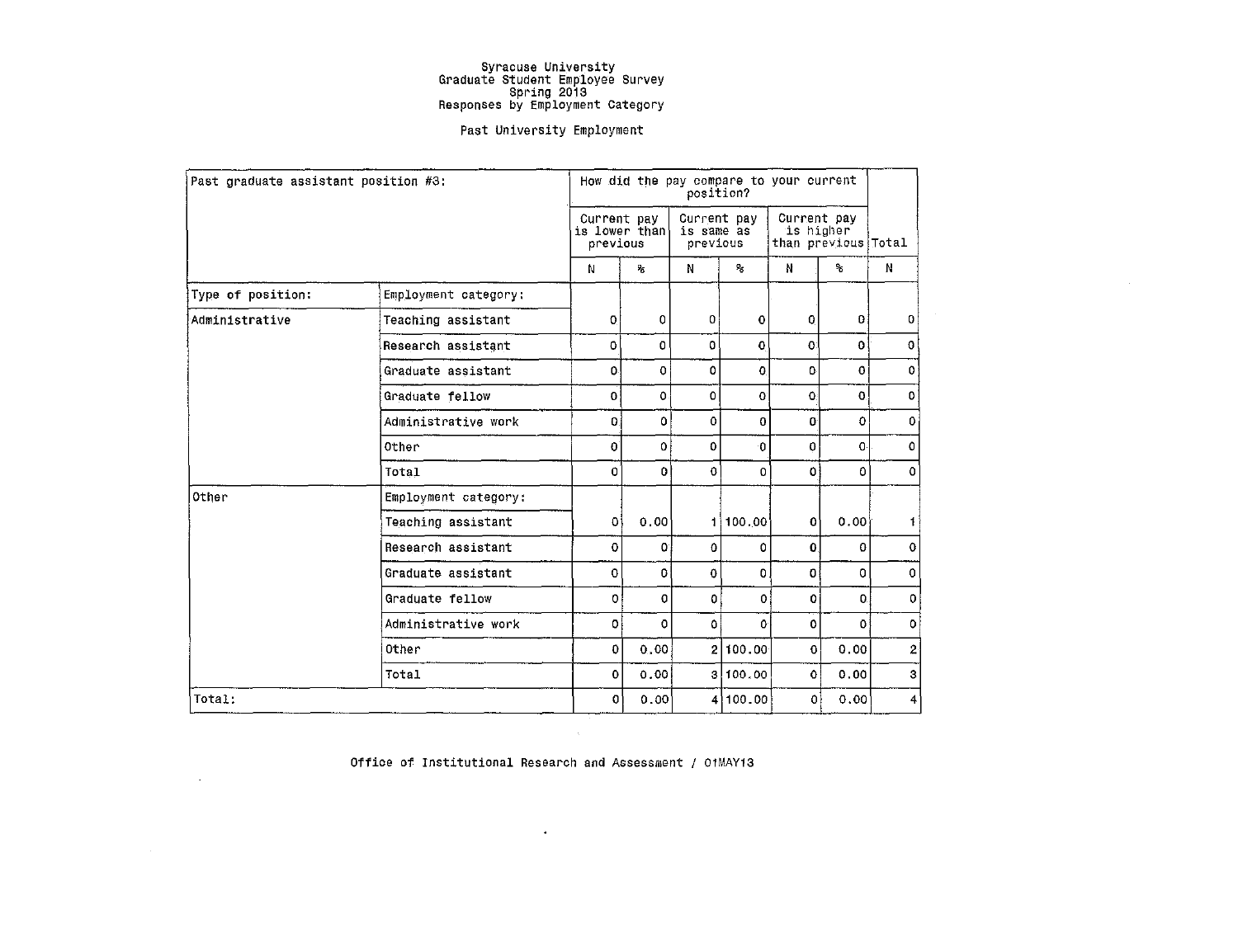#### Past University Employment

What were your reasons for leaving the third position?

 $\bullet$ 

Employment Category

Response

Teaching assistant Other <sup>7</sup>

 $\sim$ 

 $\sim$ 

 $\sim 10^7$ 

 $\sim$   $\sim$ 

re-assigned each year<br>one year placement only

 $\sim 100$ 

 $\sim$ 

Office of Institutional Research and Assessment / 01MAY13

 $\sim$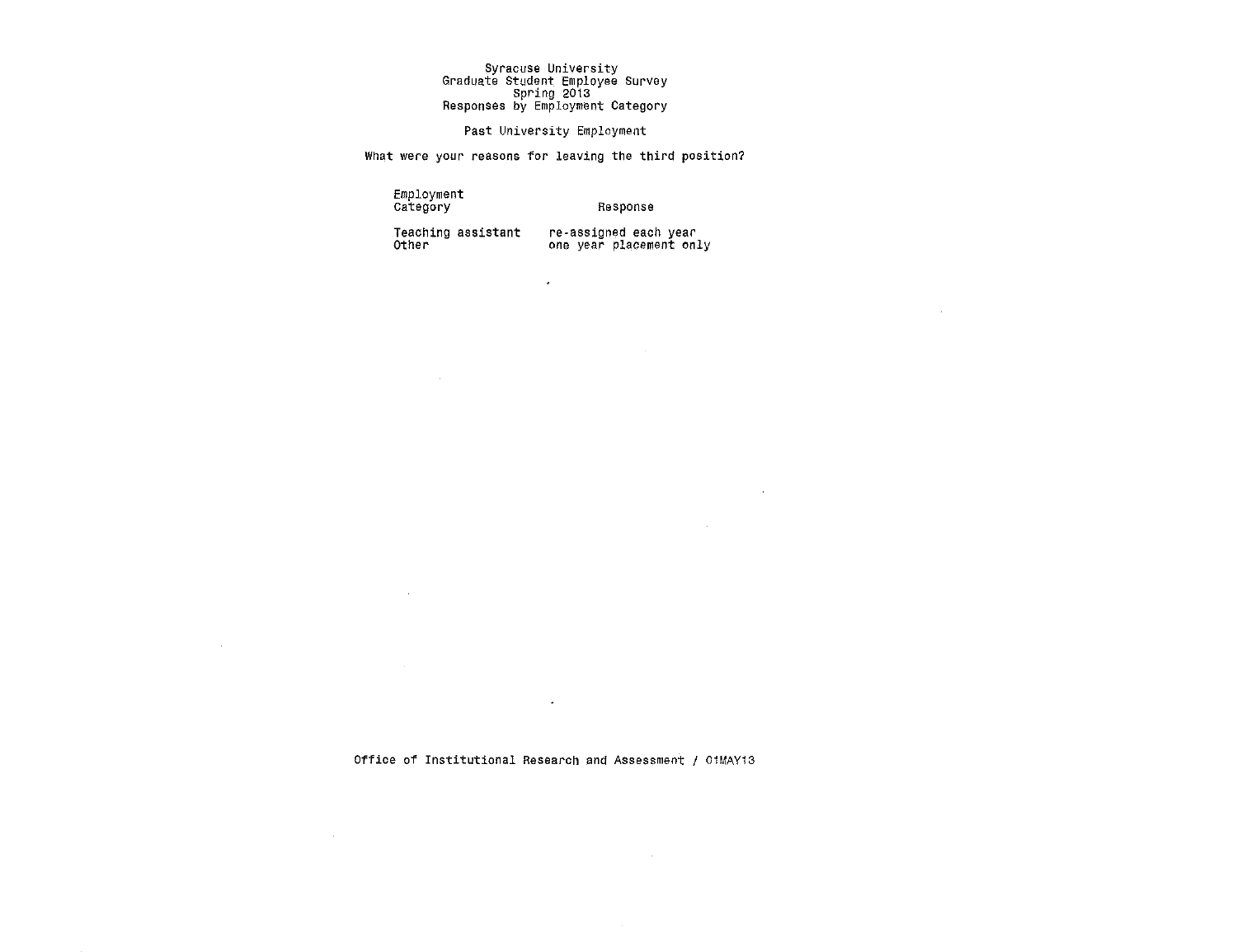#### Outside Employment

|              | Does your department allow you to hold outside<br>employment? |                 | Response |                 |        |                 |
|--------------|---------------------------------------------------------------|-----------------|----------|-----------------|--------|-----------------|
|              |                                                               | Not checked     |          | Checked         |        | Total           |
|              |                                                               | N               | ٩.       | N               | ۰.     | N               |
| Yes          | Teaching assistant                                            | 210             | 86.78    | 32 <sup>2</sup> | 13, 22 | 242             |
|              | Research assistant                                            | 63              | 79.75    | 16              | 20.25  | 79              |
|              | Graduate assistant                                            | 17              | 68.00    | 8               | 32.00  | 25              |
|              | Graduate fellow                                               | 361             | 90.00    | 4               | 10,00  | 40              |
|              | Administrative work                                           | $\mathbf{s}$    | 62,50    | 3               | 37,50  | 8               |
|              | Other                                                         | 10 <sup>1</sup> | 83.33    | 2.              | 16 67  | 12 <sub>1</sub> |
|              | Total                                                         | 341             | 83.99    | 65              | 16.01  | 406             |
| No           | Teaching assistant                                            | 94              | 38.84    | 148             | 61.16  | 242             |
|              | Research assistant                                            | 47              | 59.49    | 32              | 40.51  | 79              |
|              | Graduate assistant                                            | 22              | 88.00    | З               | 12.00  | 25              |
|              | Graduate fellow                                               | 21              | 52.50    | 19              | 47.50  | 40              |
|              | Administrative work                                           | 8               | 100.00   | O.              | 0.00   | 8               |
|              | Other                                                         | 61              | 50.00    | 6               | 50.00  | 12              |
|              | Total                                                         | 198             | 48.77    | 208             | 51 23  | 4061            |
| I don't know | Teaching assistant                                            | 198             | 81.82    | 44              | 18.18  | 242             |
|              | Research assistant                                            | 53              | 67,09    | 26              | 32.91  | 79              |
|              | Graduate assistant                                            | 12              | 48.00    | 13              | 52.00  | 25 <sub>1</sub> |
|              | Graduate fellow                                               | 33.             | 82.50    | $\overline{7}$  | 17.50  | 40              |
|              | Administrative work                                           | з               | 37.50    | 5               | 62.50  | 8               |
|              | Other                                                         | 6               | 50,00    | 6 <sup>1</sup>  | 50.00  | 2               |
|              | Total                                                         | 305             | 75.12    | 101             | 24.88  | 406             |

(Continued)

Office of Institutional Research and Assessment / 01MAY13

 $\sim 10^{11}$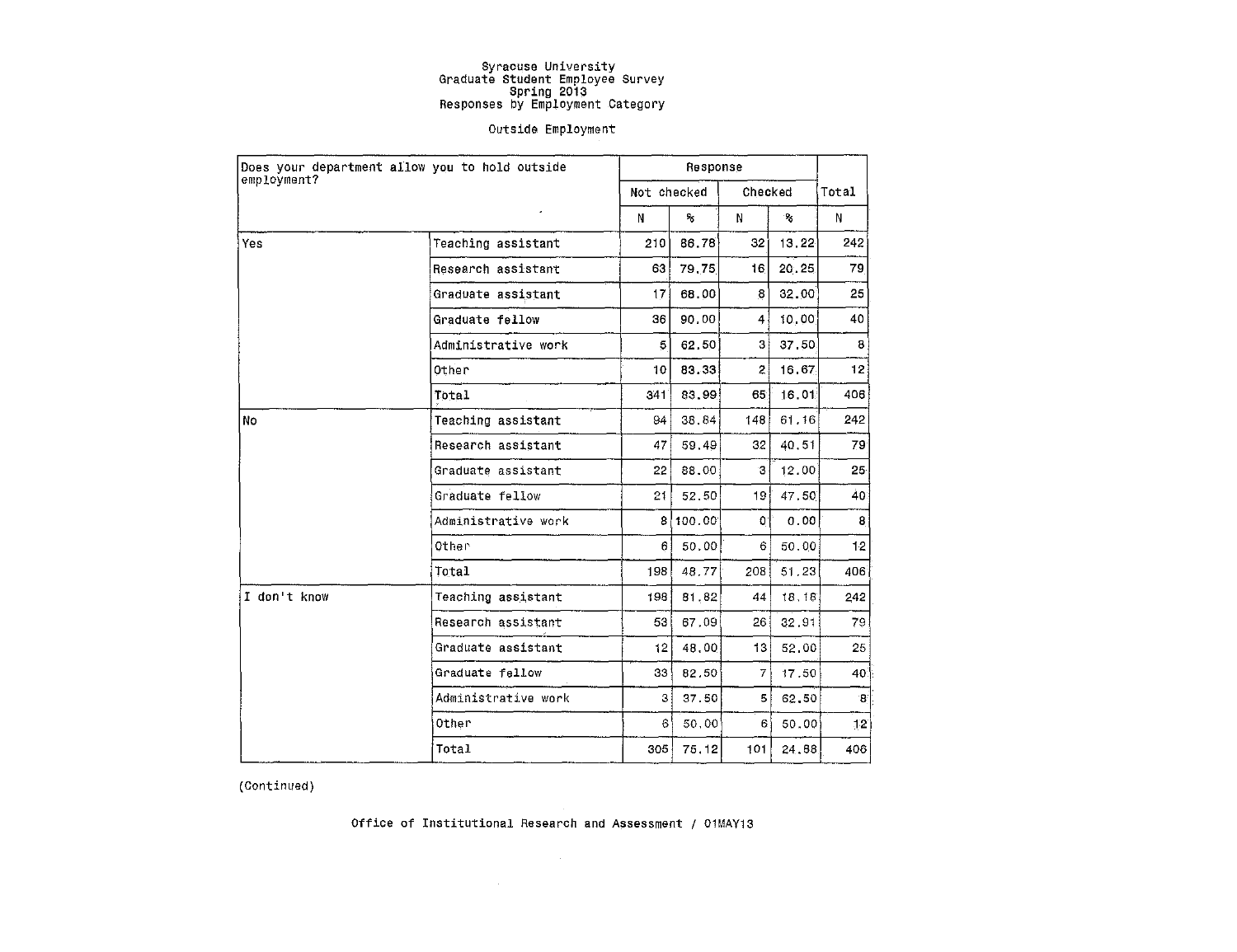#### Outside Employment

|                                                                           | Does your department allow you to hold outside<br>employment? |                 |             |          |                  |                 |
|---------------------------------------------------------------------------|---------------------------------------------------------------|-----------------|-------------|----------|------------------|-----------------|
|                                                                           |                                                               |                 | Not checked | Checked  |                  | Total           |
|                                                                           |                                                               | N               | ۹.          | $N$ .    | $\Omega_{\rm S}$ | N               |
| I did not seek<br>departmental consent for                                | Teaching assistant                                            | 235 i           | 97.11       | 7        | 2.89             | 242             |
| outside employment because Research assistant<br>I was concerned about    |                                                               | 77              | 97,47       | 2        | 2.53             | 79              |
| retribution                                                               | Graduate assistant                                            | 25 Ì            | 100.00      | 0        | 0.00             | 25              |
|                                                                           | Graduate fellow                                               | 37              | 92.50       | 3        | 7.50             | 40              |
|                                                                           | Administrative work                                           | 8 I             | 100.00      | $\Omega$ | 0.00             | 8               |
|                                                                           | Other                                                         | 12 <sub>1</sub> | 100.00      | $\circ$  | 0.00             | 12              |
|                                                                           | Total                                                         | 394             | 97.04       | 12       | 2.96             | 406             |
| My department has a 'don't Teaching assistant<br>ask, don't tell' kind of |                                                               | 218             | 90.08       | 24       | 9.92             | 242             |
| policy                                                                    | Research assistant                                            | 76              | 96.20       | З.       | 3.80             | 79              |
|                                                                           | Graduate assistant                                            | 24              | 96,00       | 1        | 4.00             | 25              |
|                                                                           | Graduate fellow                                               | 34 <sub>1</sub> | 85,00       | 6        | 15.00            | 40              |
|                                                                           | Administrative work                                           | 81              | 100.00      | 0        | 0.00             | 8               |
|                                                                           | Other                                                         |                 | 12 100.00   | 0        | 0.00             | 12 <sub>2</sub> |
|                                                                           | Total                                                         | 372             | 91.63       | 34.      | 8.37             | 406             |

Office of Institutional Research and Assessment / 01MAY13

 $\langle \sigma \rangle$  .

 $\sim 10^{-1}$ 

 $\sim 10$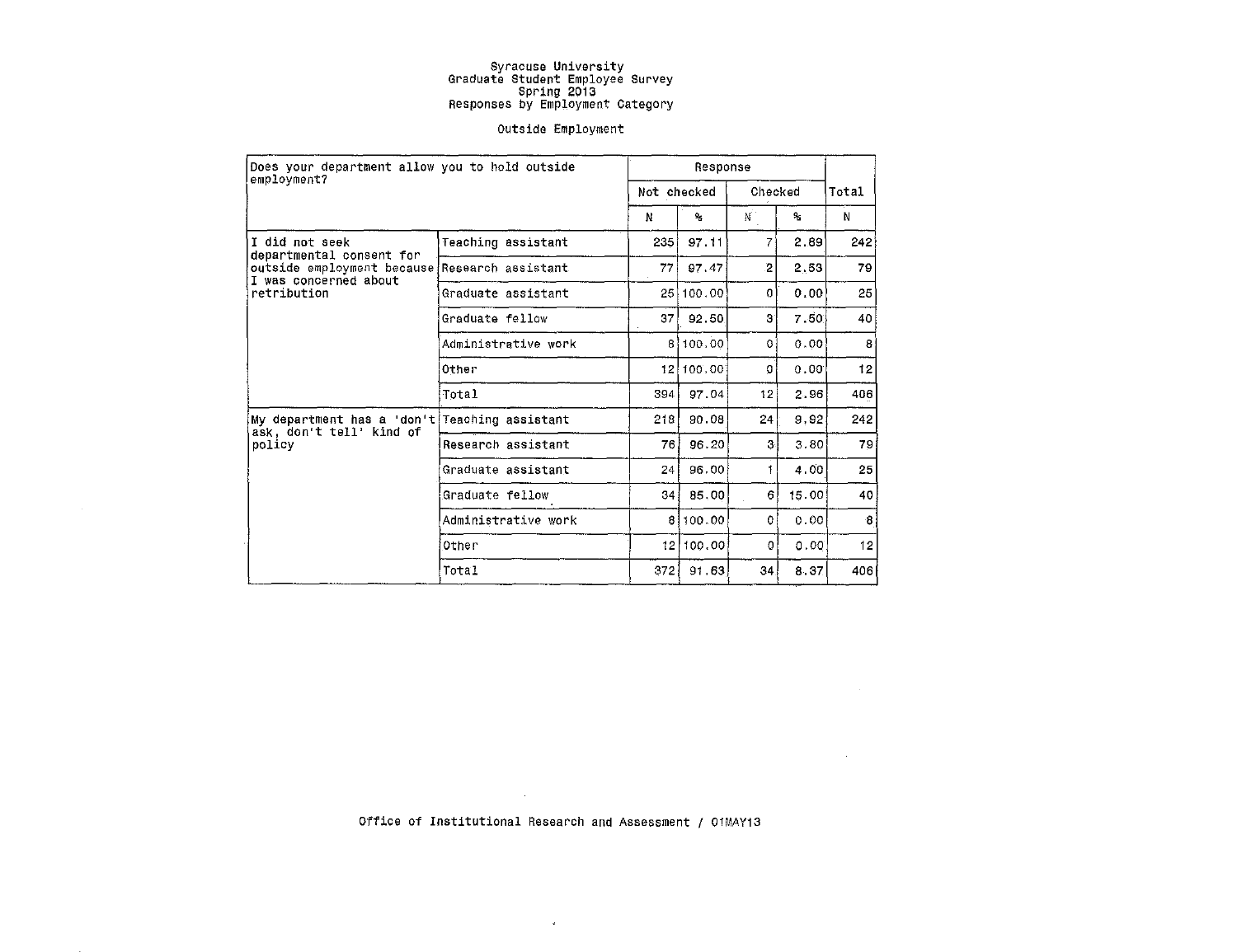#### Outside Employment

| Do you have a job outside of your University |                |                         |     |       |     |
|----------------------------------------------|----------------|-------------------------|-----|-------|-----|
| appointment?                                 | Yes            |                         | No  | Total |     |
|                                              | N              | $\mathbf{Q}_\mathrm{d}$ | N   | ℁     | И   |
| Teaching assistant                           | 36             | 14.94                   | 205 | 85.06 | 241 |
| Research assistant                           | g.             | 11.69                   | 68  | 88.31 | 77  |
| Graduate assistant                           | 8              | 32.00                   | 17  | 68,00 | 25  |
| Graduate fellow                              | 7              | 18.42                   | 31  | 81,58 | 38  |
| Administrative work                          | $\overline{2}$ | 25.00                   | 6   | 75.00 | -81 |
| Other                                        | $\mathbf{2}$   | 16.67                   | 10  | 83.33 | 12  |
| Total                                        | 64             | 15.96                   | 337 | 84.04 | 401 |

 $\downarrow$ 

 $\sim 10^{-1}$ 

 $\bar{z}$ 

 $\bar{a}$ 

 $\sim$ 

 $\sim$ 

 $\sim 10^{11}$ 

 $\sim$ 

Office of Institutional Research and Assessment / 01MAY13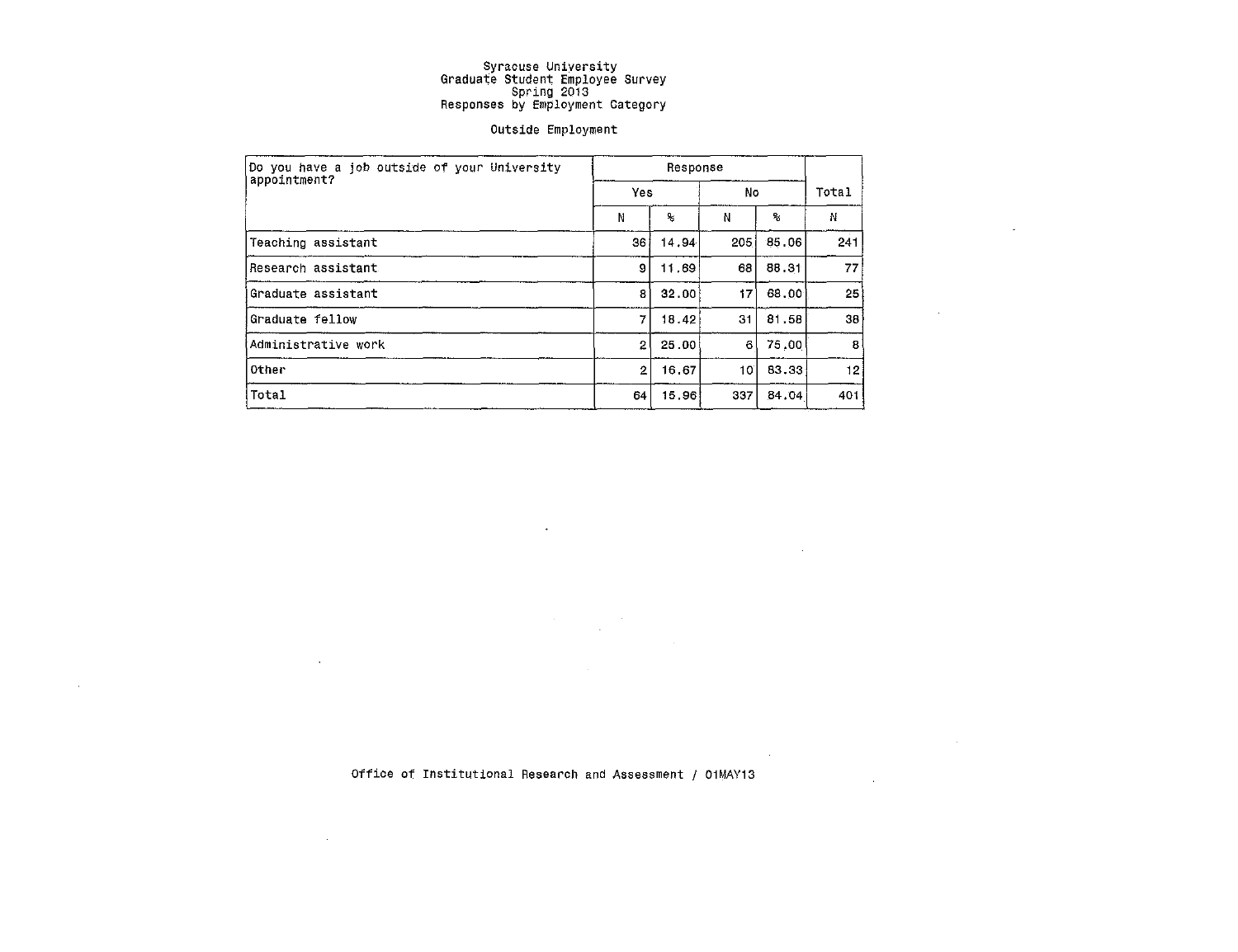#### outside Employment

| [How many additional hours do you work outside of] |                       |            |                |                   |                | Response |             |                          |             |       |                       |                 |                |
|----------------------------------------------------|-----------------------|------------|----------------|-------------------|----------------|----------|-------------|--------------------------|-------------|-------|-----------------------|-----------------|----------------|
| your employment at SU?                             | Less than 10<br>hours |            | 10-14 hours    |                   | $15-19$ hours  |          | 20-24 hours |                          | 25-29 hours |       | More than 30<br>hours |                 | Total          |
|                                                    | N                     | $^{\circ}$ | N              | ۹.                | Ν              | ۹.       | N           | $\mathcal{G}_\mathbf{G}$ |             | ą.    |                       | $\mathcal{P}_6$ | N              |
| Teaching assistant                                 | 13                    | 38.24      | 10 I           | 29.41             | 41             | 11,76    | 6           | 17.65                    |             | 2.94  | -0 ł                  | 0.00            | 34             |
| Research assistant                                 | 7                     | 77.78      |                | 11.11             | $\overline{0}$ | 0.001    |             | 11.11                    | ΩI          | 0.00  | οł                    | 0.00            | $\mathbf{S}$   |
| Graduate assistant                                 | 4                     | 50.00      |                | 12,50             | 2              | 25,00    | 0           | 0,00                     |             | 0.00  |                       | 12,50           | 8              |
| Graduate fellow                                    | 2                     | 28,57      | $\overline{2}$ | 28.57             | 2              | 28.57    | 0           | 0.00                     | ٥ł          | 0.001 |                       | 14.29           | 71             |
| Administrative work                                |                       | 2100.001   | Ωł             | 0.00              | Ωł             | 0.00     | 0           | 0,00                     | $\Omega$    | 0.00  |                       | 0.00            | $\mathbf{2}$   |
| ∖Other                                             |                       | 2 100.00   | ٥I             | 0.00 <sub>1</sub> | ٥۱             | 0.00     | 0           | 0.00                     |             | 0,00  | 0                     | 0.00∫           | 2 <sup>1</sup> |
| Total                                              | 30 <sup>1</sup>       | 48.39      | 4              | 22.58             | 81             | 12.90    | 71          | 11,29                    |             | 1.61  | 2                     | 3.23            | 62             |

Office of Institutional Research and Assessment / 01MAY13

 $\sim 10^{-1}$ 

 $\label{eq:2.1} \frac{1}{\sqrt{2\pi}}\int_{\mathbb{R}^3}\frac{d\mu}{\sqrt{2\pi}}\left(\frac{d\mu}{\mu}\right)^2\frac{d\mu}{\sqrt{2\pi}}\frac{d\mu}{\sqrt{2\pi}}\frac{d\mu}{\sqrt{2\pi}}\frac{d\mu}{\sqrt{2\pi}}\frac{d\mu}{\sqrt{2\pi}}\frac{d\mu}{\sqrt{2\pi}}\frac{d\mu}{\sqrt{2\pi}}\frac{d\mu}{\sqrt{2\pi}}\frac{d\mu}{\sqrt{2\pi}}\frac{d\mu}{\sqrt{2\pi}}\frac{d\mu}{\sqrt{2\pi}}\frac{d\$ 

 $\label{eq:3.1} \frac{1}{\|x\|^{2}}\leq \frac{1}{\|x\|^{2}}\leq \frac{1}{\|x\|^{2}}\leq \frac{1}{\|x\|^{2}}\leq \frac{1}{\|x\|^{2}}\leq \frac{1}{\|x\|^{2}}\leq \frac{1}{\|x\|^{2}}\leq \frac{1}{\|x\|^{2}}\leq \frac{1}{\|x\|^{2}}\leq \frac{1}{\|x\|^{2}}\leq \frac{1}{\|x\|^{2}}\leq \frac{1}{\|x\|^{2}}\leq \frac{1}{\|x\|^{2}}\leq \frac{$ 

 $\mathcal{L}^{\text{max}}_{\text{max}}$  ,  $\mathcal{L}^{\text{max}}_{\text{max}}$ 

the control of the control of the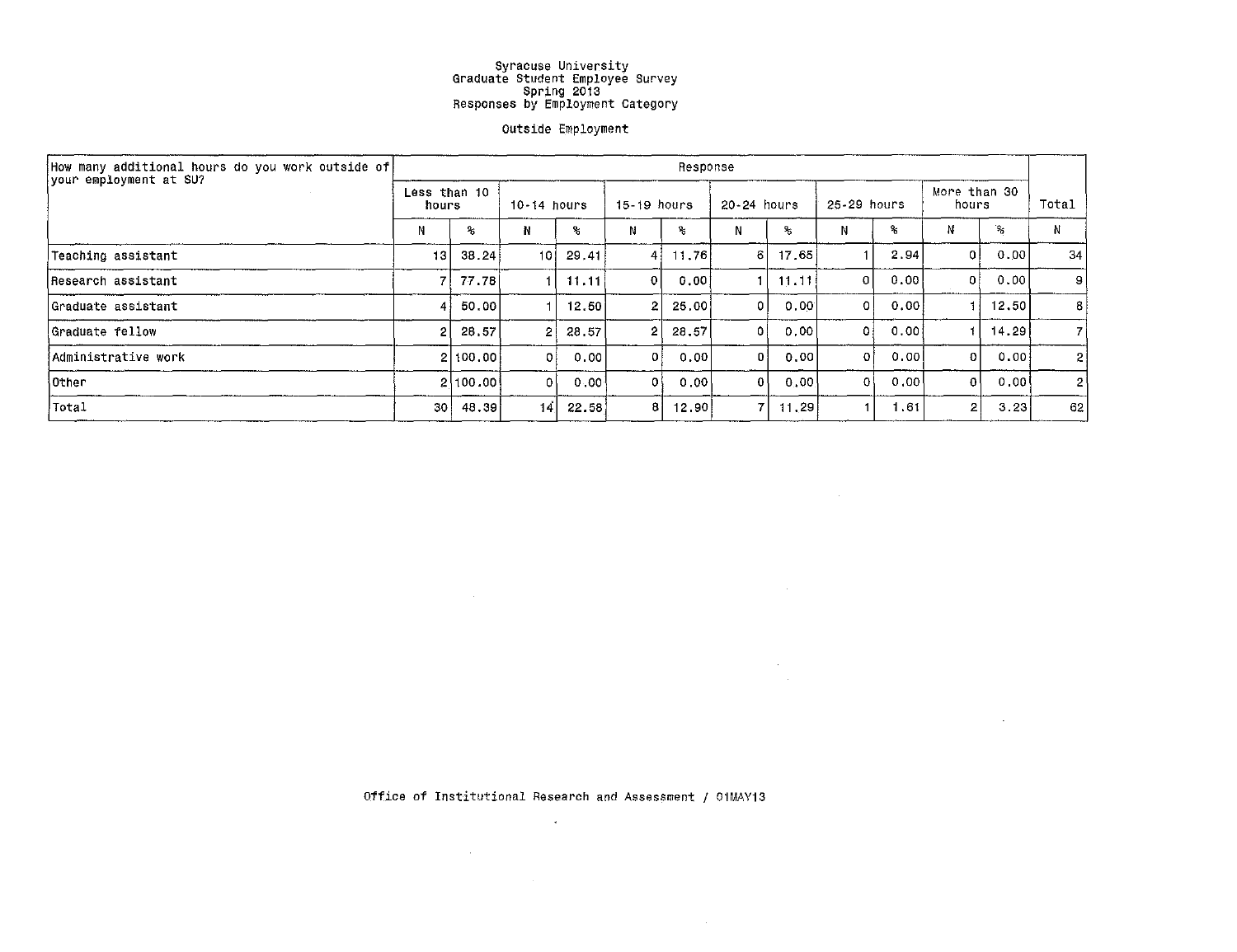#### Outside Employment

| How much additional monthly income does this job!<br>provide on average? |                  |          |                |                           | Response      |       |                |       |                |         |                |
|--------------------------------------------------------------------------|------------------|----------|----------------|---------------------------|---------------|-------|----------------|-------|----------------|---------|----------------|
|                                                                          | Less than $$500$ |          | \$500-999      |                           | \$1,000-1,499 |       | $$1,500-1,999$ |       | 52,000 or more |         | Total          |
|                                                                          | N                | ℅        | Ν              | $\mathbf{P}_{\mathbf{G}}$ | N             | ٩.    | Ν              | ℁     | Ν              | ዲ       | N.             |
| Teaching assistant                                                       | 16               | 47.06    | 91             | 26,47                     | 5             | 14 71 | 3              | 8.82  |                | 2.94    | 34             |
| Research assistant                                                       | $\mathbf{A}$     | 50.00    | -31            | 37.50                     | 0             | 0.00  | 01             | 0.00  |                | 12,50   | -81            |
| Graduate assistant                                                       | 4                | 50.00    |                | 12.50                     |               | 12.50 | Οİ             | 0.001 | 2              | -25.001 | 8.             |
| Graduate fellow                                                          | 2.               | 28.57    | $\overline{2}$ | 28.57                     |               | 14.29 |                | 14.29 |                | 14.29   | 71             |
| Administrative work                                                      |                  | 2 100.00 | 0              | 0.00                      | $\mathbf{0}$  | 0.001 | 0              | 0.00  | $\Omega$       | 0.00    | 2 <sup>1</sup> |
| Other                                                                    |                  | 2 100.00 | o              | 0.001                     | $\Omega$      | 0.00  | 0.             | 0.00  | ٥I             | 0.00    | 2              |
| Total                                                                    | 30 <sup>°</sup>  | 49.18    | 151            | 24.59                     | 7             | 11.48 | 4              | 6.56  | 5              | 8.20    | 61             |

Office of Institutional Research and Assessment / 01MAY13

 $\mathcal{L}_{\text{max}}$  and  $\mathcal{L}_{\text{max}}$  . The second second second

 $\mathcal{L}^{\text{max}}_{\text{max}}$  and  $\mathcal{L}^{\text{max}}_{\text{max}}$ 

 $\mathcal{L}^{\mathcal{L}}(\mathcal{L}^{\mathcal{L}}(\mathcal{L}^{\mathcal{L}}(\mathcal{L}^{\mathcal{L}}(\mathcal{L}^{\mathcal{L}}(\mathcal{L}^{\mathcal{L}}(\mathcal{L}^{\mathcal{L}}(\mathcal{L}^{\mathcal{L}}(\mathcal{L}^{\mathcal{L}}(\mathcal{L}^{\mathcal{L}}(\mathcal{L}^{\mathcal{L}}(\mathcal{L}^{\mathcal{L}}(\mathcal{L}^{\mathcal{L}}(\mathcal{L}^{\mathcal{L}}(\mathcal{L}^{\mathcal{L}}(\mathcal{L}^{\mathcal{L}}(\mathcal{L}^{\mathcal{L$ 

 $\mathcal{L}^{\text{max}}_{\text{max}}$  and  $\mathcal{L}^{\text{max}}_{\text{max}}$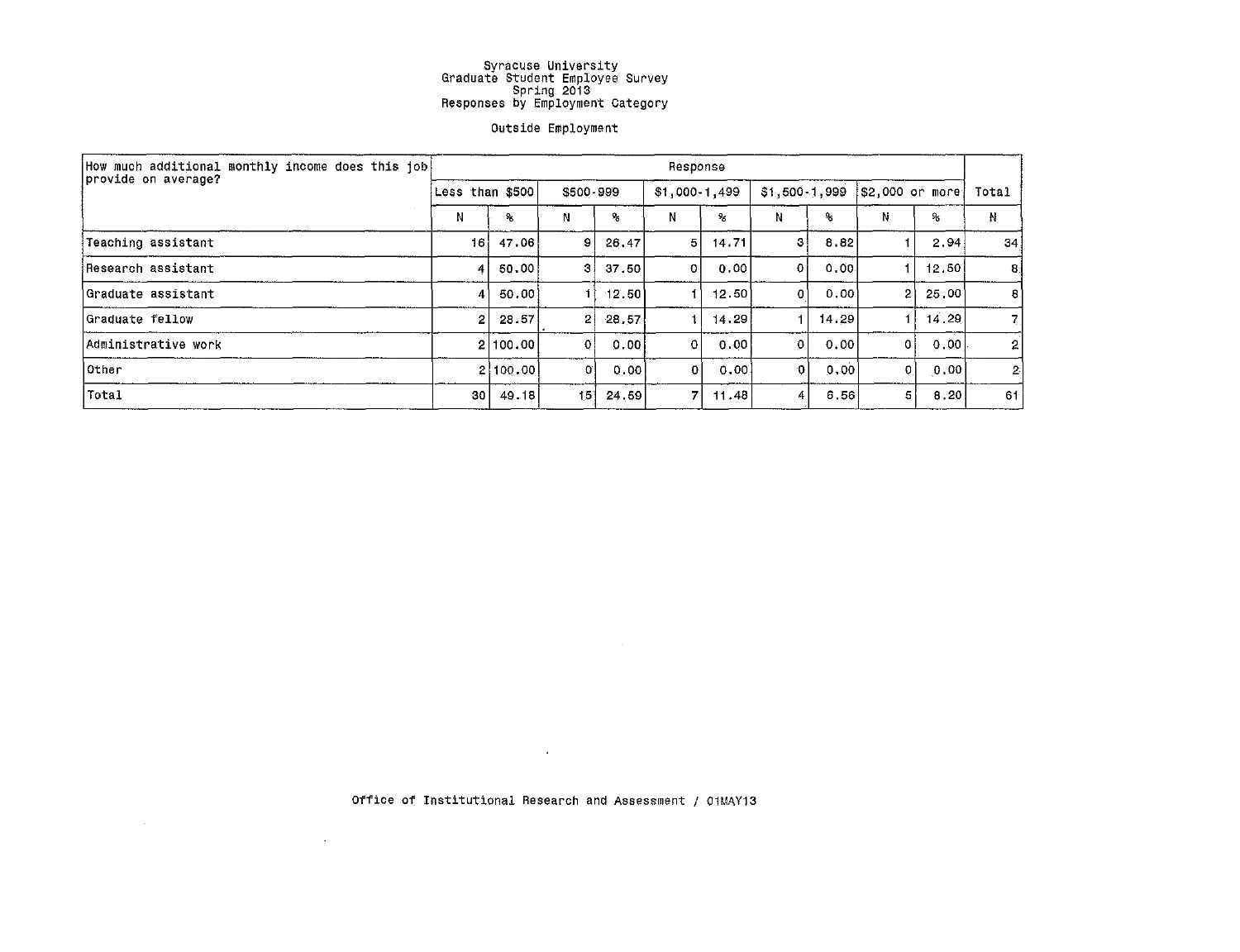#### Living Expenses

| Where do you currently live while attending SU? |                              |             |                  |       | Response                           |       |                                                                          |             |                      |      |             |
|-------------------------------------------------|------------------------------|-------------|------------------|-------|------------------------------------|-------|--------------------------------------------------------------------------|-------------|----------------------|------|-------------|
|                                                 | campus house<br>or apartment | Rented off- | Own a home       |       | Home of<br>parents or<br>relatives |       | Other off-<br>campus housing!<br>arrangement<br>(e.g.,<br> housesitting) |             | On-campus<br>housing |      | Total       |
|                                                 | N                            | %           | . N              | ℁     | N                                  | ۶,    | N                                                                        | $R_{\rm B}$ | N                    | ۹.   | N           |
| Teaching assistant                              | 205                          | 85.42       | 27               | 11.25 | 5                                  | 2,08  | 2                                                                        | 0.83        |                      | 0.42 | 240         |
| Research assistant                              | 70                           | 90,91       | 3.               | 3.90  |                                    | 1.30  | $\mathbf{2}$                                                             | 2,60        |                      | 1.30 | 77          |
| Graduate assistant                              | 18                           | 75.00       | 41               | 16.67 |                                    | 4.17  | 0                                                                        | 0.00        |                      | 4.17 | 24          |
| Graduate fellow!                                | 35 \                         | 89.74       | $\blacktriangle$ | 10.26 | $\mathbf{O}$                       | 0.00  | 0                                                                        | 0.00        | 0                    | 0.00 | 39          |
| Administrative work                             | 71                           | 87.50       | $\overline{0}$   | 0.00  |                                    | 12,50 | 0                                                                        | 0.00        | 0 i                  | 0.00 | $8^{\circ}$ |
| ∣Other                                          |                              | 12 100,00   | 0                | 0.00  | $\mathbf 0$                        | 0.00  | 0                                                                        | 0.00        | 0                    | 0,00 | 12          |
| Total                                           | 347                          | 86.75       | 38               | 9.50  | 8                                  | 2.00  | 4                                                                        | 1.00        | з                    | 0.75 | 400         |

 $\sim 10^{11}$  km s  $^{-1}$ 

 $\label{eq:2.1} \frac{1}{\sqrt{2}}\int_{\mathbb{R}^3}\frac{1}{\sqrt{2}}\left(\frac{1}{\sqrt{2}}\right)^2\frac{1}{\sqrt{2}}\left(\frac{1}{\sqrt{2}}\right)^2\frac{1}{\sqrt{2}}\left(\frac{1}{\sqrt{2}}\right)^2\frac{1}{\sqrt{2}}\left(\frac{1}{\sqrt{2}}\right)^2\frac{1}{\sqrt{2}}\left(\frac{1}{\sqrt{2}}\right)^2.$ 

 $\mathcal{L}^{\text{max}}_{\text{max}}$  , where  $\mathcal{L}^{\text{max}}_{\text{max}}$ 

Office of Institutional Research and Assessment / 01MAY13

 $\mathcal{L}(\mathcal{A})$  and  $\mathcal{L}(\mathcal{A})$  are the set of the set of the set of  $\mathcal{L}(\mathcal{A})$ 

 $\mathcal{L}^{\mathcal{L}}(\mathbf{z},\mathbf{z})$  . The  $\mathcal{L}^{\mathcal{L}}(\mathbf{z},\mathbf{z})$ 

and the control of the con-

 $\sim 300$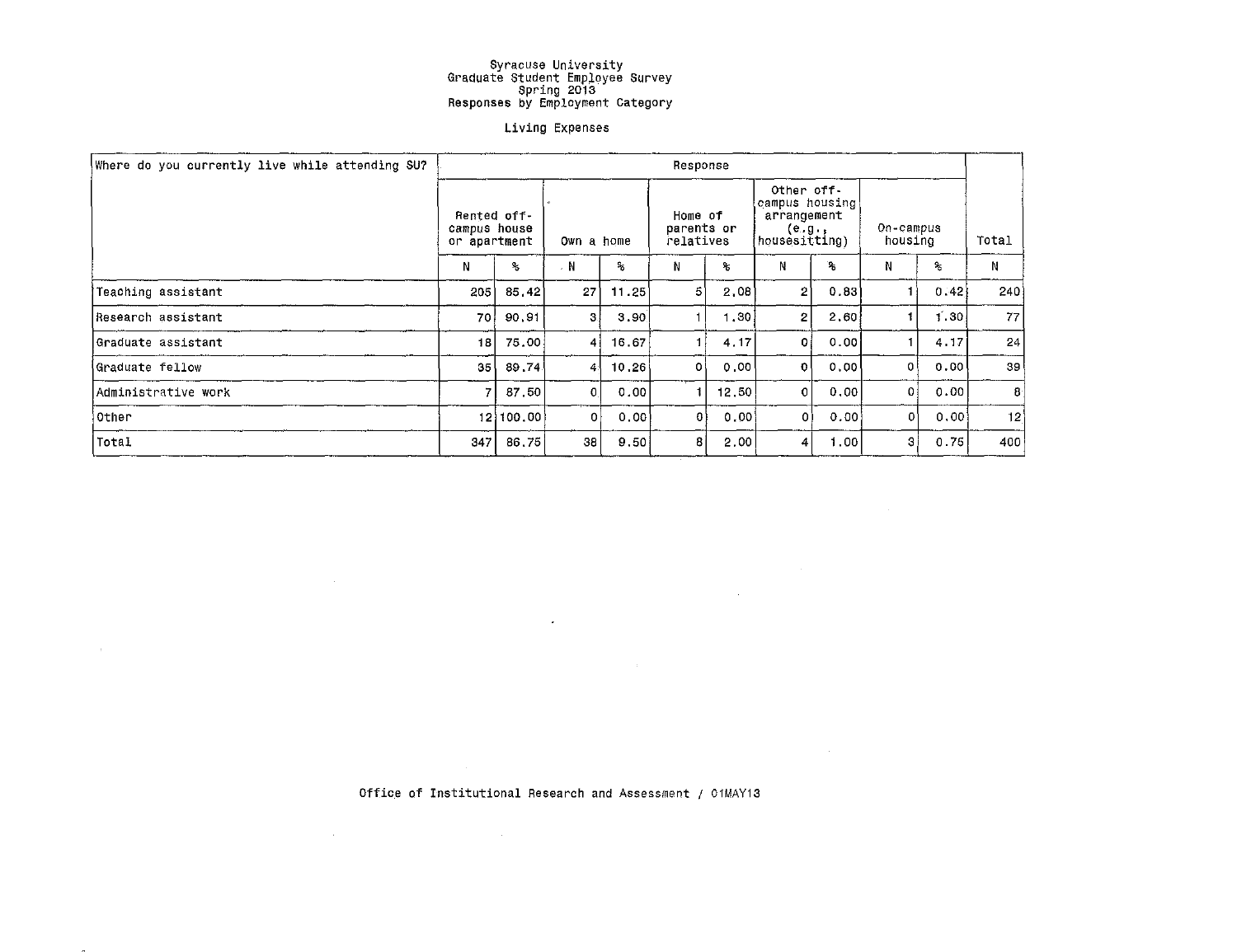#### Living Expenses

| How many people live within your residence<br>including yourself? |                                 |       |                |        |                 | Response |          |       |          |       |                     |           |                 |
|-------------------------------------------------------------------|---------------------------------|-------|----------------|--------|-----------------|----------|----------|-------|----------|-------|---------------------|-----------|-----------------|
|                                                                   | person (I<br>live by<br>myself) |       | 2 people       |        | 3 people        |          | 4 people |       | 5 people |       | 6 or more<br>people |           | Total           |
|                                                                   | Ν                               | ℁     | N              | 鬼      | N               | ℁        | N        | ۹.    | N        | ℁     | Ν                   | %.        | N               |
| Teaching assistant                                                | 57                              | 23.65 | 116            | 48.13  | 41              | 17.01    | 20       | 8.30  | 51       | 2,07  | $\overline{2}$      | 0.83      | 241             |
| iResearch assistant                                               | 19                              | 24.68 | -321           | .41.56 | 19)             | أ 28.68  |          | 6.49  |          | 1.301 |                     | ∏30. ا    | 77)             |
| Graduate assistant                                                | $\overline{2}$                  | 8.33  | 14             | 58.33  | 41              | 16.67    | 31       | 12.50 |          | 4.17  | $\mathbf{0}$        | 0.00      | 24              |
| Graduate fellow                                                   | 6                               | 15.38 | 22             | 56,41  | 6.              | 15,38    | 4        | 10.26 | 0        | 0,00  | 1                   | 2.56      | 39 <sup>°</sup> |
| Administrative work                                               |                                 | 12.50 | $\overline{2}$ | 25,00  |                 | 12.50    | 3.       | 37.50 |          | 12,50 | 01                  | 0.00      | 8               |
| <b>Other</b>                                                      | 6                               | 50.00 | 51             | 41.67  |                 | 8.33     | $\Omega$ | 0.00  | ΩÌ       | 0.00  | Οl                  | 0.00      | 12              |
| Total                                                             | 91                              | 22.69 | 1911           | 47.63  | 72 <sub>1</sub> | 17.96    | 35       | 8,73  | 8        | 2.00  | 4                   | l . 00. l | 401             |

 $\sim 10^{11}$  km

 $\sim$ 

Office of Institutional Research and Assessment / 01MAY13

 $\sim 10^{11}$  km s  $^{-1}$ 

 $\label{eq:2.1} \frac{1}{\sqrt{2\pi}}\int_{\mathbb{R}^3}\frac{1}{\sqrt{2\pi}}\int_{\mathbb{R}^3}\frac{1}{\sqrt{2\pi}}\int_{\mathbb{R}^3}\frac{1}{\sqrt{2\pi}}\int_{\mathbb{R}^3}\frac{1}{\sqrt{2\pi}}\int_{\mathbb{R}^3}\frac{1}{\sqrt{2\pi}}\frac{1}{\sqrt{2\pi}}\int_{\mathbb{R}^3}\frac{1}{\sqrt{2\pi}}\frac{1}{\sqrt{2\pi}}\frac{1}{\sqrt{2\pi}}\int_{\mathbb{R}^3}\frac{1}{\sqrt{2\pi}}\frac$ 

 $\sim 100$  $\sim 10^{11}$  m  $^{-1}$ 

 $\sim 10^{-1}$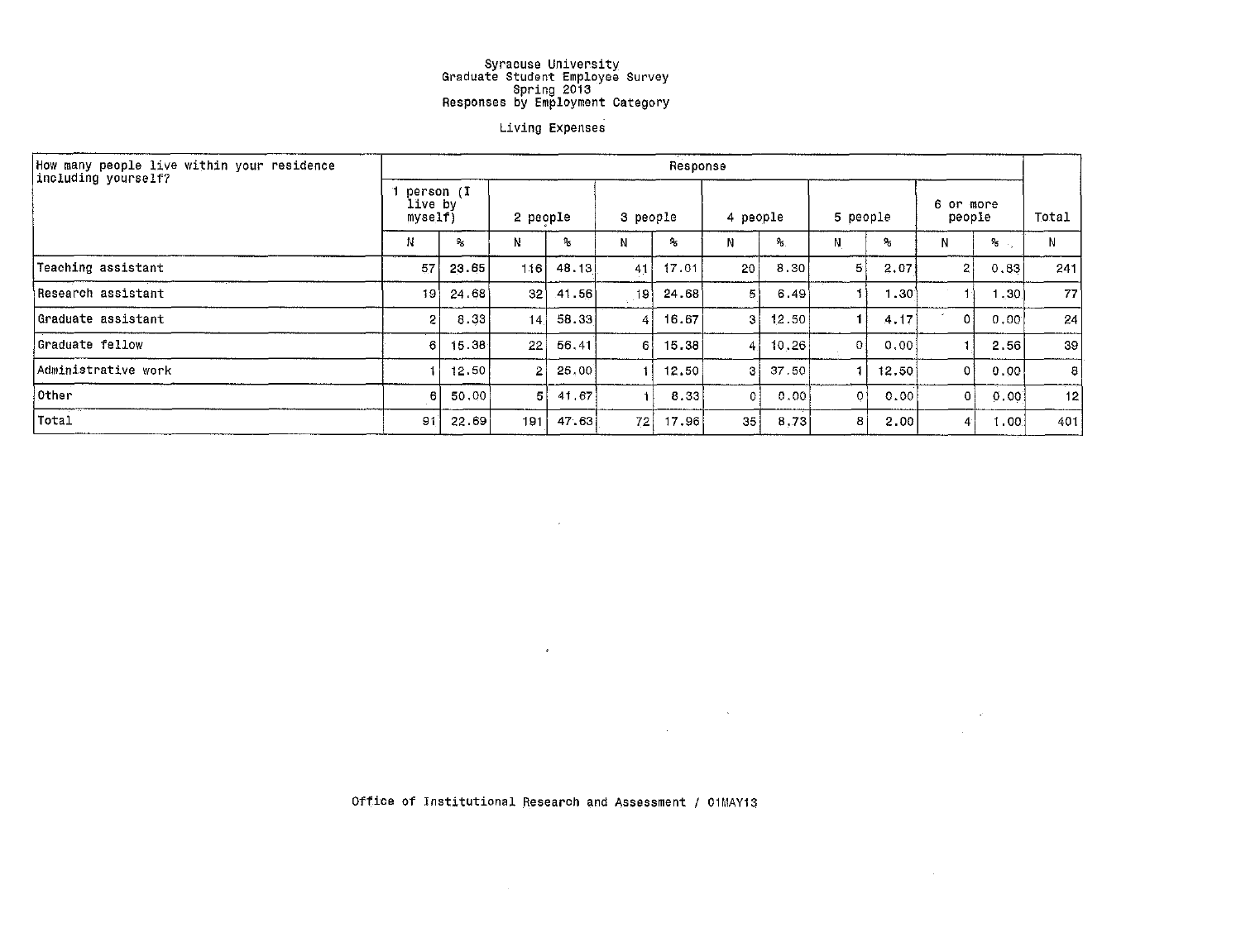$\sim$ 

#### Living Expenses

| Approximate monthly living expenses on average for<br>housing: |                 |       |                |                        |           | Response |           |       |                 |       |                |       |
|----------------------------------------------------------------|-----------------|-------|----------------|------------------------|-----------|----------|-----------|-------|-----------------|-------|----------------|-------|
|                                                                | Less than \$100 |       | $$100 - 199$   |                        | \$200-299 |          | \$300-399 |       | \$400-499       |       | \$500-599      |       |
|                                                                | N               | ℁     | Ν              | ۹,                     | Ν         | ℁        | Ν         | Я.    | Ν               | ٩,    | N              | °6    |
| Teaching assistant                                             | 4               | 1.70  | 31             | $\ldots$ 28 $^{\circ}$ | 8         | 3,40     | 31        | 13.19 | 401             | 17.02 | 43             | 18.30 |
| Research assistant                                             |                 | 1.32  | 0              | 0.001                  | з         | 3.95     | 14        | 18.42 | 17 <sup>1</sup> | 22.37 | 8              | 10.53 |
| lGraduate assistant                                            | 0               | 8.33  | 0              | 0.001                  | $\Omega$  | 0.001    | з         | 12.50 | 4               | 16.67 | 3 i            | 12.50 |
| Graduate fellow                                                | 0               | 0.00  | ٥I             | 0.00                   | 21        | 5.13     | 8         | 20.51 | 5               | 12.82 | 8              | 20.51 |
| lAdministrative work                                           |                 | 12,50 | 0 <sup>1</sup> | 0.001                  | ٥I        | 0.00     |           | 12,50 |                 | 12,50 | 21             | 25.00 |
| other[                                                         | 0               | 0.00  | n.             | 0.001                  |           | 8,33     | 2         | 16.67 | $\mathbf{2}$    | 16.67 | $\overline{2}$ | 16.67 |
| Total                                                          | 8.              | 2.03  | 3 <sub>1</sub> | 0.76                   | 14        | 3.55     | 59        | 14.97 | 69              | 17.51 | 66             | 16.75 |

(Continued)

| Approximate monthly living expenses on average for<br> housing: |                 |       |                |       |                 | Response |                 |        |                |       |                 |         |
|-----------------------------------------------------------------|-----------------|-------|----------------|-------|-----------------|----------|-----------------|--------|----------------|-------|-----------------|---------|
|                                                                 | \$600-699       |       | \$700-799      |       | \$800-899       |          | \$900-999       |        | $$1,000-1,099$ |       | $$1,100-1,199$  |         |
|                                                                 | N               | ٩.    | N              | ٩.    | Ν               | ℁        | N               | ۹.     |                | ℁     | N               | %.      |
| Teaching assistant                                              | 34 <sub>1</sub> | 14.47 | 32             | 13.62 | 13              | 5.53     | 12 <sub>1</sub> | 5.11   | 5              | 2.13  | З.              | .28     |
| Research assistant                                              | 8               | 10.53 |                | 9.21  | 5               | 6.58     | 61              | 7.89   |                | 1.32  |                 | ا 32. ا |
| Graduate assistant                                              |                 | 8.33  | 31             | 12.50 | 0 <sub>1</sub>  | 0.001    | 2               | 8.33   | $\circ$        | 0.00  |                 | 4.17    |
| Graduate fellow                                                 | 3.              | 7.69  | 4              | 10.26 | 21              | 5.13     | 3               | 7.69   |                | 2.56  | 1.              | 2.56    |
| Administrative work                                             |                 | 0.00  | $\overline{2}$ | 25,00 | 0               | 0.00     | $\Omega$        | 0.00   |                | 12,50 | 0               | 0.001   |
| lOther                                                          |                 | 33.33 |                | 8.33  | 0               | 0.00     | $\Omega$        | 0.00 i | 0              | 0.00  | ΟÌ              | 0.00    |
| Total                                                           | -51             | 12.94 | 49             | 12.44 | 20 <sup>1</sup> | 5.08     | 23              | 5.84   | 8              | 2,03  | $\vert 6 \vert$ | .52     |

(Continued)

Office of Institutional Research and Assessment / 01MAY13

 $\mathcal{A}$ 

 $\label{eq:2.1} \frac{1}{\sqrt{2}}\int_{\mathbb{R}^3} \frac{1}{\sqrt{2}}\left(\frac{1}{\sqrt{2}}\right)^2\left(\frac{1}{\sqrt{2}}\right)^2\left(\frac{1}{\sqrt{2}}\right)^2\left(\frac{1}{\sqrt{2}}\right)^2\left(\frac{1}{\sqrt{2}}\right)^2\left(\frac{1}{\sqrt{2}}\right)^2.$ 

 $\sim$   $\sim$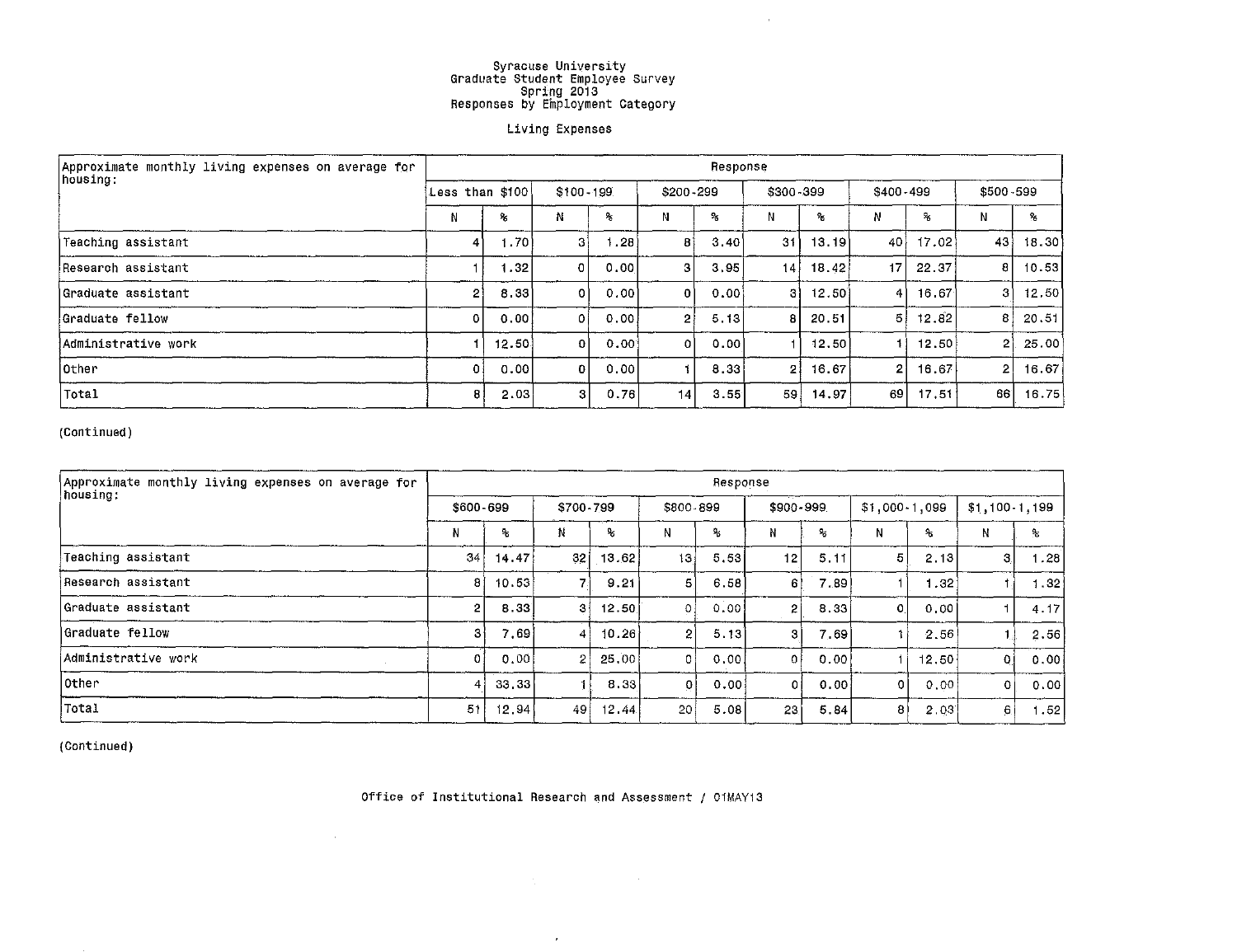$\mathcal{L}^{\text{max}}$  , and

#### Living Expenses

| Approximate monthly living expenses on average for<br>housing: |                |      |                | Response |                |      |                   |       |       |
|----------------------------------------------------------------|----------------|------|----------------|----------|----------------|------|-------------------|-------|-------|
|                                                                | $$1,200-1,299$ |      | $$1,300-1,399$ |          | $$1,400-1,499$ |      | $ $1,500$ or more |       | Total |
|                                                                | N              | ٩.   | Ν              | ጜ        | Ν              | ۹.   | Ν                 | ۹.    | N     |
| Teaching assistant                                             | 2              | 0.85 |                | 0.43     | З.             | 1.28 |                   | 0.43  | 235   |
| Research assistant                                             | 2              | 2.63 | ۵              | 0.00     | 0              | 0.00 | з                 | 3.95  | 76    |
| Graduate assistant                                             |                | 4.17 |                | 4.17     |                | 0.00 | 2                 | 8.33  | 24    |
| Graduate fellow                                                | -O i           | 0.00 | 0              | 0.00     |                | 2.56 |                   | 2.56  | 39    |
| Administrative work                                            | -0 l           | 0.00 | 0              | 0.001    | 01             | 0.00 | 0                 | 0.001 | 8     |
| other                                                          | $\mathbf{O}$   | 0,00 | 0              | 0.001    | 0              | 0.00 | ٥                 | 0.00  | 12!   |
| Total                                                          | 51             | 1.27 | 2              | 0.51     |                | 1.02 | 7                 | 1.78  | 394   |

 $\mathcal{L}^{\text{max}}_{\text{max}}$  and

 $\sim$ 

 $\sim$ 

 $\sim$ 

 $\mathcal{O}(\mathcal{O}(\log n))$  . The  $\mathcal{O}(\log n)$ 

Office of Institutional Research and Assessment / 01MAY13

 $\mathcal{O}(\log n)$  , where  $\mathcal{O}(\log n)$  is the set of  $\mathcal{O}(\log n)$ 

 $\mathcal{A}(\mathcal{A})$  and  $\mathcal{A}(\mathcal{A})$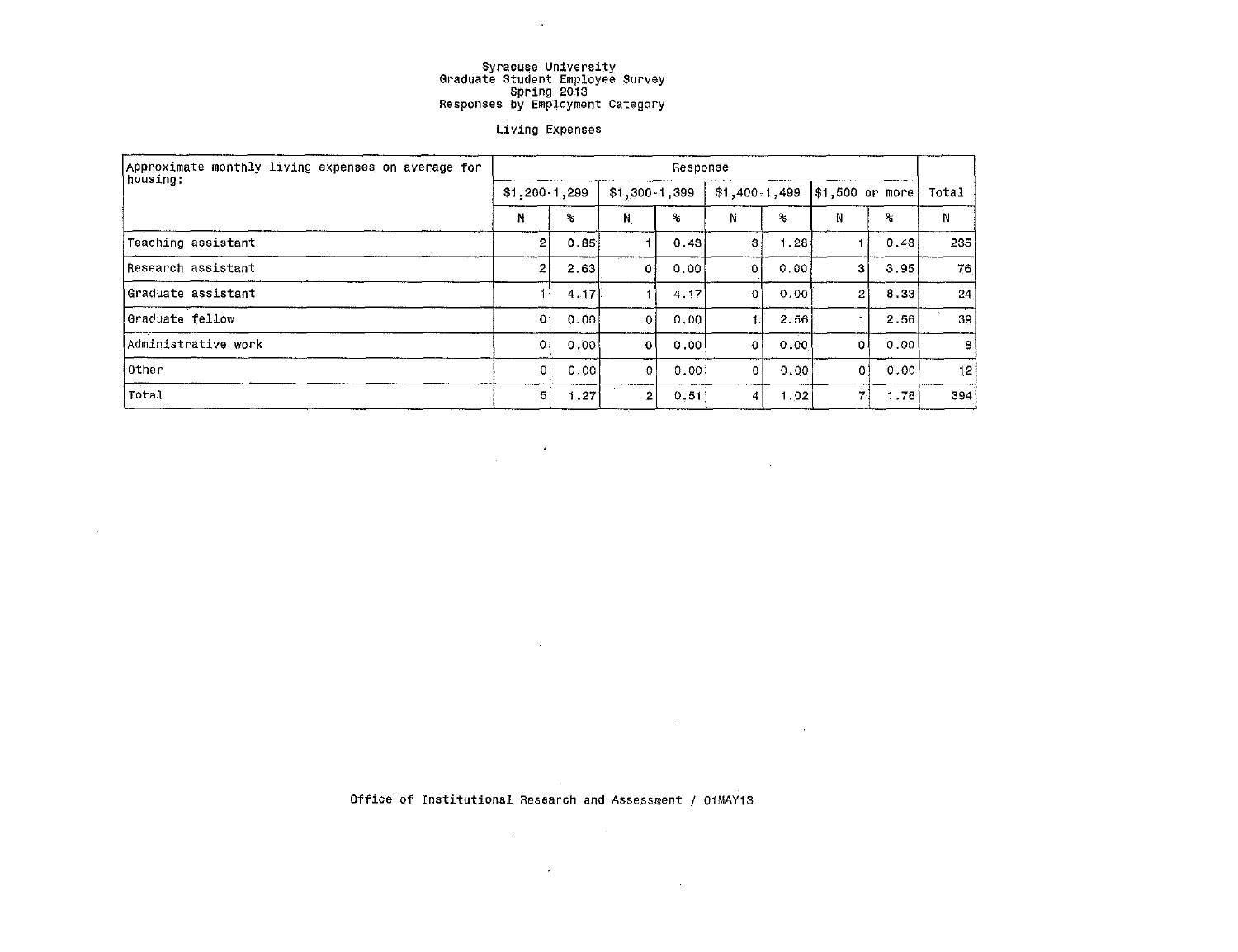#### Living Expenses

| Approximate monthly living expenses on average for<br>utilities (including phone): |                  |       |                |       |                 | Response |                |       |                 |                         |                |      |
|------------------------------------------------------------------------------------|------------------|-------|----------------|-------|-----------------|----------|----------------|-------|-----------------|-------------------------|----------------|------|
|                                                                                    | Less than $$100$ |       | \$100-149      |       | \$150-199       |          | \$200-249      |       | $$250 - 299$    |                         | \$300-349      |      |
|                                                                                    | N                | ℁     | Ν              | ዬ     |                 | $^2$     | N              | ٩.    | Ν               | $\mathbf{S}_\mathbf{S}$ | Ν              | %    |
| Teaching assistant                                                                 | 55               | 23.61 | 54             | 23.18 | 37              | 15.88    | 361            | 15.45 | 19              | 8,15                    | 16             | 6.87 |
| lResearch assistant                                                                | 16               | 21.05 | 29             | 38.16 | 15 <sup>1</sup> | 19.74    | 7              | 9.21  |                 | $\sim$ 32.              | 2              | 2.63 |
| iGraduate assistant                                                                | 8                | 33.33 | $\overline{2}$ | 8.33  | з               | 12,50    |                | 4.17  | $\overline{2}$  | 8.33                    | 2 <sub>1</sub> | 8.33 |
| Graduate fellow                                                                    | 8                | 20.51 | 101            | 25.64 | 8               | 20.51    | 5 <sub>1</sub> | 12,82 | $\vert 4 \vert$ | 10,26                   |                | 2.56 |
| Administrative work                                                                | з                | 50.00 | $\mathbf{2}$   | 33.33 | 0               | .0.00 l  | 0              | 0.00  |                 | 16,67                   |                | 0.00 |
| lOther                                                                             | 2                | 18.18 | 4              | 36.36 | 2               | 18.18    | $\Omega$       | 0.00  | $\overline{2}$  | 18.18                   | ٥I             | 0.00 |
| iTotal                                                                             | 92               | 23.65 | 101            | 25.96 | 65              | 16.71    | 49             | 12.60 | 29              | 7.46                    | 21             | 5.40 |

(Continued)

| Approximate monthly living expenses on average for<br>utilities (including phone): |                |      |              |      |           | Response |                      |       |                |              |                |      |
|------------------------------------------------------------------------------------|----------------|------|--------------|------|-----------|----------|----------------------|-------|----------------|--------------|----------------|------|
|                                                                                    | \$350-399      |      | $$400 - 449$ |      | \$450-499 |          | \$500-549            |       | $$550 - 599$   |              | \$600-649      |      |
|                                                                                    | N              | ℁    | Ν            | ٩.   |           | s.       | N                    | ۹.    | Ν              | $\mathbf{R}$ | Ν              | -9.  |
| Teaching assistant                                                                 | 4              | 1.72 | 51           | 2.15 | 0         | 0.00     | 4                    | 1.721 | $\mathbf 0$    | 0.001        |                | 0.43 |
| !Research assistant                                                                |                | 5.26 | 0            | 0.00 |           | 1.32     | Οİ                   | 0.00  | 01             | 0.00         | 0              | 0.00 |
| Graduate assistant                                                                 | $\overline{2}$ | 8.33 | 2            | 8.33 | $\Omega$  | 0.00     | $\mathbf{0}$         | 0.00  |                | 4.17         |                | 4.17 |
| Graduate fellow                                                                    |                | 2.56 | 0            | 0.00 | ٥t        | 0.00     | 01                   | 0,00  |                | 2.56         | 0              | 0.00 |
| Administrative work                                                                | 01             | 0.00 | $\Omega$     | 0.00 | ٥         | 0.00     | Οl                   | 0.00  | 01             | 0.00         | 0              | 0.00 |
| lOther                                                                             |                | 9.09 | $\Omega$     | 0.00 |           | 0.00     | Ωİ                   | 0.00  | $\overline{0}$ | 0.00         | ٥l             | 0.00 |
| Total                                                                              | 12             | 3.08 |              | .80  |           | 0.26     | $\blacktriangleleft$ | 1.03  | 2              | 0.51         | $\overline{2}$ | 0.51 |

(Continued)

Office of Institutional Research and Assessment / 01MAY13

 $\label{eq:1.1} \frac{d\mathbf{r}}{dt} = \frac{1}{2\pi}\left[\frac{d\mathbf{r}}{dt}\right] \left[ \frac{d\mathbf{r}}{dt} - \frac{d\mathbf{r}}{dt} \right] \left[ \frac{d\mathbf{r}}{dt} - \frac{d\mathbf{r}}{dt} \right] \left[ \frac{d\mathbf{r}}{dt} - \frac{d\mathbf{r}}{dt} \right] \left[ \frac{d\mathbf{r}}{dt} - \frac{d\mathbf{r}}{dt} \right] \left[ \frac{d\mathbf{r}}{dt} - \frac{d\mathbf{r}}{dt} \right] \left[ \frac{d$ 

 $\sim 10^{-1}$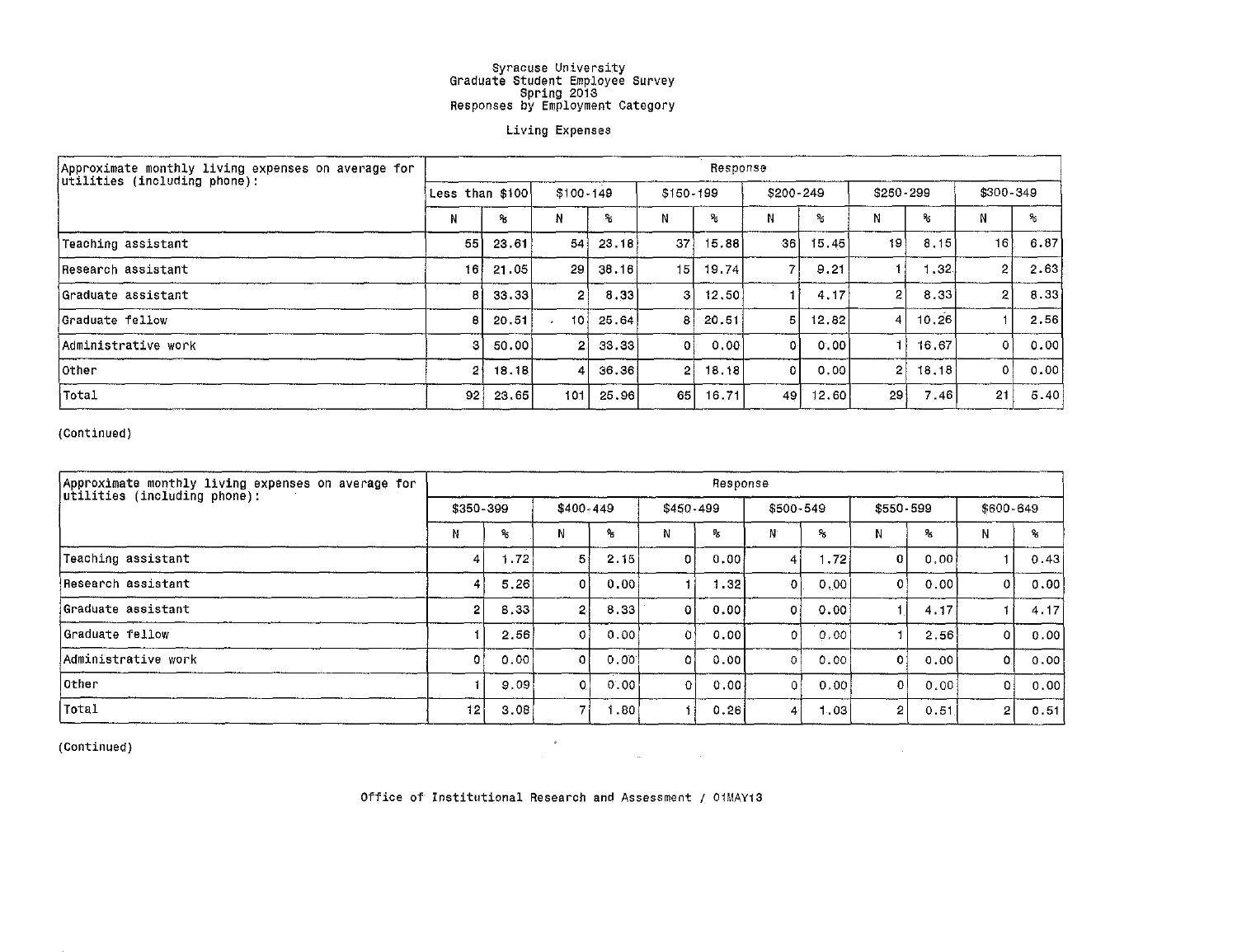#### Living Expenses

| Approximate monthly living expenses on average for<br>utilities (including phone): |              |       |              | Response |            |      |                |                         |         |
|------------------------------------------------------------------------------------|--------------|-------|--------------|----------|------------|------|----------------|-------------------------|---------|
|                                                                                    | \$650-699    |       | \$700-749    |          | \$750-799  |      | \$800 or more  |                         | Total   |
|                                                                                    | И            | ۹.    | Ν            | s.       | Ν          | 髩    | Ν              | $\mathbf{S}_\mathbf{a}$ | N       |
| Teaching assistant                                                                 |              | 0.43  | ٥l           | 0.00     | O          | 0.00 |                | 0.43                    | 233     |
| Research assistant                                                                 |              | 1.32  | 0            | 0.00     | 0          | 0.00 | 0              | 0.00                    | 76      |
| Graduate assistant                                                                 | 0            | 0.00  | 0            | 0.00     | 0          | 0.00 | $\Omega$       | 0.00                    | $^{24}$ |
| Graduate fellow                                                                    | -Oʻl         | 0.001 | $\mathbf{0}$ | 0.00     | 0          | 0,00 |                | 2.56                    | 39      |
| Administrative work                                                                | O.           | 0.00  | 0            | 0.00     | 0          | 0.00 | ٥I             | 0,00                    | -61     |
| Other                                                                              | $\mathbf{0}$ | 0.00  | $\Omega$     | 0.00     | Ω          | 0.00 | 0              | 0.00                    | 11      |
| Total                                                                              | 2            | 0.51  | 0            | 0.00     | $^{\circ}$ | 0,00 | $\overline{2}$ | 0.51                    | 389     |

 $\sim 10^{-1}$ 

 $\sim 10^{-11}$ 

 $\mathcal{L}_{\text{max}}$  and  $\mathcal{L}_{\text{max}}$  and  $\mathcal{L}_{\text{max}}$  and  $\mathcal{L}_{\text{max}}$ 

 $\sim$ 

Office of Institutional Research and Assessment / OiMAY13

 $\mathcal{L}(\mathcal{A})$  and  $\mathcal{L}(\mathcal{A})$  . The  $\mathcal{L}(\mathcal{A})$ 

 $\sim 6\%$ 

 $\mathcal{A}^{\text{max}}$ 

 $\mathcal{L}^{\text{max}}_{\text{max}}$  and  $\mathcal{L}^{\text{max}}_{\text{max}}$ 

 $\sim 100$ 

 $\mathcal{F}_{\mu}$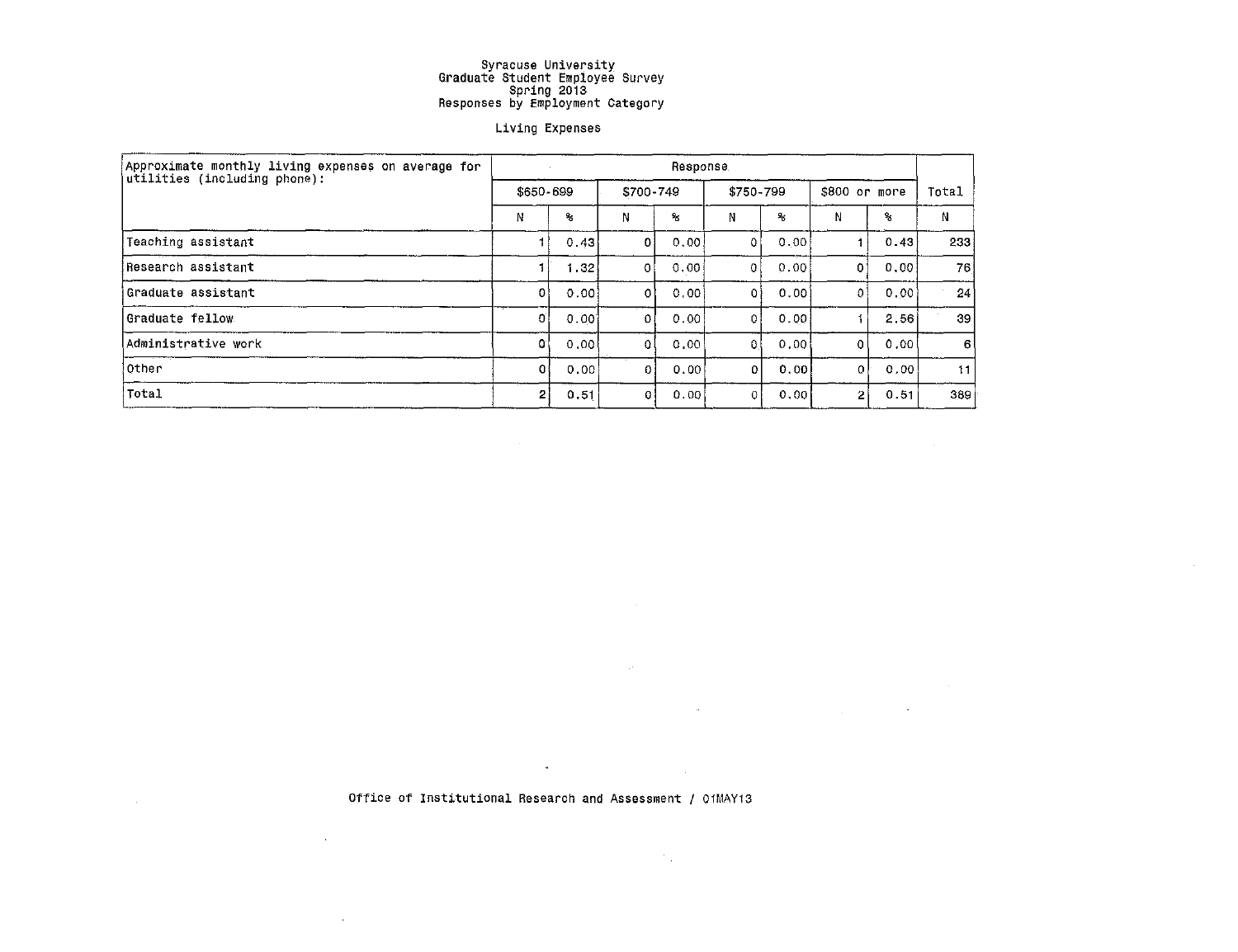#### **Living Expenses**

| Approximate monthly living expenses on average for<br>transportation: |                  |       |                 |       |            | Response |                |       |                |                  |                 |       |
|-----------------------------------------------------------------------|------------------|-------|-----------------|-------|------------|----------|----------------|-------|----------------|------------------|-----------------|-------|
|                                                                       | Less than \$100  |       | $$100-149$      |       | $$150-199$ |          | \$200-249      |       | \$250-299      |                  | \$300-349       |       |
|                                                                       | N                | ℁     | $\cdot$ N       | ۹.    | N          | я.       | N              | ዱ     |                | ℁                | N               | ₽     |
| Teaching assistant                                                    | 109 <sub>1</sub> | 46.58 | 57              | 24,36 | $22+$      | 9,40     | 20 l           | 8.55  | 4 I            | .71              | 6.              | 2,56  |
| Research assistant                                                    | 32               | 43.24 | 19 <sup>1</sup> | 25.68 | 10         | 13.51    | 5              | 6.76  |                | $\sim$ 35 $\mid$ |                 | 2.70  |
| lGraduate assistant                                                   | 12 <sub>1</sub>  | 50.00 | 4 I             | 16.67 |            | 4.17     | $\overline{2}$ | 8.33  |                | 4.17             |                 | 4.17  |
| Graduate fellow                                                       | 19 <sup>1</sup>  | 48.72 |                 | 17.95 | 4          | 10.26    | 4              | 10.26 | 0              | 0.00             |                 | 2.56  |
| Administrative work                                                   | 3                | 42.86 |                 | 14.29 | 2          | 28,57    | $\mathbf{o}$   | 0.00  | 0              | 0.00             |                 | 14.29 |
| <b>l</b> Other                                                        | 5                | 45.45 | з               | 27.27 | 2١         | 18, 18   |                | 9.09  | 0 <sup>1</sup> | 0.00             | 0               | 0.00  |
| Total                                                                 | 180              | 46.27 | 91              | 23.39 | 41         | 10.54    | 32             | 8.23  | 6              | .54              | 11 <sup>1</sup> | 2.83  |

**(Continued)** 

| Approximate monthly living expenses on average for<br>transportation: |                |       |              |      |           | Response         |              |            |                |       |              |       |
|-----------------------------------------------------------------------|----------------|-------|--------------|------|-----------|------------------|--------------|------------|----------------|-------|--------------|-------|
|                                                                       | \$350-399      |       | $$400 - 449$ |      | \$450-499 |                  | \$500-549    |            | \$550-599      |       | \$600-649    |       |
|                                                                       | Ν              | ℁     | N            | ٩.   | N         | %                |              | $^{\circ}$ | М              | ۹.    | TY.          | q.    |
| Teaching assistant                                                    | 5              | 2.14  | 3            | 1.28 |           | 0.00             | -5.          | 2.14       | $\overline{0}$ | 0.00  | 0            | 0.00  |
| lResearch assistant                                                   | $\overline{2}$ | 2.70  |              | .35  |           | .35 <sub>1</sub> | $\mathbf{0}$ | 0.00       | 0              | 0.00  | $\bf{0}$     | 0.00  |
| Graduate assistant                                                    | 0              | 0.00  |              | 4.17 |           | 4, 17            | $\mathbf 0$  | 0.00       |                | 4.17  | 0            | 0.00  |
| Graduate fellow                                                       |                | 2.56  |              | 2.56 |           | 2.561            |              | 2.56       | Οl             | 0,00  | 0            | 0.001 |
| Administrative work                                                   | $^{\circ}$     | 0.00  | 0            | 0.00 | 0         | 0.00             | $\circ$      | 0.001      | $\mathbf{0}$   | 0.001 | $\mathbf{0}$ | 0.00  |
| lOther                                                                |                | 0.001 | $\circ$      | 0.00 | 01        | 0.00             | $\Omega$     | 0.00       | $\overline{0}$ | 0.001 | 0            | 0.00  |
| ¦Total                                                                | 8              | 2.06  | 6            | .54  | зI.       | 0.77             | $-6$         | 1.54       |                | 0.26  | 0            | 0.00  |

**(Continued)** 

**Office of Institutional Research and Assessment** I OiMAY13

 $\sim$ 

 $\sim 10^{-10}$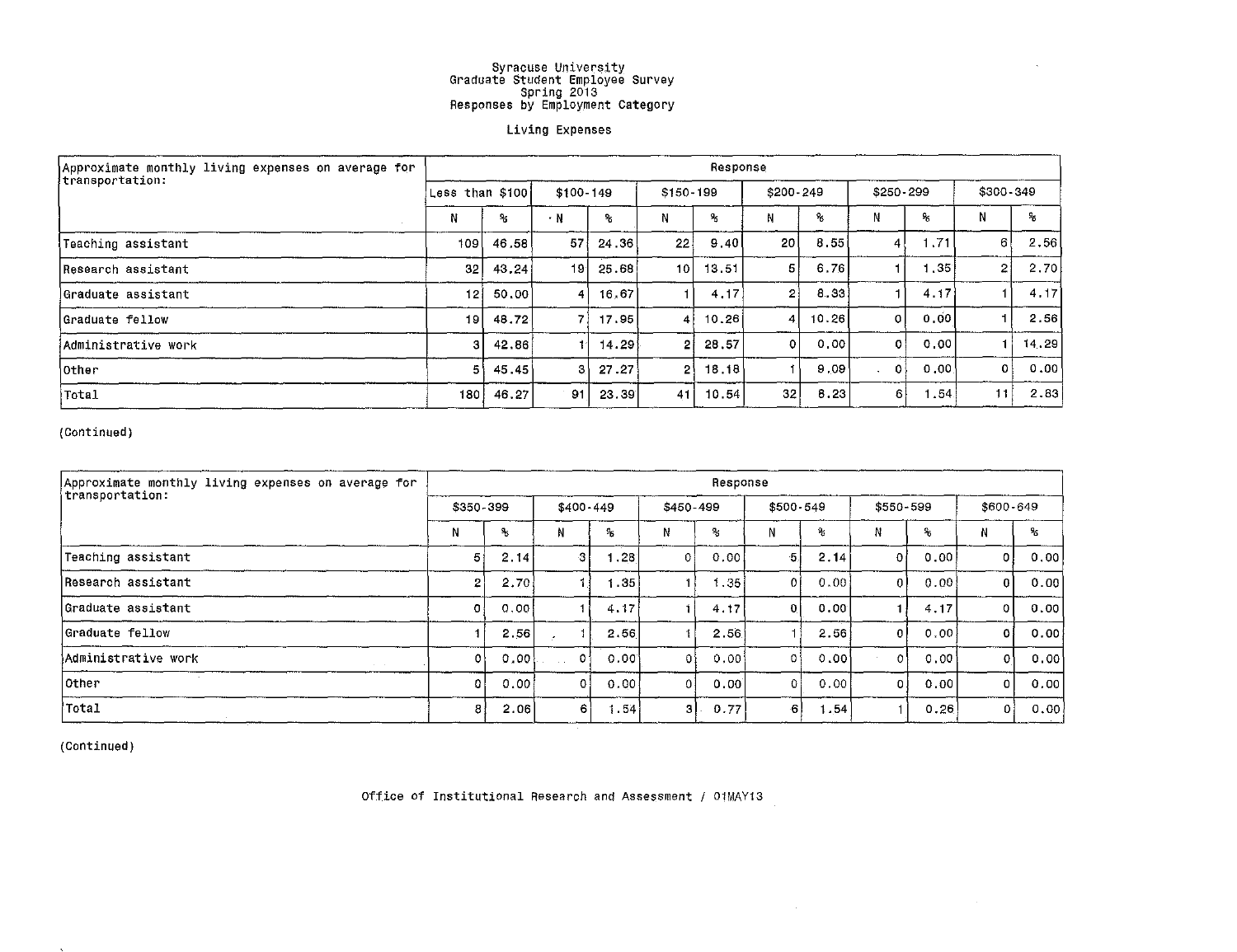### Living Expenses

| Approximate monthly living expenses on average for<br>transportation: | Response       |       |           |                         |           |                         |                |      |       |  |  |  |
|-----------------------------------------------------------------------|----------------|-------|-----------|-------------------------|-----------|-------------------------|----------------|------|-------|--|--|--|
|                                                                       | \$650-699      |       | \$700-749 |                         | \$750-799 |                         | \$800 or more  |      | Total |  |  |  |
|                                                                       | N              | ℁     | N         | $\mathbf{a}_\mathbf{b}$ | N         | $\mathbf{S}_\mathrm{G}$ | Ν              | %    | N.    |  |  |  |
| Teaching assistant                                                    | 0              | 0.00  |           | 0.43                    |           | 0,43                    |                | 0.43 | 234   |  |  |  |
| Research assistant                                                    | 0 <sub>1</sub> | 0.00  | 0         | 0.00                    | n         | 0.00                    |                | 1.35 | 74    |  |  |  |
| Graduate assistant                                                    | 0              | 0.001 | $\Omega$  | 0.00                    | $\Omega$  | 0.00                    | 0              | 0.00 | 24    |  |  |  |
| Graduate fellow                                                       | O.             | 0.00  | 0         | 0.00                    | O         | 0.00                    | $\overline{0}$ | 0.00 | 39    |  |  |  |
| Administrative work                                                   | O۱             | 0,00  | 0         | 0.00                    | Ωİ        | 0.00                    | 0              | 0.00 |       |  |  |  |
| Other                                                                 |                | 0.001 | O         | 0.00                    | 01        | 0.00                    | 0              | 0.00 | 11    |  |  |  |
| Total                                                                 |                | 0.00  |           | 0.26                    |           | 0.26                    | $\mathbf{2}$   | 0.51 | 389   |  |  |  |

 $\mathcal{L}^{\text{max}}_{\text{max}}$  and  $\mathcal{L}^{\text{max}}_{\text{max}}$ 

 $\mathcal{L}_{\text{max}}$  and  $\mathcal{L}_{\text{max}}$  . The  $\mathcal{L}_{\text{max}}$ 

 $\mathcal{L}^{\mathcal{L}}(\mathcal{L}^{\mathcal{L}})$  and  $\mathcal{L}^{\mathcal{L}}(\mathcal{L}^{\mathcal{L}})$  . The contribution of  $\mathcal{L}^{\mathcal{L}}(\mathcal{L}^{\mathcal{L}})$ 

 $\mathcal{L}^{\mathcal{L}}(\mathcal{L}^{\mathcal{L}})$  and  $\mathcal{L}^{\mathcal{L}}(\mathcal{L}^{\mathcal{L}})$  . The contribution

 $\frac{1}{2} \frac{1}{2} \frac{1}{2} \frac{1}{2} \frac{1}{2}$ 

 $\sim$ 

Office of Institutional Research and Assessment / 01MAY13

 $\mathcal{L}^{\text{max}}_{\text{max}}$ 

 $\mathcal{L}^{\text{max}}_{\text{max}}$  , where  $\mathcal{L}^{\text{max}}_{\text{max}}$ 

 $\sim 10^7$ 

 $\sim$   $\sim$ 

 $\sim$ 

 $\mathcal{L}^{\mathcal{L}}(\mathbb{R}^{d})$  . Let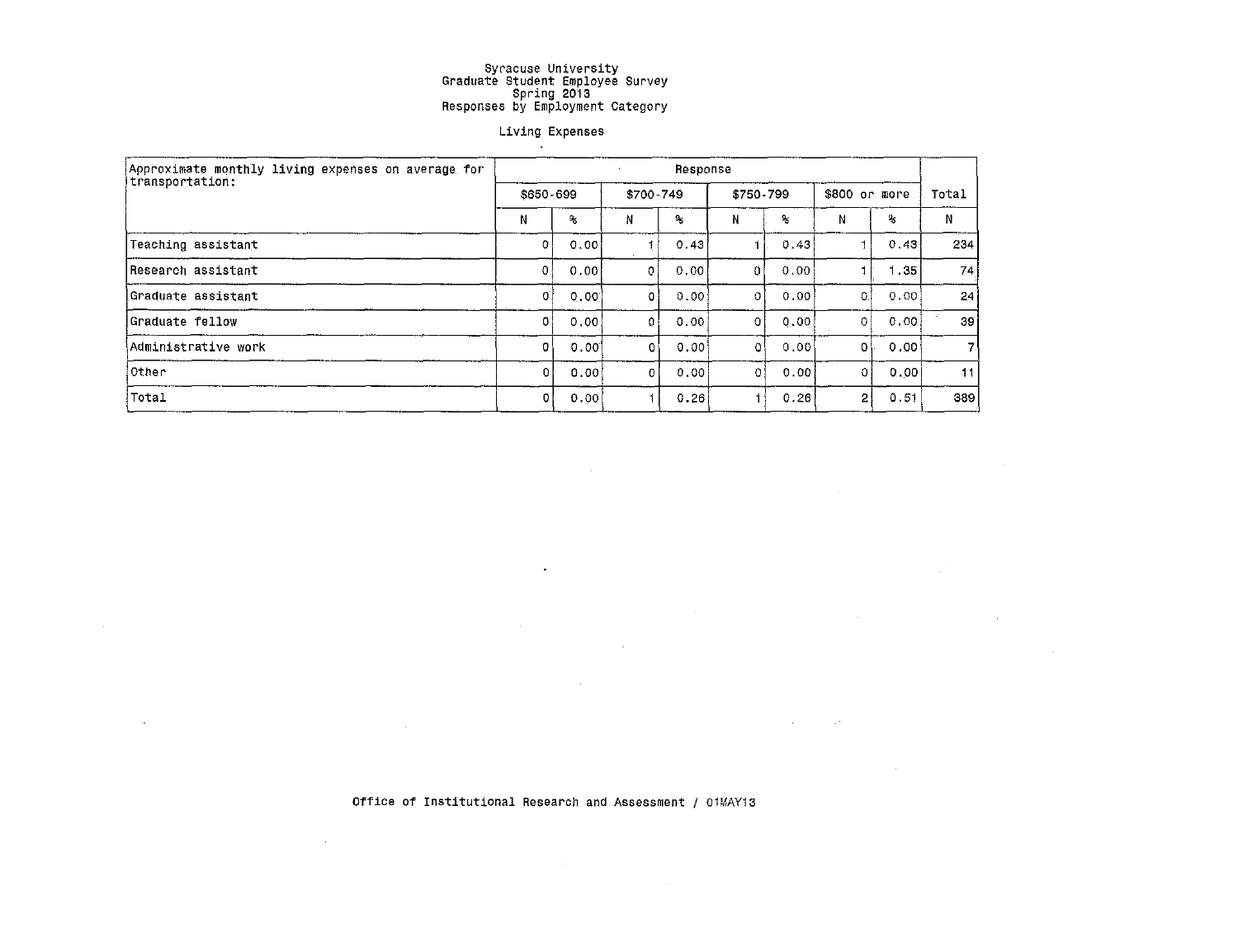$\sim$   $\sim$ 

#### Living Expenses

| Approximate monthly living expenses on average for | Response |                  |                 |           |     |           |                |        |                |       |                |        |  |  |
|----------------------------------------------------|----------|------------------|-----------------|-----------|-----|-----------|----------------|--------|----------------|-------|----------------|--------|--|--|
| food:                                              |          | Less than \$100  |                 | \$100-199 |     | \$200-299 | \$300-399      |        | $$400 - 499$   |       | \$500-599      |        |  |  |
|                                                    | Ν        | ℁                | Ν               | o.        |     | ዱ         | Ν              | ٩.     | N              | ۶.    | N              | ጜ      |  |  |
| Teaching assistant                                 | 4        | 1.71             | 42              | 17.95     | 81  | 34.62     | 49             | 20.94  | 29             | 12,39 | 181            | 7.69   |  |  |
| Research assistant                                 |          | .30 <sup>°</sup> | 18              | 23.38     | 11  | 14.29     | 22             | 28.57  | 12             | 15.58 |                | 9.09   |  |  |
| Graduate assistant!                                |          | 4.17             |                 | 16.67     |     | 29.17     | З              | 12.50  | З              | 12.50 | 2 <sub>1</sub> | 8.33   |  |  |
| Graduate fellow                                    |          | 2.56             | 51              | 12.82     | 15  | 38.46     | $\overline{4}$ | 10.26  | 6              | 15.38 |                | 10.26  |  |  |
| Administrative work                                |          | 0.00.            | 21              | -25.00 l  | 4   | 50.00     |                | 12.50  |                | 12.50 | 0              | .o.ool |  |  |
| <b>Other</b>                                       |          | 9.09             | 2               | 18.18     | 61  | 54.55     | 2              | 18, 18 | 0 <sup>1</sup> | 0.00  | 0              | 0.00   |  |  |
| Total                                              | 8        | 2.04             | 73 <sup>1</sup> | 18.58     | 124 | 31.55     | 81             | 20.61  | 51             | 12.98 | 31             | 7.89   |  |  |

(Continued)

| Approximate monthly living expenses on average for | Response |           |                  |           |           |       |              |       |                |         |               |      |  |  |
|----------------------------------------------------|----------|-----------|------------------|-----------|-----------|-------|--------------|-------|----------------|---------|---------------|------|--|--|
| food:                                              |          | \$600-699 |                  | \$700-799 | \$800-899 |       | \$900-999    |       | $$1,000-1,099$ |         | \$1,100,1,199 |      |  |  |
|                                                    | N        | ዱ         | Ν                | ٩.        | Ν         | ℁     | N            | ۹.    |                | ۹.      |               | 害    |  |  |
| Teaching assistant                                 | 4        | 1.71      | $\overline{2}$   | 0.85      | 21        | 0.85  | $\Omega$     | 0.001 | з              | .28     | 0             | 0.00 |  |  |
| Research assistant                                 | з        | 3.90      | $\overline{2}$   | 2.60      |           | 0.001 | $\mathbf{0}$ | 0.00  |                | ا 30. ا | 0             | 0.00 |  |  |
| Graduate assistant                                 |          | 8.33      | ٥I               | 0.00      |           | 4.17  | 0            | 0.001 | 01             | 0.00    | 0             | 0.00 |  |  |
| Graduate fellow                                    |          | 2.56      | O.               | 0.00      |           | 2,56  | $\mathbf{0}$ | 0.00  |                | 2.56    | 0             | 0.00 |  |  |
| Administrative work                                | 0        | 0.00      | $\mathbf{0}$     | 0.00      | ٥١        | 0.00  | 0            | .0.00 | O <sup>1</sup> | 0,00    | 0             | 0.00 |  |  |
| lOther                                             |          | 0.00      | $\Omega$         | 0.00      | ٥l        | 0.00  | 0            | 0.00  | οŧ             | 0.00    | ٥I            | 0.00 |  |  |
| Total                                              | 10       | 2,54      | $\boldsymbol{A}$ | 1.02      | 4         | 1.02  | $\Omega$     | 0,00  | 5              | 1.27    | 0             | 0.00 |  |  |

 $\sim$ 

(Continued)

Office of Institutional Research and Assessment / 01MAY13

 $\label{eq:2.1} \frac{1}{\sqrt{2}}\sum_{i=1}^n\frac{1}{\sqrt{2}}\sum_{i=1}^n\frac{1}{\sqrt{2}}\sum_{i=1}^n\frac{1}{\sqrt{2}}\sum_{i=1}^n\frac{1}{\sqrt{2}}\sum_{i=1}^n\frac{1}{\sqrt{2}}\sum_{i=1}^n\frac{1}{\sqrt{2}}\sum_{i=1}^n\frac{1}{\sqrt{2}}\sum_{i=1}^n\frac{1}{\sqrt{2}}\sum_{i=1}^n\frac{1}{\sqrt{2}}\sum_{i=1}^n\frac{1}{\sqrt{2}}\sum_{i=1}^n\frac$ 

 $\mathcal{L}^{\mathcal{L}}(\mathcal{A})$  ,  $\mathcal{L}^{\mathcal{L}}(\mathcal{A})$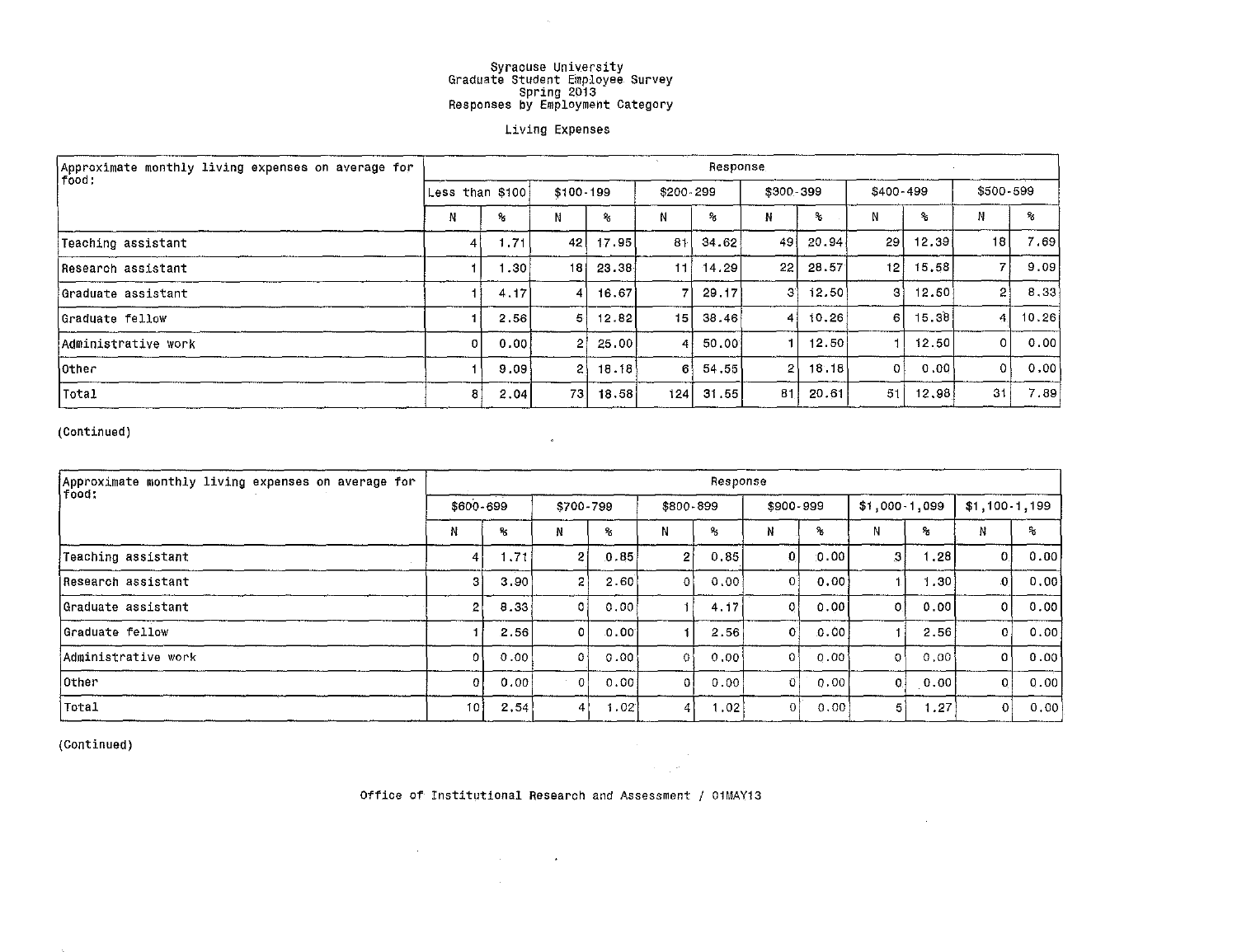$\sim 10^{-1}$ 

#### Living Expenses

| Approximate monthly living expenses on average for<br>  food : | Response       |       |                |       |                |      |                 |      |       |  |  |
|----------------------------------------------------------------|----------------|-------|----------------|-------|----------------|------|-----------------|------|-------|--|--|
|                                                                | $$1,200-1,299$ |       | $$1,300-1,399$ |       | $$1,400-1,499$ |      | \$1,500 or more |      | Total |  |  |
|                                                                | Ν              | ٩,    | $\cdot$ N      | ጜ     | Ν              | ۹.   | N               | ۹.   | N     |  |  |
| Teaching assistant                                             | 0              | 0.00  | 0.             | 0.00  | 0              | 0,00 | 0               | 0.00 | 234   |  |  |
| Research assistant                                             | ٥ł             | 0,00  | 0              | 0.00  | 0.             | 0.00 | 0               | 0.00 | 77    |  |  |
| Graduate assistant                                             | $\mathbf{0}$   | 0.001 | 0              | 0.001 |                | 0.00 |                 | 4.17 | 24    |  |  |
| Graduate fellow                                                |                | 2,56  | $\Omega$       | 0.00  | 0              | 0.00 | 0               | 0.00 | 39    |  |  |
| Administrative work                                            | $\mathbf{0}$   | 0.00  | $\Omega$       | 0.00  | οl             | 0.00 | 0               | 0.00 | $8 -$ |  |  |
| Other                                                          | $\Omega$       | 0.00  | ٥۱             | 0.00  |                | 0.00 | $\mathfrak o$   | 0.00 | 11    |  |  |
| Total                                                          |                | 0.25  | 01             | 0.00  | 0              | 0.00 |                 | 0.25 | 393   |  |  |

 $\langle \sigma \rangle$ 

 $\sim$   $\sim$ 

 $\mathcal{L}^{\text{max}}_{\text{max}}$  and  $\mathcal{L}^{\text{max}}_{\text{max}}$ 

 $\mathcal{L}^{\mathcal{L}}$  , where  $\mathcal{L}^{\mathcal{L}}$  and  $\mathcal{L}^{\mathcal{L}}$ 

 $\sim 10$ 

 $\sim 100$ 

Office of Institutional Research and Assessment / 01MAY13

 $\mathbf{r}$ 

 $\sim$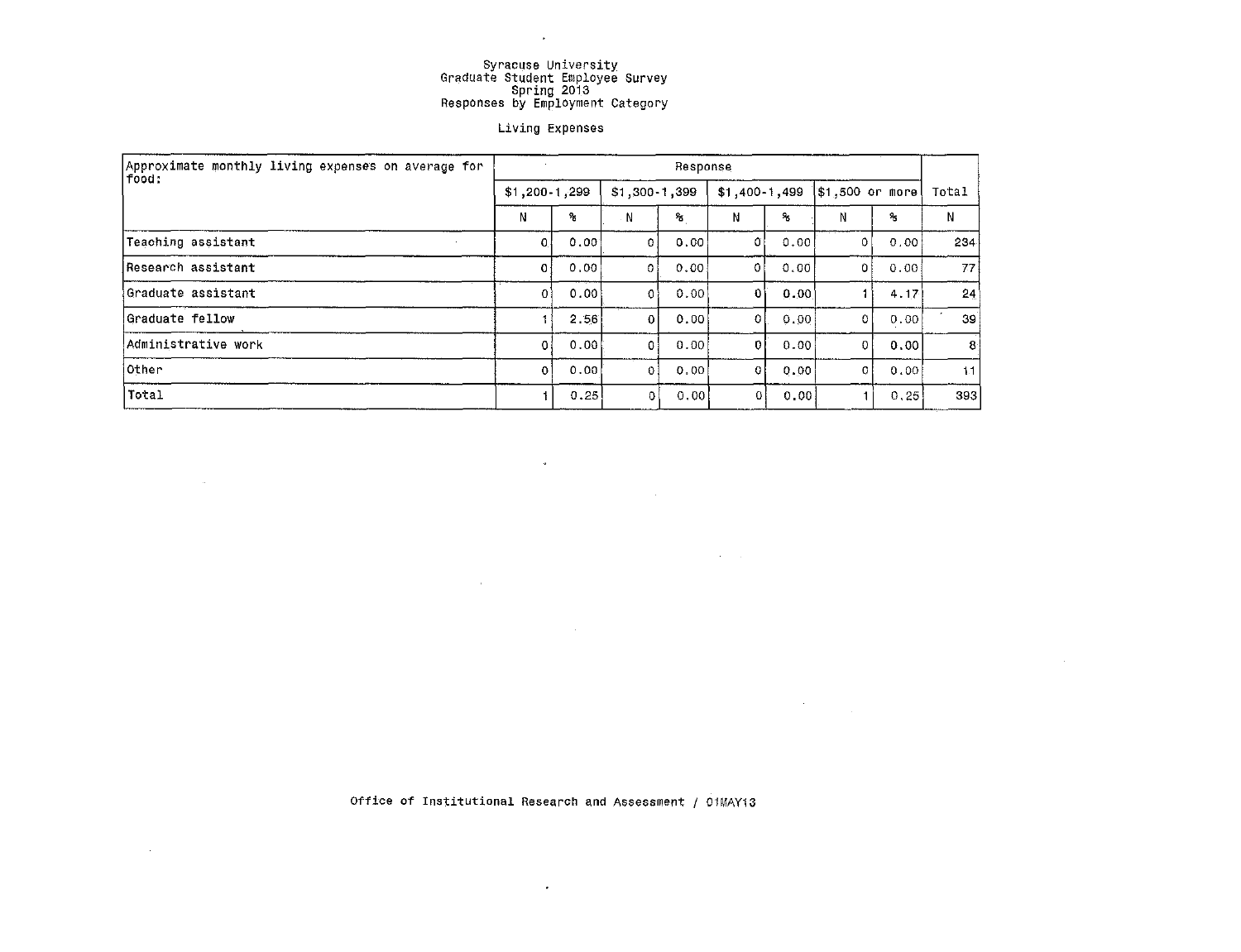#### Living Expenses

| Approximate monthly living expenses on average for     | Response        |       |                 |          |           |       |                |        |           |        |                 |                           |  |
|--------------------------------------------------------|-----------------|-------|-----------------|----------|-----------|-------|----------------|--------|-----------|--------|-----------------|---------------------------|--|
| $\phi$ other (e.g. child care, entertainment, travel): | Less than \$100 |       | \$100-199       |          | \$200-299 |       | \$300-399      |        | \$400-499 |        | \$500-599       |                           |  |
|                                                        | N               | 头     |                 | ℁        | Ν         | ۹.    |                | %      |           | ۹.     |                 | $\mathbf{P}_{\mathbf{S}}$ |  |
| Teaching assistant                                     | 71              | 35.15 | 49              | -24.26 l | 36        | 17.82 | 20             | 9,90   | 9         | 4.46   | 5               | 2,48                      |  |
| lResearch assistant                                    | 17              | 26.15 | 19 <sub>1</sub> | 29.23    | 14        | 21,54 | 5 <sub>1</sub> | 7.69 l |           | 1.54 l |                 | .54                       |  |
| Graduate assistant                                     | 61              | 26.09 | 6               | $-26.09$ | 61        | 26.09 |                | 4.35   | 0         | 0.00   | $\overline{2}$  | 8.70                      |  |
| Graduate fellow                                        | 91              | 25.71 | 9               | 25.71    | -61       | 17.14 | 5.             | 14.29  | з         | 8.57   |                 | 2.86                      |  |
| lAdministrative work                                   | 4 <sub>1</sub>  | 57.14 |                 | 14.29    |           | 14,29 | $\Omega$       | .00 O  | 0 !       | 0.00   |                 | 14.29                     |  |
| <b>Other</b>                                           | з١              | 33.33 | з               | 33.33    | 21        | 22.22 | $^{\circ}$     | 0.00   |           | 11.11  | $\mathbf{O}$    | 0.00                      |  |
| Total                                                  | 110!            | 32.26 | 87              | 25.51    | 65        | 19.06 | 31             | 9.09   | 14        | 4.11   | 10 <sup>1</sup> | 2.93                      |  |

(Continued)

| Approximate monthly living expenses on average for | Response  |      |           |      |            |      |              |         |                |       |                |      |  |
|----------------------------------------------------|-----------|------|-----------|------|------------|------|--------------|---------|----------------|-------|----------------|------|--|
| other (e.g. child care, entertainment, travel):    | \$600-699 |      | \$700-799 |      | \$800-899  |      | \$900-999    |         | $$1,000-1,099$ |       | \$1,100.1,199  |      |  |
|                                                    | N         | ℁    | N         | ℁    | N          | ۹.   | N            | ۹.      |                | ۹.    | M.             | ۹.   |  |
| Teaching assistant                                 |           | 0.50 |           | 0.50 | з          | 1.49 |              | 0.50    | 4              | .98   | 0              | 0.00 |  |
| Research assistant                                 | 2         | 3.08 |           | 1.54 |            | .54  | 0            | 0.00    |                | l.54  | 0              | 0.00 |  |
| Graduate assistant                                 | 0         | 0.00 | 0         | 0.00 | 0          | 0.00 | 0            | .0.00 l | $\overline{0}$ | 0.00  | 0              | 0.00 |  |
| Graduate fellow                                    |           | 0,00 |           | 2.86 | $\Omega$ i | 0,00 |              | 0.00    | $\Omega$       | 0.00  | ΩI             | 0.00 |  |
| Administrative work                                | o l       | 0.00 | 0         | 0.00 | 01         | 0.00 | O۱           | 0.001   | ٥۱             | 0.001 | $\mathfrak{o}$ | 0.00 |  |
| lOther                                             | 0 !       | 0.00 | 0         | 0.00 | οi         | 0.00 | $\mathbf{O}$ | 0.00    | οł             | 0.00  | 0              | 0.00 |  |
| Total                                              | 31        | 0.88 | 31        | 0.83 | 4          | 1.17 |              | 0.29    | 5 <sub>1</sub> | 1.47  | 0              | 0.00 |  |

(Continued)

Office of Institutional Research and Assessment / 01MAY13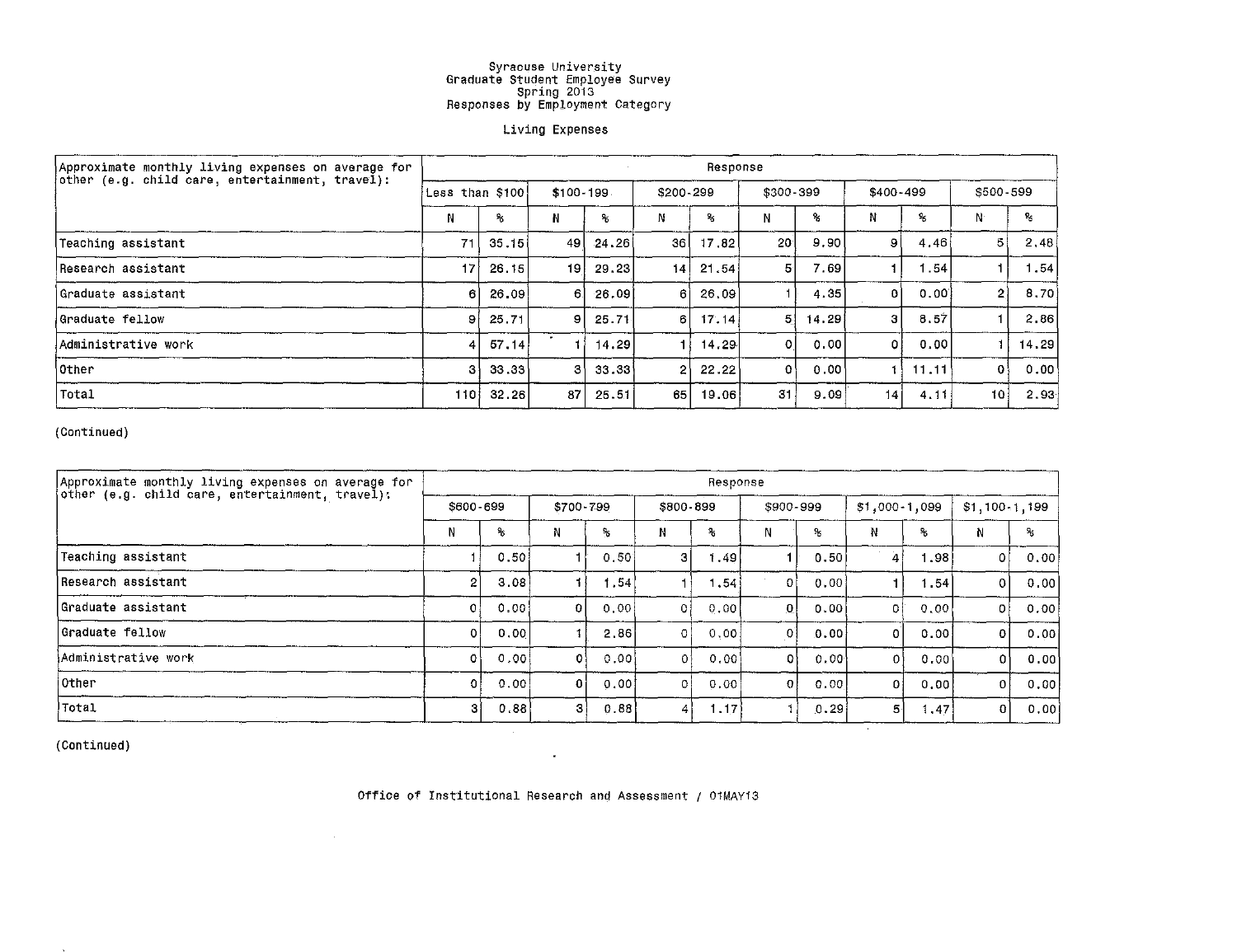#### Living Expenses

| Approximate monthly living expenses on average for<br>other (e.g. child care, entertainment, travel): | Response |                          |              |               |    |                |                  |      |       |  |  |
|-------------------------------------------------------------------------------------------------------|----------|--------------------------|--------------|---------------|----|----------------|------------------|------|-------|--|--|
|                                                                                                       |          | $$1,200-1,299$           |              | \$1,300-1,399 |    | $$1,400-1,499$ | $$1,500$ or more |      | Total |  |  |
|                                                                                                       | N        | $\mathcal{G}_\mathbf{S}$ | N            | o.            | N. | s,             | Ν                | 鬌    | N     |  |  |
| Teaching assistant                                                                                    | -Oʻl     | 0.00                     | 0            | 0.001         | ΩI | 0.00           | $\overline{2}$   | 0.99 | 202   |  |  |
| Research assistant                                                                                    | D.       | 0.00                     | $\mathbf{0}$ | 0.00          |    | 0,00           | 3                | 4.62 | 65    |  |  |
| Graduate assistant                                                                                    | $\Omega$ | 0.00                     | 0            | 0.00          |    | 0.00           | $\mathbf{2}$     | 8.70 | 23    |  |  |
| Graduate fellow                                                                                       | $\Omega$ | 0.00                     | 0.           | 0.001         | 0. | 0.00           |                  | 2.86 | 35    |  |  |
| Administrative work                                                                                   | 0        | 0.00                     | $\Omega$     | 0.00          | οI | 0.00           | 0                | 0.00 | 7.    |  |  |
| Other                                                                                                 | 0        | 0.00                     | ٥I           | 0.00          | 0  | 0.00           | 0                | 0.00 | 9     |  |  |
| Total                                                                                                 | 0        | 0.00                     | 0            | 0,00          |    | 0,00           | 8                | 2.35 | 341   |  |  |

Office of Institutional Research and Assessment / 01MAY13

 $\mathcal{L}^{\text{max}}_{\text{max}}$  and  $\mathcal{L}^{\text{max}}_{\text{max}}$ 

 $\sim 100$ 

 $\cdot$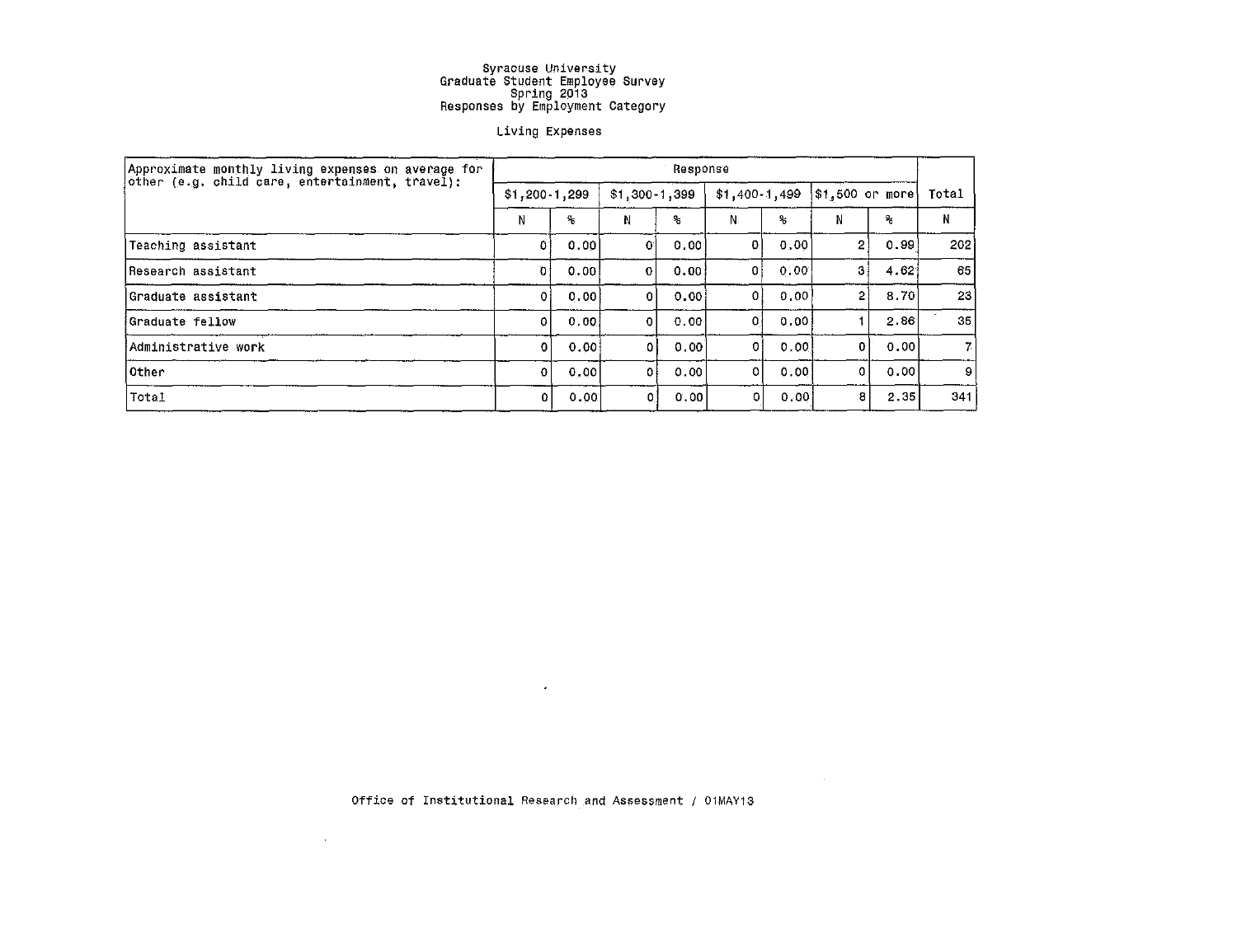#### Living.Expenses

| Does your current University pay cover all of your |     |                           |     |       |                 |
|----------------------------------------------------|-----|---------------------------|-----|-------|-----------------|
| monthly living expenses?                           | Yes |                           | No  |       | Total           |
|                                                    | Ν   | $\mathbf{9}_{\mathbf{5}}$ | N   | ቈ     | N               |
| Teaching assistant                                 | 111 | 47.03                     | 125 | 52.97 | 236             |
| Research assistant                                 | 34  | 44.16                     | 43  | 55.84 | 77              |
| Graduate assistant                                 | 8   | 33.33                     | 16  | 66.67 | 24              |
| Graduate fellow                                    | 26  | 66.67                     | 13  | 33.33 | 39 <sub>1</sub> |
| Administrative work                                | 3   | 37,50                     | 51  | 62.50 | 8               |
| Other                                              | 5   | 45.45                     | 6   | 54.55 | 11              |
| Total                                              | 187 | 47.34                     | 208 | 52.66 | 395             |

Office of Institutional Research *and* Assessment *I* OiMAY13

 $\sim$   $\mu$ 

 $\label{eq:2.1} \frac{1}{\sqrt{2}}\int_{\mathbb{R}^{2}}\left|\frac{d\mathbf{x}}{d\mathbf{x}}\right|^{2}d\mathbf{x}^{2}d\mathbf{x}^{2}d\mathbf{x}^{2}d\mathbf{x}^{2}d\mathbf{x}^{2}d\mathbf{x}^{2}d\mathbf{x}^{2}d\mathbf{x}^{2}d\mathbf{x}^{2}d\mathbf{x}^{2}d\mathbf{x}^{2}d\mathbf{x}^{2}d\mathbf{x}^{2}d\mathbf{x}^{2}d\mathbf{x}^{2}d\mathbf{x}^{2}d\mathbf{x}^{2}d\mathbf{x}^{2}d\math$ 

 $\label{eq:2.1} \frac{1}{\sqrt{2\pi}}\int_{\mathbb{R}^3}\frac{1}{\sqrt{2\pi}}\left(\frac{1}{\sqrt{2\pi}}\int_{\mathbb{R}^3}\frac{1}{\sqrt{2\pi}}\int_{\mathbb{R}^3}\frac{1}{\sqrt{2\pi}}\frac{1}{\sqrt{2\pi}}\frac{1}{\sqrt{2\pi}}\frac{1}{\sqrt{2\pi}}\frac{1}{\sqrt{2\pi}}\frac{1}{\sqrt{2\pi}}\frac{1}{\sqrt{2\pi}}\frac{1}{\sqrt{2\pi}}\frac{1}{\sqrt{2\pi}}\frac{1}{\sqrt{2\pi}}\frac{1}{\sqrt{$ 

 $\mathcal{L}^{\text{max}}_{\text{max}}$  ,  $\mathcal{L}^{\text{max}}_{\text{max}}$ 

 $\sim 10^{-1}$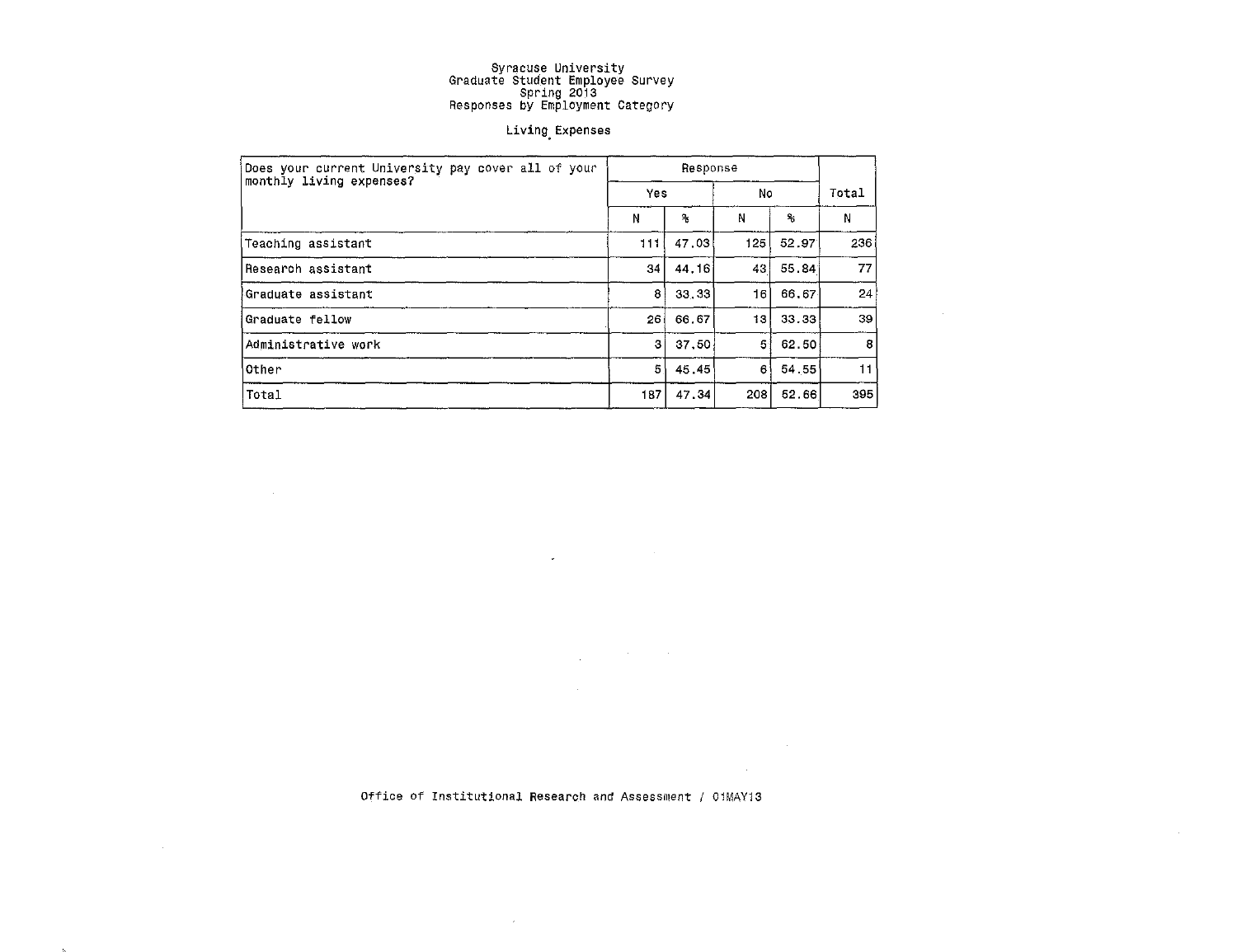#### Living Expenses

| How much more additional income do you need to meet!<br>your basic monthly expenses? | Response        |       |           |                    |                 |        |                 |       |                 |        |                 |  |  |
|--------------------------------------------------------------------------------------|-----------------|-------|-----------|--------------------|-----------------|--------|-----------------|-------|-----------------|--------|-----------------|--|--|
|                                                                                      | Less than \$500 |       | \$500-999 |                    | \$1,000-1,499   |        | \$1,500-1,999   |       | \$2,000 or more |        | Total           |  |  |
|                                                                                      | N               | ዔ     | N         | q,                 | Ν               | ℁      | N               | %.    | N               | ℁      | N               |  |  |
| Teaching assistant                                                                   | 34              | 28,33 | 46        | 38,33              | 15              | 12.50  | 11              | 9.17  | 14 <sup>1</sup> | 11.67  | 120             |  |  |
| lResearch assistant                                                                  | 10              | 23.26 | 20        | 46.51              | 51              | 11.63  | З               | 6,98  | 5 I             | 11.63  | 43              |  |  |
| Graduate assistant                                                                   | 51              | 31.25 | 21        | 12.50              | $\overline{2}$  | 12.50  | 2               | 12.50 | 5               | -31.25 | 16              |  |  |
| Graduate fellow                                                                      | 2               | 15.38 | 51        | 38,46              | 4               | 30.77  | Ωİ              | .0.00 | $\overline{2}$  | 15.38  | 13 <sub>1</sub> |  |  |
| Administrative work                                                                  |                 | 40,00 | 21        | 40.00 <sup>1</sup> |                 | .20.00 | 01              | 0.001 | ٥۱              | 0.00   | 5               |  |  |
| <b>Other</b>                                                                         |                 | 33.33 | 31        | 50.00              |                 | 0.00   | ٥ł              | 0.00  |                 | 16.67  | 6               |  |  |
| Total                                                                                | 55              | 27.09 | 78        | 38.42              | 27 <sup>1</sup> | 13,30  | 16 <sup>1</sup> | 7.88  | 27              | 13,30  | 203             |  |  |

 $\mathcal{L}^{\mathcal{L}}(\mathcal{L}^{\mathcal{L}})$  and  $\mathcal{L}^{\mathcal{L}}(\mathcal{L}^{\mathcal{L}})$  . The contribution

the control of the control of the

Office of Institutional Research and Assessment / 01MAY13

 $\mathcal{L}^{\text{max}}_{\text{max}}$ 

 $\label{eq:2.1} \frac{1}{\sqrt{2\pi}}\sum_{i=1}^n\frac{1}{\sqrt{2\pi}}\sum_{i=1}^n\frac{1}{\sqrt{2\pi}}\sum_{i=1}^n\frac{1}{\sqrt{2\pi}}\sum_{i=1}^n\frac{1}{\sqrt{2\pi}}\sum_{i=1}^n\frac{1}{\sqrt{2\pi}}\sum_{i=1}^n\frac{1}{\sqrt{2\pi}}\sum_{i=1}^n\frac{1}{\sqrt{2\pi}}\sum_{i=1}^n\frac{1}{\sqrt{2\pi}}\sum_{i=1}^n\frac{1}{\sqrt{2\pi}}\sum_{i=1}^n\$ 

 $\label{eq:2.1} \frac{1}{\sqrt{2}}\int_{\mathbb{R}^3}\frac{1}{\sqrt{2}}\left(\frac{1}{\sqrt{2}}\right)^2\left(\frac{1}{\sqrt{2}}\right)^2\left(\frac{1}{\sqrt{2}}\right)^2\left(\frac{1}{\sqrt{2}}\right)^2\left(\frac{1}{\sqrt{2}}\right)^2\left(\frac{1}{\sqrt{2}}\right)^2.$ 

 $\mathcal{L}(\mathbf{x})$  ,  $\mathcal{L}(\mathbf{x})$ 

 $\sim 100$  km s

 $\sim$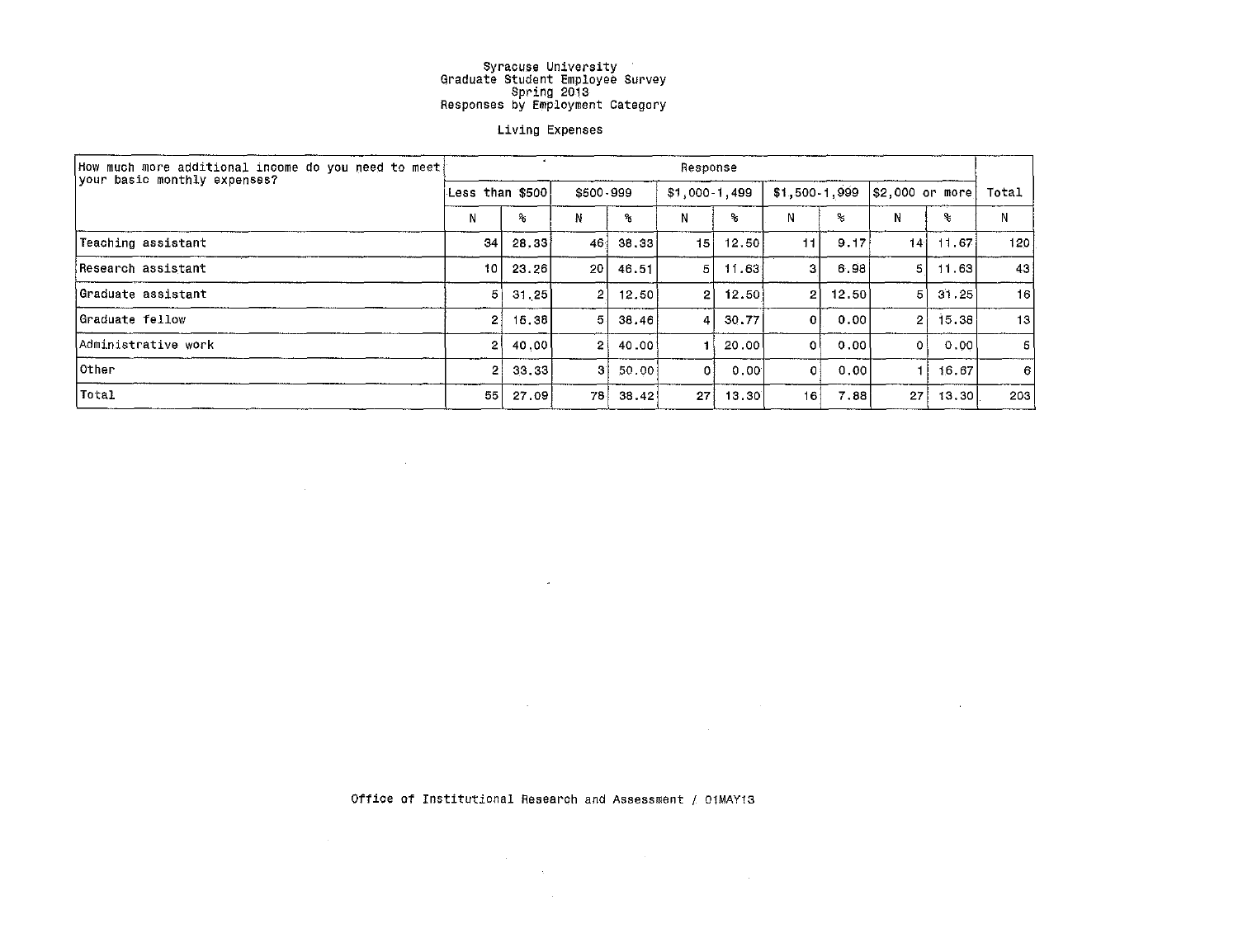$\sim 100$ 

 $\mathcal{A}^{\mathcal{A}}$ 

#### Financial Loans

| During your time as a graduate student and                                             |     |       |     |       |       |
|----------------------------------------------------------------------------------------|-----|-------|-----|-------|-------|
| University employee, have you taken out loans to<br>supplement your University salary? | Yes |       | No  |       | Total |
|                                                                                        | N   | ×.    | N   | 9,    | N     |
| Teaching assistant                                                                     | 64  | 26.78 | 175 | 73.22 | 239   |
| Research assistant                                                                     | 24  | 32.00 | 51  | 68.00 | 75    |
| Graduate assistant                                                                     | 10  | 41.67 | 14  | 58.33 | 24    |
| Graduate fellow                                                                        | 71  | 18.42 | 31  | 81.58 | 38    |
| Administrative work                                                                    | 2   | 25.00 | 6   | 75.00 | 8     |
| Other                                                                                  | 4   | 33.33 | 81  | 66.67 | 12    |
| Total                                                                                  | 111 | 28.03 | 285 | 71.97 | 396   |

 $\mathbf{v}$ 

 $\sim$ 

Office of Institutional Research and Assessment / 01MAYi3

 $\sim 10^{11}$  $\bullet$ 

 $\mathcal{L}^{\text{max}}_{\text{max}}$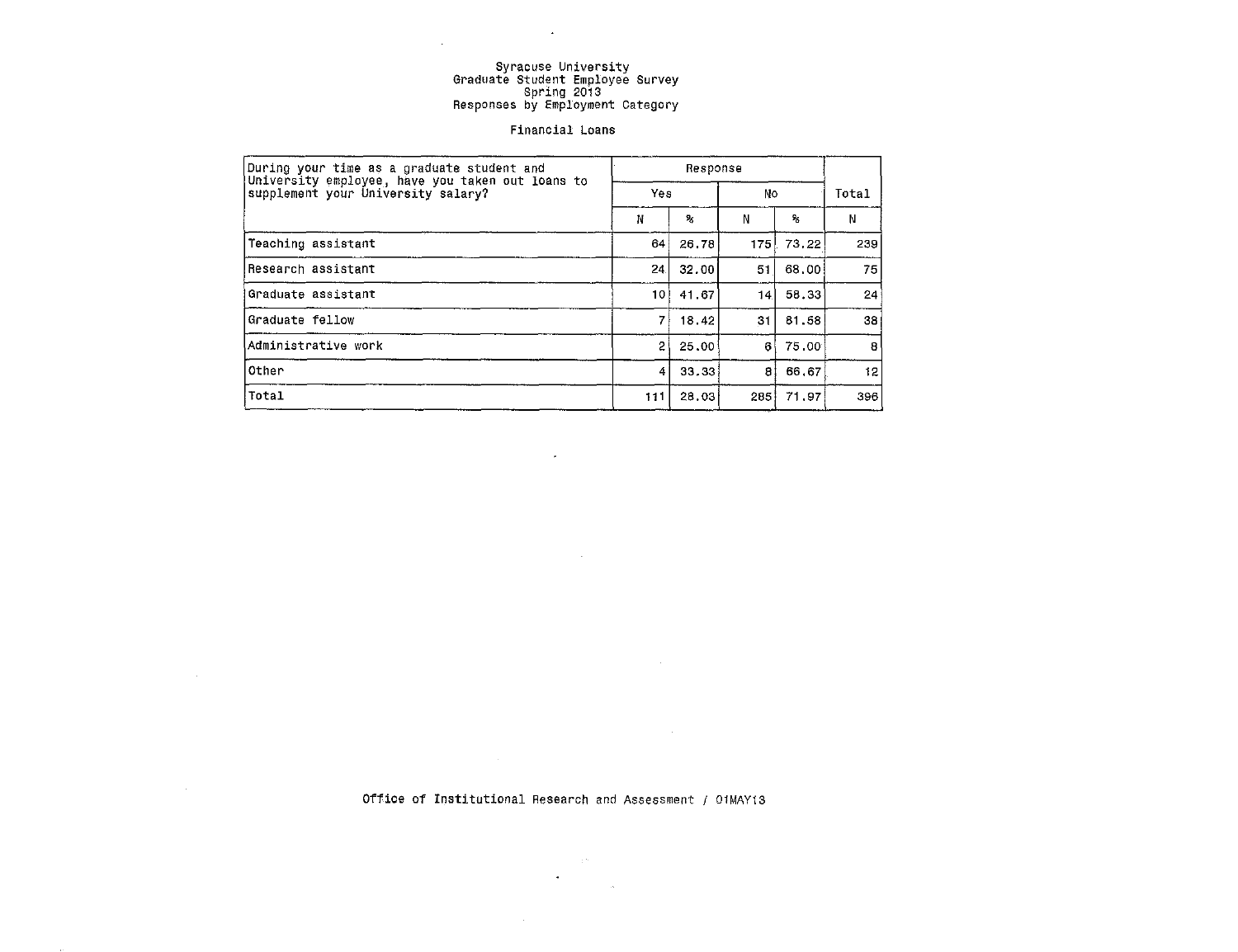#### University Benefits

| In general, do you feel that the benefits    |     |                         |     |       |       |
|----------------------------------------------|-----|-------------------------|-----|-------|-------|
| compensation offered by SU meets your needs? | Yes |                         | No. |       | Total |
|                                              | N   | $\mathbf{s}_\mathrm{s}$ | Ν   | %     | N     |
| Teaching assistant                           | 162 | 70.13                   | 69  | 29.87 | 231   |
| Research assistant                           | 60  | 80.00                   | 15  | 20.00 | 75    |
| Graduate assistant                           | 22  | 91.67                   | 2   | 8.33  | 24    |
| Graduate fellow                              | 25  | 64.10                   | 14  | 35.90 | 39    |
| Administrative work                          | 51  | 62.50                   | 3   | 37.50 | 8     |
| Other                                        | 91  | 75.00                   | 3   | 25.00 | 12    |
| Total                                        | 283 | 72.75                   | 106 | 27.25 | 389   |

 $\label{eq:1} \frac{1}{\sqrt{2}}\int_{\mathbb{R}^3}\frac{1}{\sqrt{2}}\left(\frac{1}{\sqrt{2}}\right)^2\left(\frac{1}{\sqrt{2}}\right)^2\left(\frac{1}{\sqrt{2}}\right)^2\left(\frac{1}{\sqrt{2}}\right)^2\left(\frac{1}{\sqrt{2}}\right)^2.$ 

 $\mathcal{L}^{\text{max}}_{\text{max}}$ 

Office of Institutional Research and Assessment / 01MAY13

 $\sim 10^{11}$  km  $^{-1}$ 

 $\mathcal{O}(\mathcal{F}^{\mathcal{A}}_{\mathcal{A}})$  and  $\mathcal{O}(\mathcal{A}^{\mathcal{A}}_{\mathcal{A}})$  . The contribution of

 $\mathcal{L}^{\mathcal{L}}(\mathcal{L}^{\mathcal{L}})$  and  $\mathcal{L}^{\mathcal{L}}(\mathcal{L}^{\mathcal{L}})$  and  $\mathcal{L}^{\mathcal{L}}(\mathcal{L}^{\mathcal{L}})$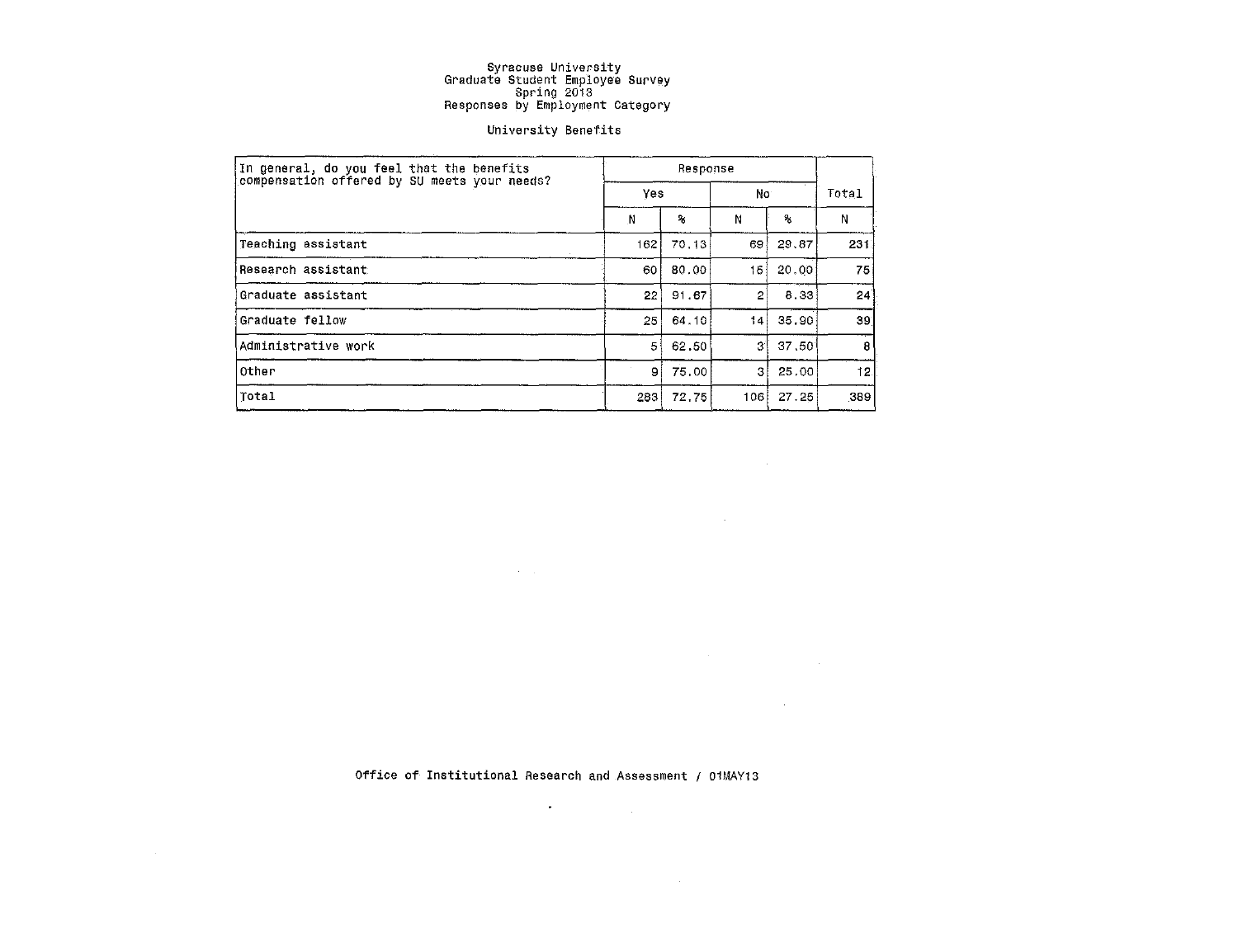$\sim$ 

 $\sim$ 

#### University Benefits

#### Showing 'Not Applicable' Responses

| following benefits offered by SU. | Indicate your level of satisfaction with each of the |                   |       |                                    |                           |              | Response     |                                          |       |           |                         |                   |                           |                 |
|-----------------------------------|------------------------------------------------------|-------------------|-------|------------------------------------|---------------------------|--------------|--------------|------------------------------------------|-------|-----------|-------------------------|-------------------|---------------------------|-----------------|
|                                   |                                                      | Not<br>Applicable |       | Very<br>Dissatisfied \Dissatisfied |                           |              |              | Neither<br>Satisfied Nor<br>Dissatisfied |       | Satisfied |                         | Very<br>Satisfied |                           | Total           |
|                                   |                                                      | N.                | ℁     | N                                  | $\mathbf{q}_{\mathrm{f}}$ | N            | $\mathbf{S}$ | $\mathbf{N}$                             | $^2$  | N.        | $\mathbf{S}_\mathrm{S}$ | N                 | $\mathbf{P}_{\mathbf{S}}$ | N               |
| Health                            | Teaching assistant                                   | 51                | 22.17 | 5                                  | 2.17                      | 18           | 7.83         | 35 <sup>1</sup>                          | 15.22 | 81        | 35.22                   | 40                | 17.39                     | 230             |
|                                   | Research assistant                                   | 11                | 15.28 | 0                                  | 0.00                      | 2            | 2.78         | 8                                        | 11.11 | 40        | 55.56                   | 11                | 15.28                     | 72              |
|                                   | Graduate assistant                                   | 6                 | 26.09 | 0.                                 | 0.00                      | $\mathbf{1}$ | 4.35         | $\mathbf{1}$                             | 4.35  | 6         | 26.09                   | 9                 | 39.13                     | 23              |
|                                   | Graduate fellow                                      | 11                | 28.21 | 1.                                 | 2.56                      | $2^{\circ}$  | 5.13         | 5                                        | 12.82 | 16        | 41.03                   | 4                 | 10.26                     | 39 <sup>′</sup> |
|                                   | Administrative work                                  | 2                 | 25.00 | 0                                  | 0.00                      | 1.           | 12.50        | $\mathbf{o}$                             | 0.00  | 5         | 62.50                   | 0                 | 0.00                      | 8               |
|                                   | Other                                                | 2                 | 16.67 | 0                                  | 0.00                      | $\mathbf{2}$ | 16.67        | 0                                        | 0.00  | 6         | 50.00                   | 2                 | 16.67                     | 12              |
|                                   | Total                                                | 83                | 21.61 | 6                                  | 1.56                      | 26           | 6.77         | 49                                       | 12.76 | 154       | 40.10                   | 66                | 17.19                     | 384             |
| Dental                            | Teaching assistant                                   | 75                | 33.04 | 13                                 | 5 73                      | 16           | 7.05         | 49                                       | 21.59 | 49        | 21.59                   | 25                | 11.01                     | 227             |
|                                   | Research assistant                                   | 23                | 31.94 | 4                                  | 5.56                      | 2            | 2.78         | 16'                                      | 22.22 | 20        | 27.78                   | 7.                | 9.72                      | 72              |
|                                   | Graduate assistant                                   |                   | 30.43 | 2                                  | 8.70                      | $\mathbf{0}$ | 0.00         | 3                                        | 13.04 | 6         | 26.09                   | 5                 | 21.74                     | 23              |
|                                   | Graduate fellow                                      | 13                | 33.33 | $\mathbf{1}$                       | 2.56                      | 6            | 15.38        | 6.                                       | 15.38 | 9         | 23.08                   | 4                 | 10.26                     | 39              |
|                                   | Administrative work                                  | 3                 | 37.50 | οi                                 | 0.00                      | 2            | 25.00        | $\mathbf{2}$                             | 25.00 | 1         | 12.50                   | $\Omega$          | 0.00                      | 8               |
|                                   | Other                                                | 3                 | 25.00 | 1.                                 | 8.33                      | $\Omega$     | 0.00         | $\mathbf{1}$                             | 8.33  | 5         | 41.67                   | 2                 | 16.67                     | 12              |
|                                   | Total                                                | 124               | 32.55 | 21                                 | 5.51                      | 26           | 6.82         | 77                                       | 20.21 | 90        | 23.62                   | 43 <sup>1</sup>   | 11.29                     | 381             |
| Vision                            | Teaching assistant                                   | 94                | 41.96 | 12                                 | 5.36                      | 7            | 3.13         | 45                                       | 20.09 | 46        | 20.54                   | 20 <sub>1</sub>   | 8.93                      | 224             |
|                                   | Research assistant                                   | 31                | 43.66 | 3                                  | 4.23                      | $\mathbf{2}$ | 2.82         | 15                                       | 21.13 | 14        | 19.72                   | 6                 | 8.45                      | 71              |
|                                   | Graduate assistant                                   | 13                | 56.52 | 1                                  | 4.35                      | 0            | 0.00         | 5                                        | 21.74 | 3         | 13.04                   |                   | 4.35                      | 23              |
|                                   | Graduate fellow                                      | 15                | 39.47 | 1                                  | 2.63                      | 5.           | 13, 16       | 6                                        | 15.79 | 7         | 18.42                   | 4                 | 10.53                     | 38              |
|                                   | Administrative work                                  | 5                 | 62.50 | 0                                  | 0.00                      | 0            | 0.00         | $\mathbf{1}$                             | 12.50 | 2         | 25,00                   | 0                 | 0.00                      | 8               |
|                                   | Other                                                | 5                 | 41.67 | 0                                  | 0.00                      | 3            | 25,00        | $\overline{2}$                           | 16.67 | -1        | 8.33                    |                   | 8.33                      | 12              |
|                                   | Total                                                | 163               | 43.35 | 17                                 | 4.52                      | 17           | 4.52         | 74                                       | 19.68 | 73        | 19.41                   | 32                | 8.51                      | 376             |

(Continued)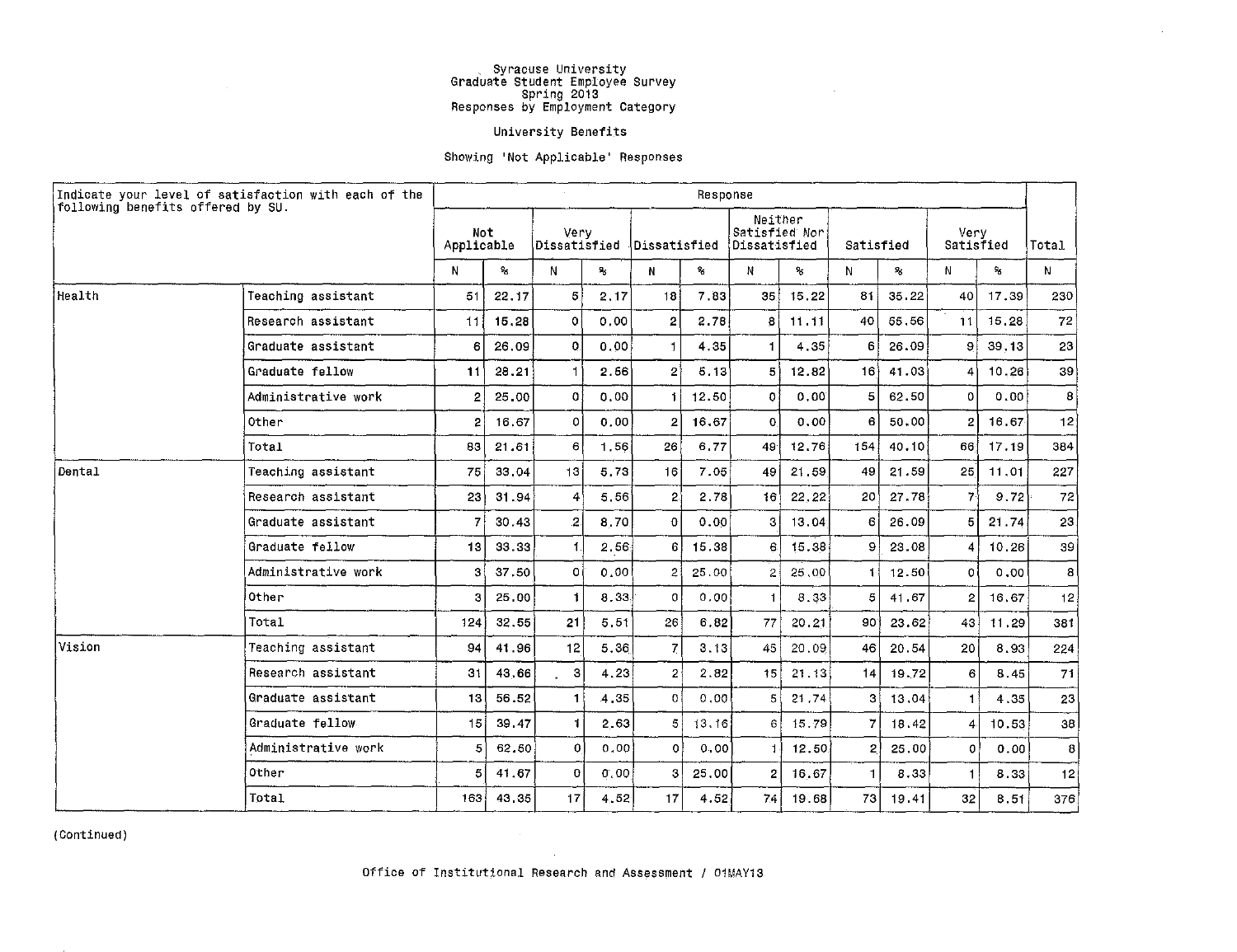#### University Benefits

#### Showing 'Not Applicable' Responses

| Indicate your level of satisfaction with each of the |                     | Response        |                   |                |                      |              |              |                |                                          |                |           |                |                    |                 |
|------------------------------------------------------|---------------------|-----------------|-------------------|----------------|----------------------|--------------|--------------|----------------|------------------------------------------|----------------|-----------|----------------|--------------------|-----------------|
| following benefits offered by SU.                    |                     |                 | Not<br>Applicable |                | Verv<br>Dissatisfied |              | Dissatisfied |                | Neither<br>Satisfied Nor<br>Dissatisfied |                | Satisfied |                | Very.<br>Satisfied |                 |
|                                                      |                     | Ν               | $^9$ 6            | Ν              | ጜ                    | N            | ዔ            | N.             | ጜ                                        | N              | ℁         | N              | ዔ.                 | Ν               |
| Parking                                              | Teaching assistant  | 66              | 29,73             | 37             | 16.67                | 38           | 17.12        | 42             | 18.92                                    | 32             | 14,41     | $\overline{z}$ | 3.15               | 222             |
|                                                      | Research assistant  | 22 <sup>2</sup> | 30, 14            | 13             | 17.81                | 8            | 10.96        | 14             | 19.18                                    | 14             | 19.18     | $\overline{2}$ | 2.74               | 73              |
|                                                      | Graduate assistant  | 11              | 47.83             |                | 4.35                 |              | 4.35         | 5 <sup>1</sup> | 21.74                                    | 2              | 8.70      | 31             | 13.04              | 23              |
|                                                      | Graduate fellow     | 13 <sup>1</sup> | 34.21             | 91             | 23.68                | 6            | 15.79        | 61             | 15,79                                    | 4              | 10.53     | οI             | 0.00               | 38              |
|                                                      | Administrative work | 2               | 25,00             | 21             | 25,00                | 31           | 37.50        | $\mathbf{1}$   | 12.50                                    | $\circ$        | 0.00      | $\Omega$       | 0.00               | 8               |
|                                                      | Other               | 2               | 16.67             | $\overline{O}$ | 0.00                 |              | 8,33         | $\overline{2}$ | 16.67                                    | 5              | 41.67     | $\overline{2}$ | 16.67              | 12              |
|                                                      | Total               | 116             | 30,85             | 62             | 16.49                | 57           | 15, 16       | 70             | 18.62                                    | 57             | 15.16     | 4              | 3.72               | 376             |
| Other                                                | Teaching assistant  | 27              | 55.10             | 61             | 12,24                | 4            | 8,16         | $\Omega$       | 18.37                                    | $\mathfrak{D}$ | 4.08      |                | 2.04               | 49              |
|                                                      | Research assistant  | 10              | 71.43             | -01            | 0,00                 | $\Omega$     | 0.00         | $\blacksquare$ | 7.14                                     | 2              | 14.29     |                | 7.14               | 14              |
|                                                      | Graduate assistant  | З               | 75.00             | $\Omega$       | 0.00                 | $\Omega$     | 0.00         |                | 25.00                                    | $\Omega$       | 0.00      | $\Omega$       | 0.00               | $\vert$ 4       |
|                                                      | Graduate fellow     | зI              | 75.00             | οl             | 0.00                 | 0.           | 0.001        | -1             | 25.00                                    | 0              | 0.00      | -o l           | 0,00               | $\vert 4 \vert$ |
|                                                      | Administrative work |                 | 3 100,00          | $\circ$        | 0.00                 | $\mathbf{0}$ | 0.00         | $\mathbf 0$    | 0.00                                     | $\Omega$       | 0.00      | 0              | 0.001              | -31             |
|                                                      | Other               |                 | 1 100.00          | -o l           | 0.00                 | $\circ$      | 0.00         | $\Omega$       | 0.00                                     | $\Omega$       | 0.00      | O.             | 0.00               | $\mathbf{1}$    |
|                                                      | Total               | 47 l            | 62.67             | 6l             | 8.00                 | 4            | 5.33         | 12             | 16.00                                    | $\vert$        | 5.33      | 21             | 2.67               | 75              |

 $\label{eq:2.1} \frac{1}{\sqrt{2\pi}}\left(\frac{1}{\sqrt{2\pi}}\right)^{1/2}\left(\frac{1}{\sqrt{2\pi}}\right)^{1/2}\left(\frac{1}{\sqrt{2\pi}}\right)^{1/2}\left(\frac{1}{\sqrt{2\pi}}\right)^{1/2}\left(\frac{1}{\sqrt{2\pi}}\right)^{1/2}\left(\frac{1}{\sqrt{2\pi}}\right)^{1/2}\left(\frac{1}{\sqrt{2\pi}}\right)^{1/2}\left(\frac{1}{\sqrt{2\pi}}\right)^{1/2}\left(\frac{1}{\sqrt{2\pi}}\right)^{1/2}\left(\frac{1}{\sqrt{$ 

 $\mathcal{L}^{\mathcal{L}}(\mathcal{L}^{\mathcal{L}}(\mathcal{L}^{\mathcal{L}}(\mathcal{L}^{\mathcal{L}}(\mathcal{L}^{\mathcal{L}}(\mathcal{L}^{\mathcal{L}}(\mathcal{L}^{\mathcal{L}}(\mathcal{L}^{\mathcal{L}}(\mathcal{L}^{\mathcal{L}}(\mathcal{L}^{\mathcal{L}}(\mathcal{L}^{\mathcal{L}}(\mathcal{L}^{\mathcal{L}}(\mathcal{L}^{\mathcal{L}}(\mathcal{L}^{\mathcal{L}}(\mathcal{L}^{\mathcal{L}}(\mathcal{L}^{\mathcal{L}}(\mathcal{L}^{\mathcal{L$ 

 $\sim 1000$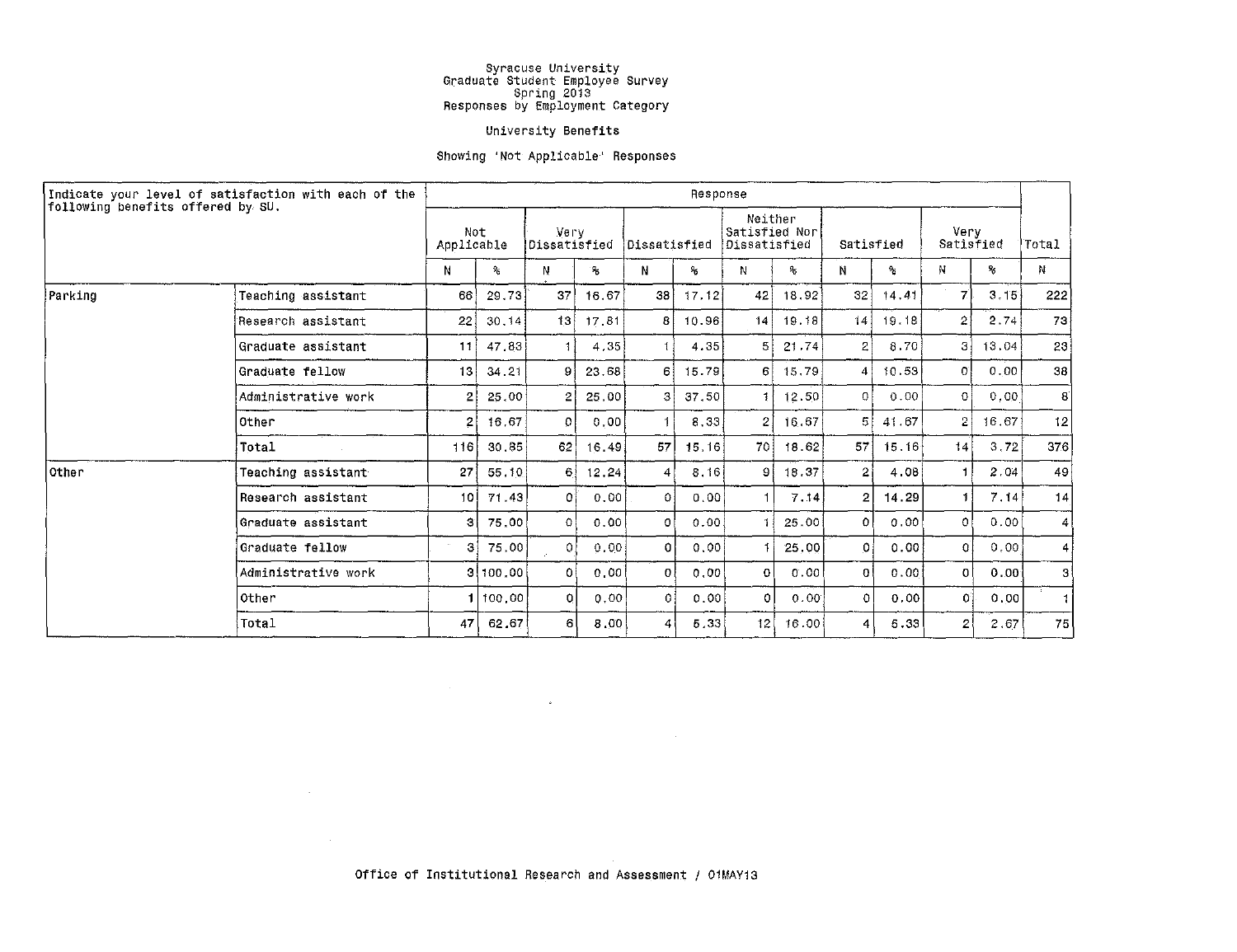#### University Benefits

#### Not Showing 'Not Applicable' Responses

| Indicate your level of satisfaction with each of the<br> following benefits offered by SU. |                     | Response       |                      |                |              |                |                                          |                 |           |                |                   |                |                           |               |  |
|--------------------------------------------------------------------------------------------|---------------------|----------------|----------------------|----------------|--------------|----------------|------------------------------------------|-----------------|-----------|----------------|-------------------|----------------|---------------------------|---------------|--|
|                                                                                            |                     |                | Verv<br>Dissatisfied |                | Dissatisfied |                | Neither<br>Satisfied Nor<br>Dissatisfied |                 | Satisfied |                | Very<br>Satisfied |                | Summary Stats.            |               |  |
|                                                                                            |                     | N              | ℁                    | N              | ℁            | N.             | ٩.                                       | N               | o.        | N              | 9 <sub>5</sub>    | Total Mean StD |                           |               |  |
| Health                                                                                     | Teaching assistant  | 5              | 2.79                 | 18             | 10.06        | 35             | 19.55                                    | 81              | 45.25     | 40             | 22.35             |                | 179 3.74 1.01             |               |  |
|                                                                                            | Research assistant  | 0              | 0.00                 | $\overline{2}$ | 3.28         | 8              | 13.11                                    | 40              | 65.57     | 11             | 18.03             |                | 61 3.98 0.67              |               |  |
|                                                                                            | Graduate assistant  | 0              | 0.00                 | 1              | 5.88         | 1              | 5.88                                     | 6               | 35.29     | 9              | 52.94             |                | 17 4.35 0.86              |               |  |
|                                                                                            | Graduate fellow     |                | 3.57                 | $2^{\circ}$    | 7.14         | 5              | 17.86                                    | 16 <sup>1</sup> | 57.14     | 4              | 14.29             |                | 28 3.71 0.94              |               |  |
|                                                                                            | Administrative work | 0              | 0.00                 | 1              | 16.67        | 0              | 0.00                                     | 5               | 83.33     | $\Omega$       | 0.00              |                | 6 3.67 0.82               |               |  |
|                                                                                            | <b>Other</b>        | 0              | 0.00                 | $\overline{2}$ | 20.00        | 0              | 0.00                                     | 6               | 60.00     | $\overline{2}$ | 20.00             |                | 10 3.80 1.03              |               |  |
|                                                                                            | Total               | 6              | 1.99                 | 26             | 8.64         | 49             | 16.28                                    | 154             | 51.16     | 66             | 21.93             |                | $301$ 3.82 0.94           |               |  |
| Dental                                                                                     | Teaching assistant  | 14             | 7.87                 | 20             | 11.24        | 52             | 29,21                                    | 59              | 33.15     | 33             | 18.54             |                | 1783.4311.15              |               |  |
|                                                                                            | Research assistant  | 4              | 6.56                 | 3              | 4.92         | 18             | 29.51                                    | 28              | 45.90     | $\theta$       | 13.11             |                | 61 3.54 1.01              |               |  |
|                                                                                            | Graduate assistant  | $\overline{2}$ | 11.11                | $\Omega$       | 0.00         | 3              | 16.67                                    | 7               | 38.89     | 6              | 33.33             |                | 18 3.83 1.25              |               |  |
|                                                                                            | Graduate fellow     | 1              | 3.45                 | 6              | 20.69        | 6              | 20,69                                    | 12              | 41.38     | 4              | 13.79             |                | 29 3.41 1.09              |               |  |
|                                                                                            | Administrative work | 0              | 0.00                 | 3              | 50.00        | $\overline{c}$ | 33.33                                    |                 | 16.67     | $\Omega$       | 0.00              |                | 6 2.67 0.82               |               |  |
|                                                                                            | Other               |                | 10.00                | $\Omega$       | 0.00         |                | 10.00                                    | 6               | 60.00     | $\overline{c}$ | 20.00             |                | 10 3.80 1.14              |               |  |
|                                                                                            | Total               | 22             | 7.28                 | 32             | 10.60        | 82             | 27.15                                    | 113             | 37.42     | 53             | 17.55             |                | $302 \mid 3.47 \mid 1.12$ |               |  |
| Vision                                                                                     | Teaching assistant  | 16             | 9.14                 | 15             | 8.57         | 51             | 29.14                                    | 60              | 34.29     | 33             | 18.86             |                | $175$ 3.45 1.16           |               |  |
|                                                                                            | Research assistant  | 5              | 8.20                 | 3              | 4.92         | 19             | 31.15                                    | 26              | 42.62     | 8              | 13.11             |                | 61 3.48 1.06              |               |  |
|                                                                                            | Graduate assistant  | 3              | 16.67                | 0              | 0.00         | 5              | 27.78                                    | 6               | 33.33     | 4              | 22.22             |                | 18 3.44 1.34              |               |  |
|                                                                                            | Graduate fellow     | 1              | 3.57                 | 5              | 17.86        |                | 25.00                                    | 11              | 39.29     | 4              | 14.29             |                |                           | 28 3,43 1,07  |  |
|                                                                                            | Administrative work | 0              | 0.00                 | 3              | 50.00        |                | 16.67                                    | $\mathbf{2}$    | 33.33     | 0              | 0.00              |                |                           | 6 2.83 0.98   |  |
|                                                                                            | Other               | 0              | 0.00                 | 3              | 30.00        |                | 20.00                                    | 4               | 40.00     | 1              | 10.00             |                |                           | 10 3.30 1.06  |  |
|                                                                                            | Total               | 25             | 8.39                 | 29             | 9.73         | 85             | 28.52                                    | 109             | 36.58     | 50             | 16.78             |                |                           | 298[3.44]1.13 |  |

(Continued)

 $\sim$ 

#### Office of Institutional Research and Assessment / 01MAY13

 $\mathbf{q} = \theta_{\mathrm{max}}(\mathbf{q})$  .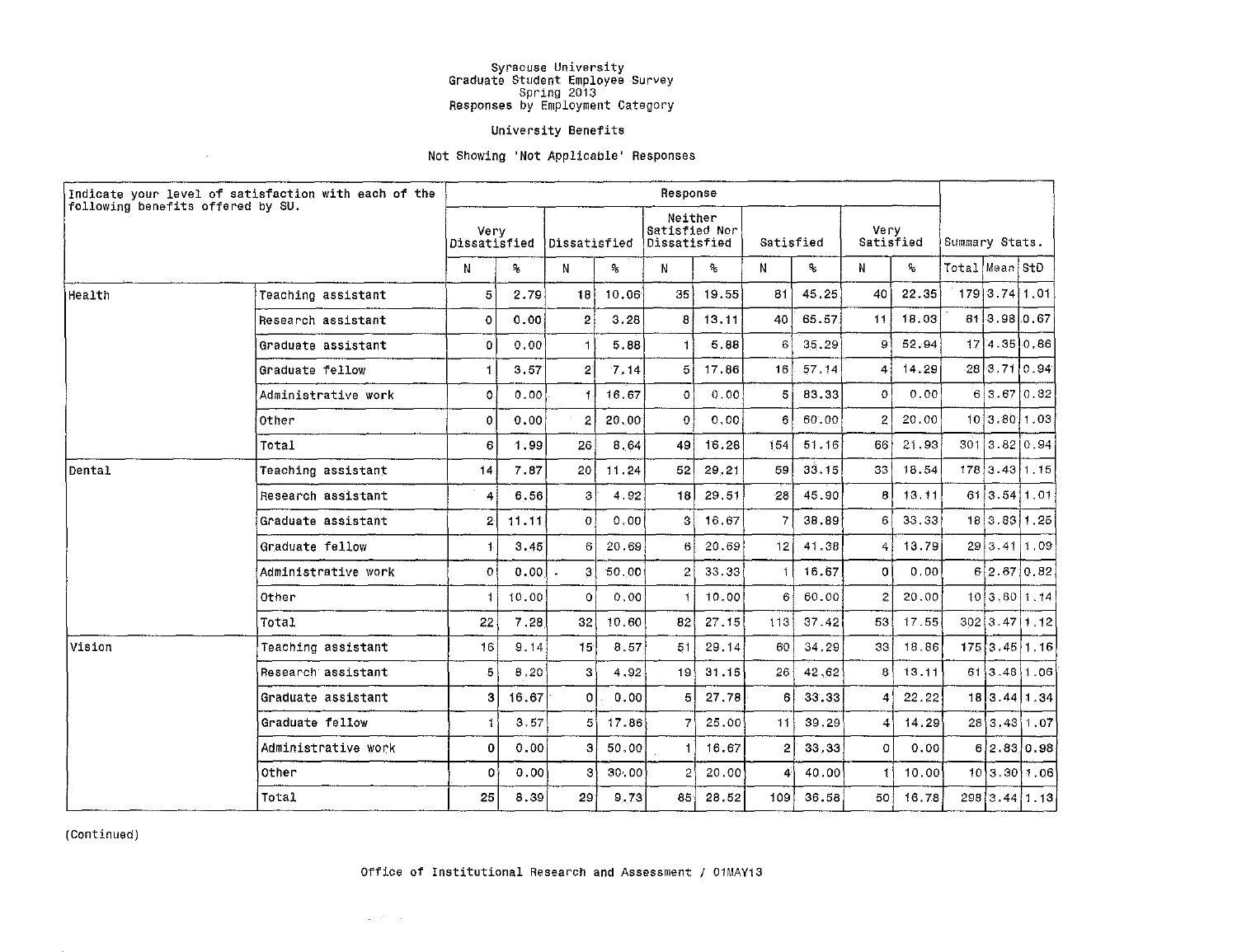#### University Benefits

#### Not Showing 'Not Applicable' Responses

| Indicate your level of satisfaction with each of the<br>following benefits offered by SU. |                     | Response             |       |              |       |                                          |          |                 |        |                   |       |                |               |               |
|-------------------------------------------------------------------------------------------|---------------------|----------------------|-------|--------------|-------|------------------------------------------|----------|-----------------|--------|-------------------|-------|----------------|---------------|---------------|
|                                                                                           |                     | Very<br>Dissatisfied |       | Dissatisfied |       | Neither<br>Satisfied Nor<br>Dissatisfied |          | Satisfied       |        | Very<br>Satisfied |       | Summary Stats. |               |               |
|                                                                                           |                     | N                    | ዔ     | N.           | ዔ     | N                                        | ጜ        | N.              | ዔ      | N                 | ዔ     | Total Mean StD |               |               |
| Parking                                                                                   | Teaching assistant  | 41                   | 20.50 | 42           | 21.00 | 50                                       | 25.00    | 52              | 26,00  | 15 <sub>1</sub>   | 7.50  |                | 200 2.79 1.25 |               |
|                                                                                           | Research assistant  | 14                   | 20.59 | 8            | 11.76 | 19                                       | 27.94    | 22 <sup>1</sup> | 32.35  |                   | 7.35  |                |               | 68 2.94 1.26  |
|                                                                                           | Graduate assistant  | 3                    | 14.29 | ŧ            | 4.76  | 6                                        | 28.57    | 6               | 28.57  | 5                 | 23.81 |                |               | 21 3.43 1.33  |
|                                                                                           | Graduate fellow     | 9                    | 28,13 | 9            | 28.13 | 61                                       | 18.75    | 7               | 21.88  |                   | 3.13  |                |               | 32 2.44 1.22  |
|                                                                                           | Administrative work | 2                    | 33.33 | з            | 50.00 |                                          | 16.67    | $\mathbf{0}$    | 0.00   | $\Omega$          | 0.00  |                |               | 6 1.83 0.75   |
|                                                                                           | Other               | 0                    | 0.00  |              | 8.33  | з                                        | 25.00    | 6.              | 50.00  | 2                 | 16.67 |                |               | 12 3.75 0.87  |
|                                                                                           | Total               | 69                   | 20.35 | 64           | 18.88 | 35                                       | 25.07    | 93 i            | 27,43  | 28 <sup>1</sup>   | 8.26  |                |               | 339 2.84 1.26 |
| Other                                                                                     | Teaching assistant  | 8                    | 21.05 | 5.           | 13.16 | 12 <sup>1</sup>                          | 31.58    | 11              | 28.95  | 2.                | 5.26  |                |               | 38 2.84 1.22  |
|                                                                                           | Research assistant  | 0                    | 0.00  | $\Omega$     | 0.00  | з                                        | 25.00    | $\overline{7}$  | 58.33  | $\overline{2}$    | 16.67 |                |               | 12 3.92 0.67  |
|                                                                                           | Graduate assistant  | 0                    | 0.00. | 0            | 0.00  |                                          | 33.33    |                 | 33,33  |                   | 33.33 |                |               | 3 4.00 1.00   |
|                                                                                           | Graduate fellow     | 0                    | 0.00  | $\Omega$     | 0.00  |                                          | 1.100.00 | 0               | 0.00   | 0                 | 0.00  |                | 1[3.00]       | -01           |
|                                                                                           | Administrative work |                      | 50.00 |              | 50.00 | ٥I                                       | 0.00     | $\Omega$        | 0.00   | $\mathbf{0}$      | 0.00  |                |               | 2 1.50 0.71   |
|                                                                                           | Other               | $\bullet$            | 0.00  | 0            | 0.00  | $\Omega$                                 | 0.00     |                 | 100,00 | 0                 | 0.00  |                | 4.00          | οI            |
|                                                                                           | Total               | 9                    | 15.79 | 6            | 10.53 | 17                                       | 29.82    | 201             | 35.09  | 5                 | 8.77  |                |               | 57 3.11 1.21  |

 $\epsilon$ 

 $\bullet$ 

 $\sim 10^{11}$  km  $^{-1}$ 

 $\sim 10^7$